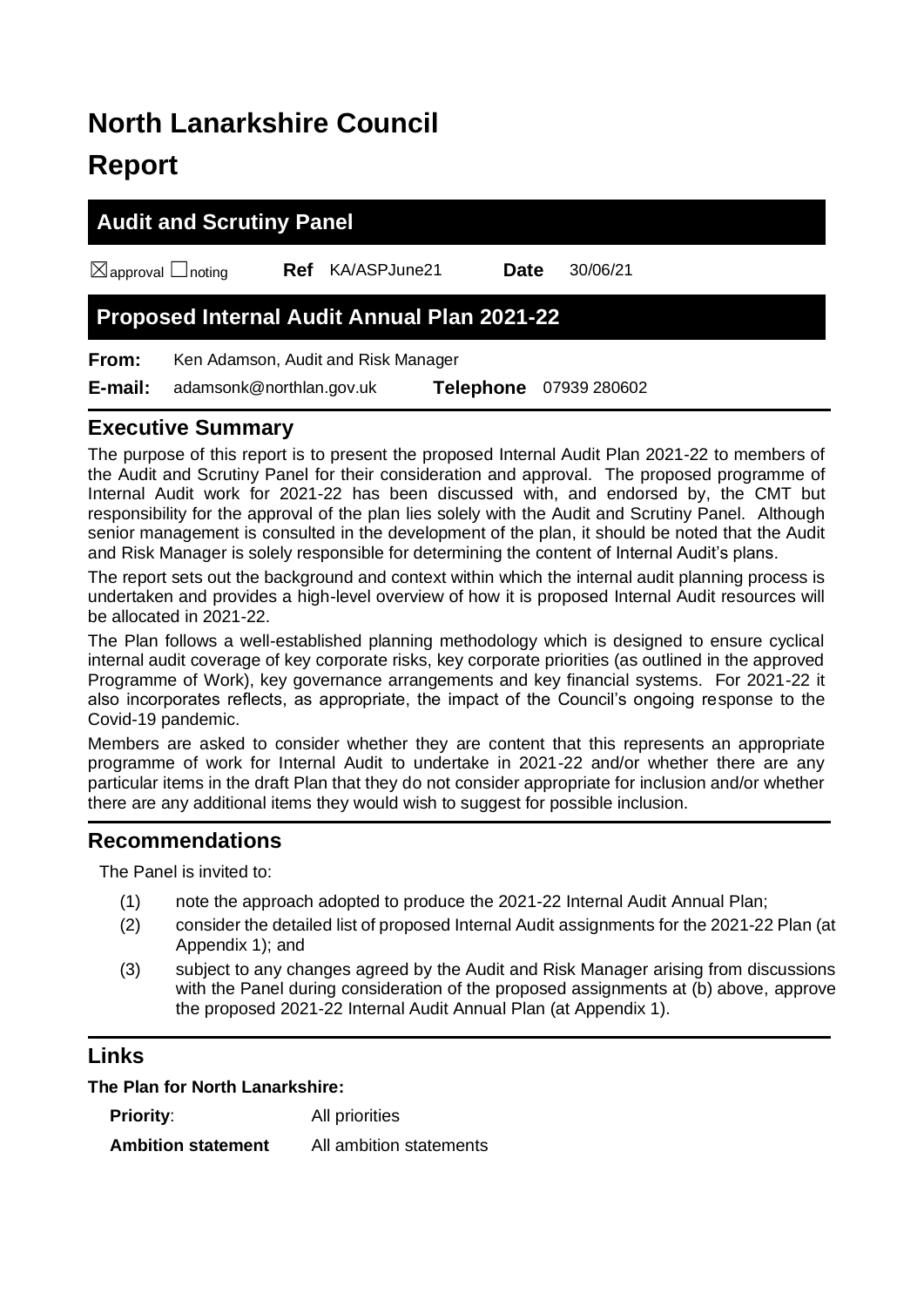#### **1. Background**

- 1.1 The Audit and Scrutiny Panel is required annually to consider and approve the Internal Audit Annual Plan for the coming financial year.
- 1.2 Responsibility for the production and execution of the audit plan and subsequent audit activities rests with the Council's Audit and Risk Manager (who fulfills the role of the 'Chief Audit Executive' as defined by the Public Sector Internal Audit Standards). Although senior management is consulted in the development of the plan, the Audit and Risk Manager is solely responsible for determining the content of Internal Audit's plans.
- 1.3 This report sets out the background and context within which the Internal Audit planning process is undertaken and provides a high-level overview of how Internal Audit resources will be allocated in 2021-22.
- 1.4 In line with best professional practice, the draft plan has been discussed with the Council's Corporate Management Team before it is presented to the Panel for consideration and approval. The main objectives of the Council's Internal Audit service are outlined in the Internal Audit Strategy 2019-20 to 2021-22 (approved by the Panel in June 2019) and the Internal Audit Charter (approved by the Panel in February 2018).
- 1.5 Internal Audit activity is governed by policies, procedures, rules, and regulations established by the Council including the Council's Financial Regulations and Internal Audit Charter which is approved by the Panel, the Council's s95 officer and the Chief Executive. The Internal Audit service is expected to comply with the standards laid down by the *Public Sector Internal Audit Standards (PSIAS)*.
- 1.6 The planned work of the Internal Audit service is outlined in the Internal Audit Annual Plan, which is submitted to, and approved by, the Panel annually. Any proposed programme of work must be appropriate and sufficient to support the preparation of an opinion by the 'Chief Audit Executive' on the overall soundness of the Council's corporate governance, risk management and internal control systems.

#### **2. Report**

2.1 Internal Audit is an independent and objective assurance function whose work is designed to evaluate and improve the effectiveness of the Council's risk management, control and governance processes. The service aims to provide a high quality and customer-focused internal audit service which is responsive and flexible, consistent with best professional practice, aims to focus on areas that matter, to use resources efficiently and effectively and to be seen by stakeholders as adding value, providing valuable insights and making a vibrant and relevant positive contribution to the Council's activities.

#### The wider audit environment

- 2.2 The Council's strategic-level plan ('*The Plan for North Lanarkshire')* and its associated *'Programme of Work* sets out the Council's strategic-ambitions and those key activities designed to deliver against them. These ambitions and the associated programmes represent a bold and challenging approach to addressing the challenges facing the Council and the people and communities of North Lanarkshire. The Council also continues to seek to achieve its ambitions against a backdrop of significant financial pressures.
- 2.3 At the same time the Council faces increasing demands for many key services and will also have to respond to ever-changing expectations about how services will be delivered. The Council also needs to respond to the impacts on it and its communities of a range of Scottish and UK Government policies. There also continue to be significant changes in governance structures and some key governance processes across the Council. Finally, ongoing events surrounding the COVID-19 pandemic and its impacts, as well as posing an immediate challenge to which the Council is responding, also create considerable additional longer-term risks and uncertainty.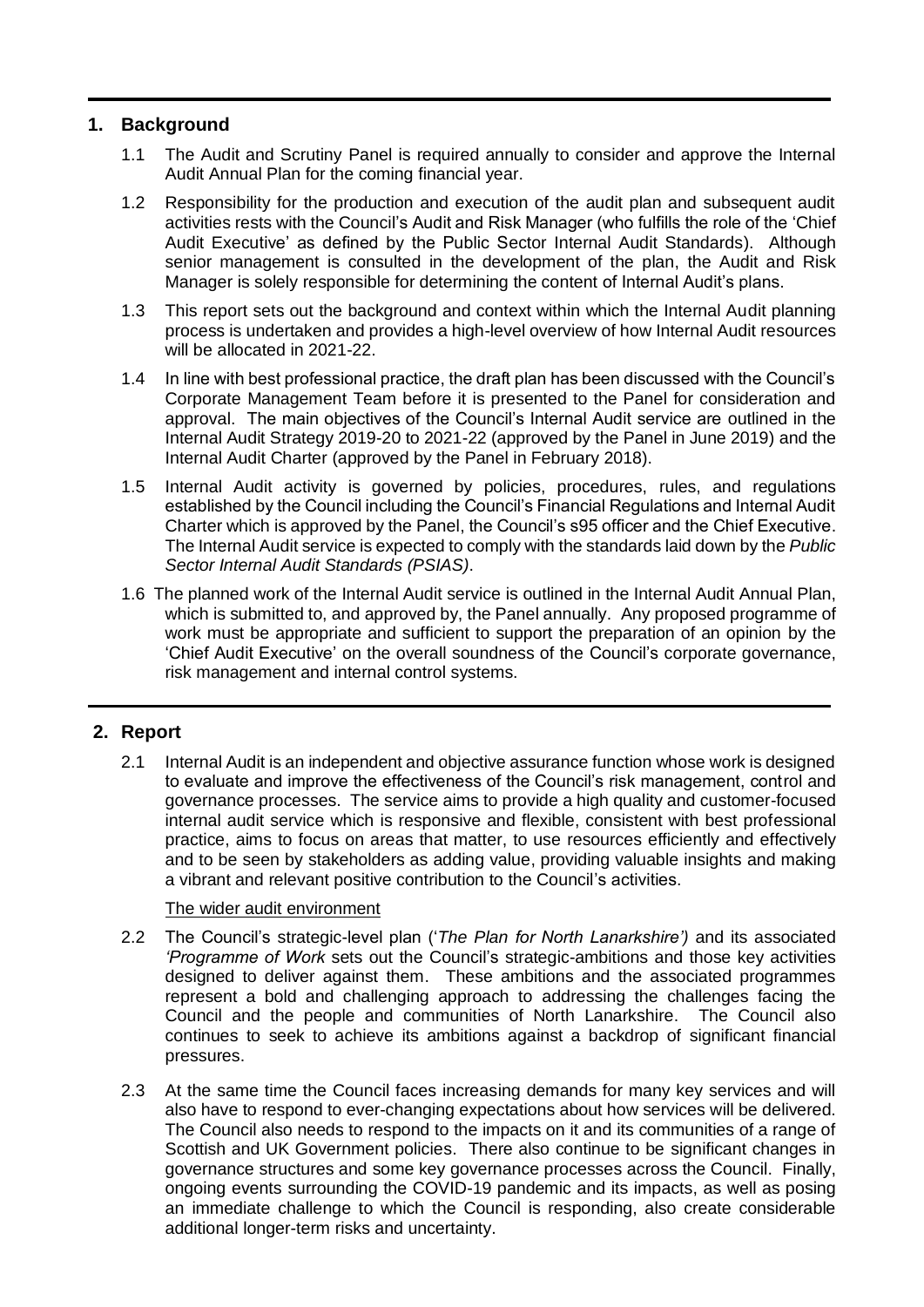2.4 Internal Audit has an unusual and, in many ways, unique, role within any organisation. Its independence provides a core basis for its work and its ongoing objectivity is an important element in ensuring that it can effectively meet stakeholders' needs and expectations. Providing commentary on the adequacy and effectiveness of risk management, internal controls and governance arrangements remains central to our purpose, but it is important that while providing an internal audit opinion, we also focus of that on helping secure wider improvements and assisting the Council in delivering its corporate ambitions and in ensuring best value.

#### Planning considerations

- 2.5 Internal Audit will meet this objective by operating in accordance with the *Public Sector Internal Audit Standards* (PSIAS) and the associated *CIPFA Local Government Application Note* (LGAN) which will enable the section to fulfil the roles and responsibilities given to it by the Council as laid out in the Internal Audit Charter.
- 2.6 Internal Audit will do this by undertaking a risk-based work programme focused on cyclical coverage of the Council's core corporate governance processes, key corporate risks, significant programme of work activities and (in line with external audit expectations) key financial systems. In doing so, elected members and senior management will be supported in undertaking their roles by Internal Audit providing assurance on the management of key strategic priorities and risks which could impact on the achievement of the Council's objectives.
- 2.7 The Internal Audit Annual Plan for 2021-22 (at Appendix 1) has been prepared in accordance with well-established planning methodology which includes consideration of a wide range of factors including the relative scale, significance and complexity of systems, previous experience of the control environment, proposed or known changes in the environment within which the Council operates, the potential financial, operational and reputational consequences of any significant failures in relevant internal controls and the possible impact of any failures on the achievement of the Council's objectives, priorities and ambitions. Consideration is also taken of the extent and quality of assurance available from other sources and we will also seek to ensure that reliance is placed upon alternative sources of assurance where it is appropriate to do so (e.g. from external regulators and selected relevant internal sources).
- 2.8 The Council's risk management arrangements continue to improve but are not yet sufficiently mature to enable me to fully align our audit planning entirely with management's assessment of the risks facing the Council, although the extent of alignment continues to increase each year. Careful consideration has been given to the key corporate risks identified by senior management (see Appendix 2). We expect to align our planning more closely with the corporate risk management processes each year.
- 2.9 Internal Audit will continue to work closely with the Council's external auditors to ensure that all audit activities are properly coordinated to minimise any duplication of work and that the external auditors are able to continue to place reliance on our work, where they wish to do so.
- 2.10 As part of planning considerations, I have considered the level of resources and the experience and skills available to Internal Audit. The section's staffing complement for 2021-22 has decreased by 0.5 FTE from the prior year but I remain satisfied that the resources available are adequate for the function to carry out its role effectively. This assessment is based on the level of available resources enabling adequate coverage of core corporate governance processes, key corporate risks and programme of work items and key financial systems over a rolling three-year period.
- 2.11 As I have previously outlined to the Panel, I continue to review the Section's ability to deliver the range of ICT audit work necessary and will bring forward to the Panel detailed proposals if I consider additional specialist resources may be required to supplement the core team.
- 2.12 I am also content that the Chief Executive and s95 officer have indicated that additional resource will be made available to Internal Audit in the event of any significant unexpected demands (such as for example, any major investigations).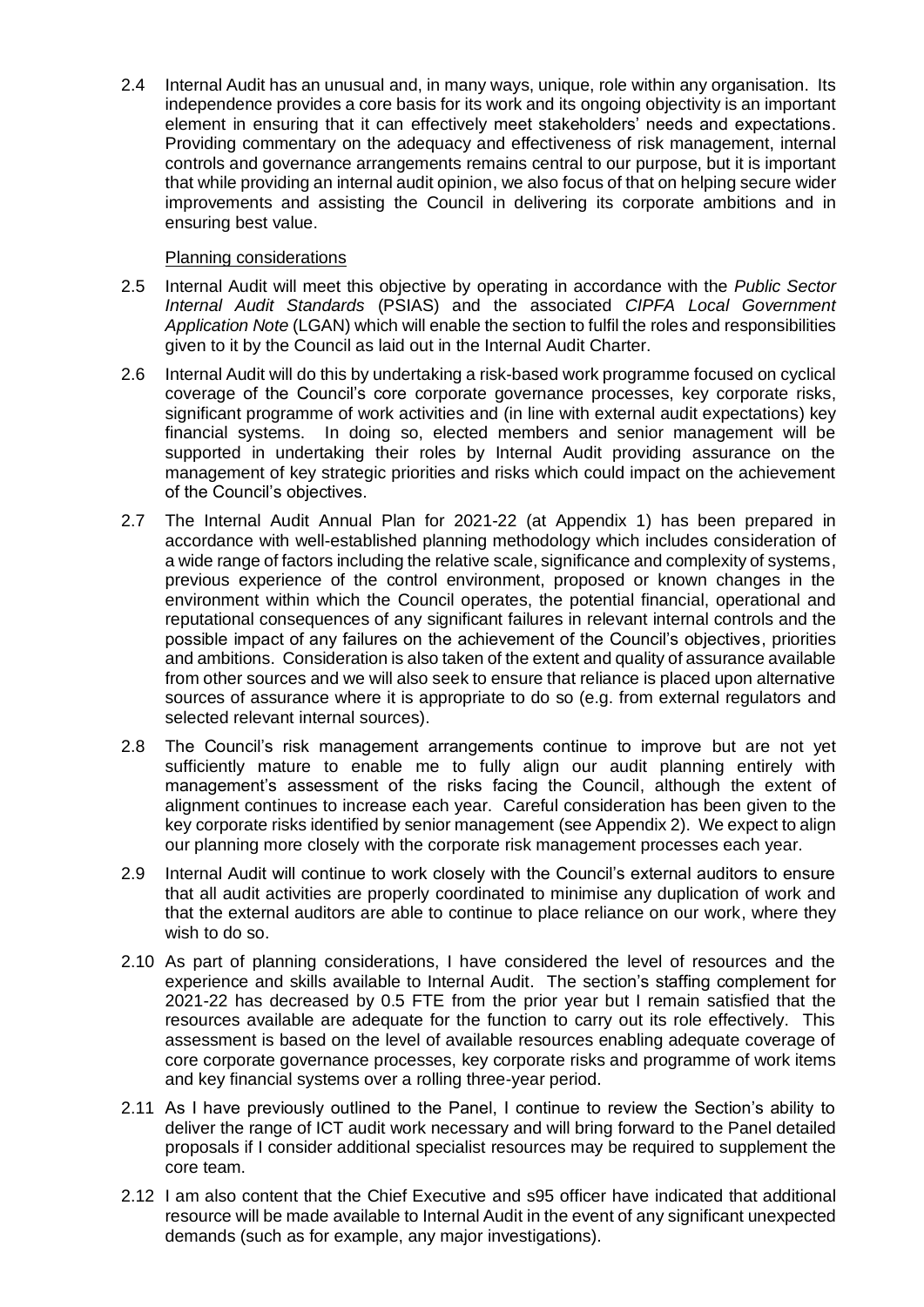- 2.13 If any concerns relating to resources arise during the year which might be seen as impacting on this assessment, these will be discussed initially with the Convener and, if necessary, highlighted at the next Panel meeting.
- 2.14 I can also confirm the continuing independence of the Internal Audit service and its ability to act in accordance with best professional practice free from undue interference by management and/or senior elected members. I have no concerns over the role and/or status of the function. The Audit and Risk Manager has sufficient status within the organisation, reports directly to the Chief Executive and is a member of the Corporate Management Team.
- 2.15 If any such matters arise during the year which might be seen as compromising Internal Audit's independence or ability to discharge its role, these will be discussed with the Convener and if necessary, highlighted at the following Panel meeting.
- 2.16 The Panel are aware, I also have management responsibility for the Council's risk management team. This creates a potential conflict of interest which could be seen as compromising my independence when Internal Audit is reviewing the Council's risk management arrangements, but I have previously outlined to the Panel that I consider that this risk can be effectively managed and appropriate arrangements to ensure the Panel can have confidence in the independence and robustness of future Internal Audit reviews of the risk management function were set out in the Internal Audit Charter approved by the Panel in February 2018.

#### *Reporting the audit*

- 2.17 Internal Audit will report regularly on the results of its work in line with the reporting protocol approved by the Panel in February 2018. Each individual Internal Audit report will be issued to the relevant Executive Director and Head of Service. Reports on the work of Internal Audit will also be presented regularly during the year to the Council's Corporate Management Team.
- 2.18 The Internal Audit service will continue to report progress against the plan during 2021-22 to the Audit and Scrutiny Panel. In line with the Internal Audit reporting protocol agreed by the Panel in February 2018, full copies of all substantive audit reports will normally be made available to the Panel and progress reports will include the high-level reporting of all audit outputs included in the approved plan together with more detailed consideration of all significant matters arising from those reports that the Audit and Risk Manager considers necessary to bring to the attention of the Panel.
- 2.19 An annual report prepared by the Audit and Risk Manager on the adequacy and effectiveness of the Council's internal controls will also be presented to the Panel and the Chief Executive. The opinion in relation to 2021-22 will be included in my Annual Report for that year which will be presented to the Panel in June 2022.
- 2.20 A revised performance management framework for Internal Audit (at Appendix 5) was approved by the Panel in March 2021. This sets out what information will be recorded and presented, to whom and with what frequency. As part of this framework, and in response to improvement actions agreed in response to our external review, this includes greater formality around seeking stakeholder feedback on Internal Audit performance from both senior management and elected members.

#### *Main areas of the 2020-21 Annual Plan*

- 2.21 The proposed programme of Internal Audit activity is detailed at Appendix 1. There are several major categories of work within the Annual Plan. These include:
	- **Work on core governance matters** including the Council's wider corporate governance, risk management and performance management arrangements. In 2021-22 this will include work associated with the Council's strategic governance, strategic performance and strategic self-evaluation frameworks.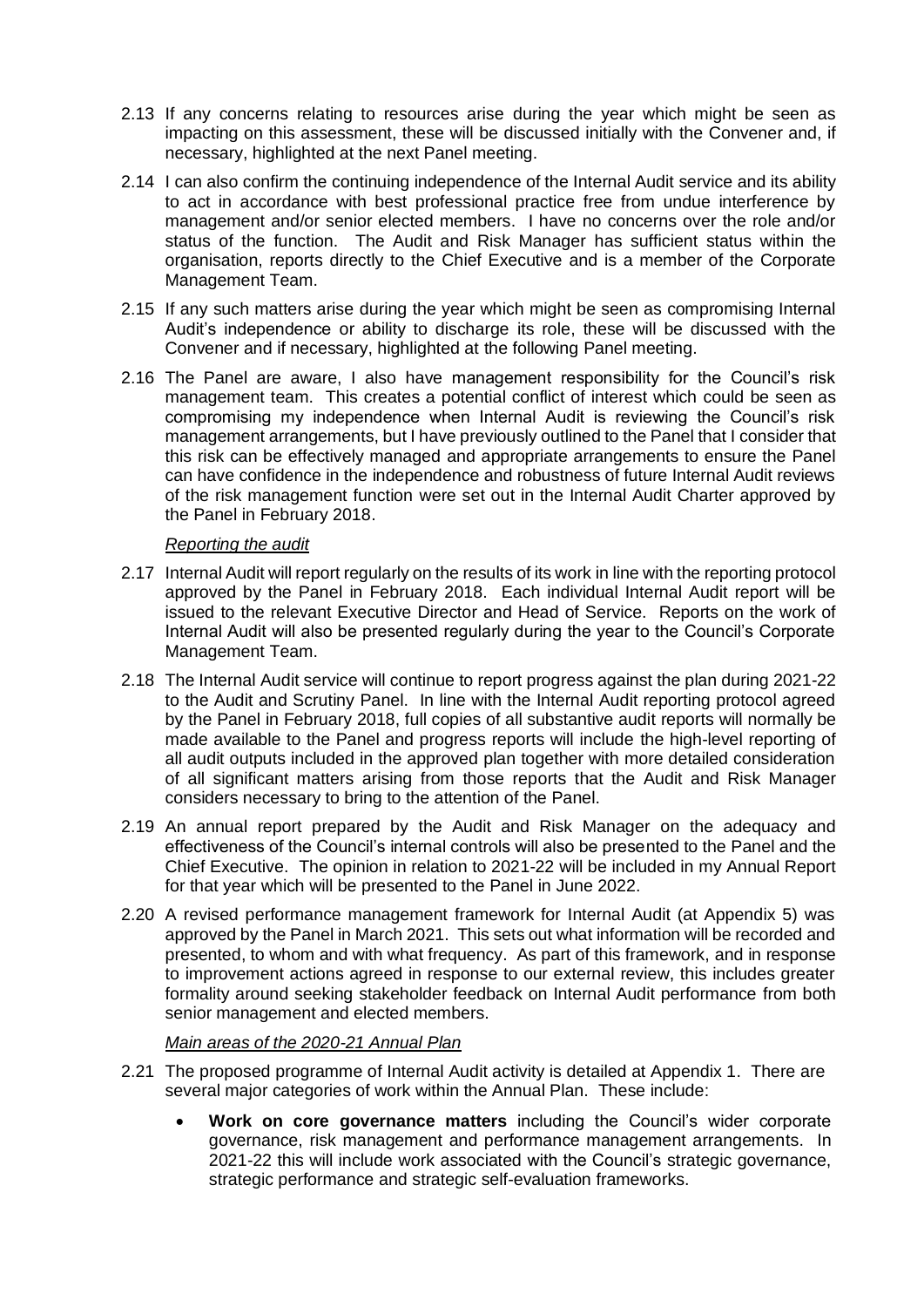- **Work examining a sample of key strategic/corporate risks, key programmes of work and/or service risks** as part of regular cyclical audit coverage. In 2021- 22, this will include work on the Council's management of strategic change, work reviewing the progress of Council's Digital NL programme, reviews of the Council's arrangements in respect of climate change and procurement and consideration of how key projects such as community hubs and the enterprise strategic commercial partnership contract are being progressed and managed;
- **Work examining the Council's finances and key financial systems** including, as part of regular cyclical audit coverage, work on financial systems such as, payroll, creditors and non-domestic rates.
- **A range of follow-up work** to ensure that previously agreed management actions in respect of both internal and external audit recommendations are being implemented by management. In addition to detailed follow-up work on specific audit reviews, we will also provide quarterly updates in respect of management implementation of actions agreed in response to 'Red' and 'Amber' audit recommendations; and
- **Work examining the Council's anti-fraud arrangements** providing independent assurance annually on the Council's fraud resilience and including an allowance for dealing with the need for Internal Audit to investigate frauds and irregularities which may arise during the year.
- 2.22 We will also continue to contribute to several corporate working groups and to provide internal audit services to 'external' partners such as the Health and Social Care Integrated Joint Board.
- 2.23 In line with good practice, the plan will be reviewed on a regular basis and may be adjusted where necessary in response to changes in the Council's business, risks, operations, programmes, systems and controls. Any material changes and the rationale for such changes will be reported to the Panel.

#### **3 Equality and diversity**

| <b>Equality Impact Assessment</b> | No impacts arising directly from this report |
|-----------------------------------|----------------------------------------------|
| <b>Fairer Scotland</b>            | No impacts arising directly from this report |

#### **4. Impact**

| <b>Financial impact:</b>        | None arising directly from this report                                                                                                                                                                     |
|---------------------------------|------------------------------------------------------------------------------------------------------------------------------------------------------------------------------------------------------------|
| HR policy / Legislative impact: | None arising directly from this report                                                                                                                                                                     |
| Technology / Digital impact:    | None arising directly from this report                                                                                                                                                                     |
| <b>Environmental impact:</b>    | None arising directly from this report                                                                                                                                                                     |
| <b>Communications impact:</b>   | None arising directly from this report                                                                                                                                                                     |
| <b>Risk impact:</b>             | Failure to operate an effective Internal Audit<br>function consistent with the Public Sector<br>Internal Audit Standards could impair the<br>Council's compliance with its Code of Corporate<br>Governance |

#### **5. Measures of success**

5.1 Internal Audit reports annually on its performance to the Panel and is also subject to review annually by the Council's appointed external auditors.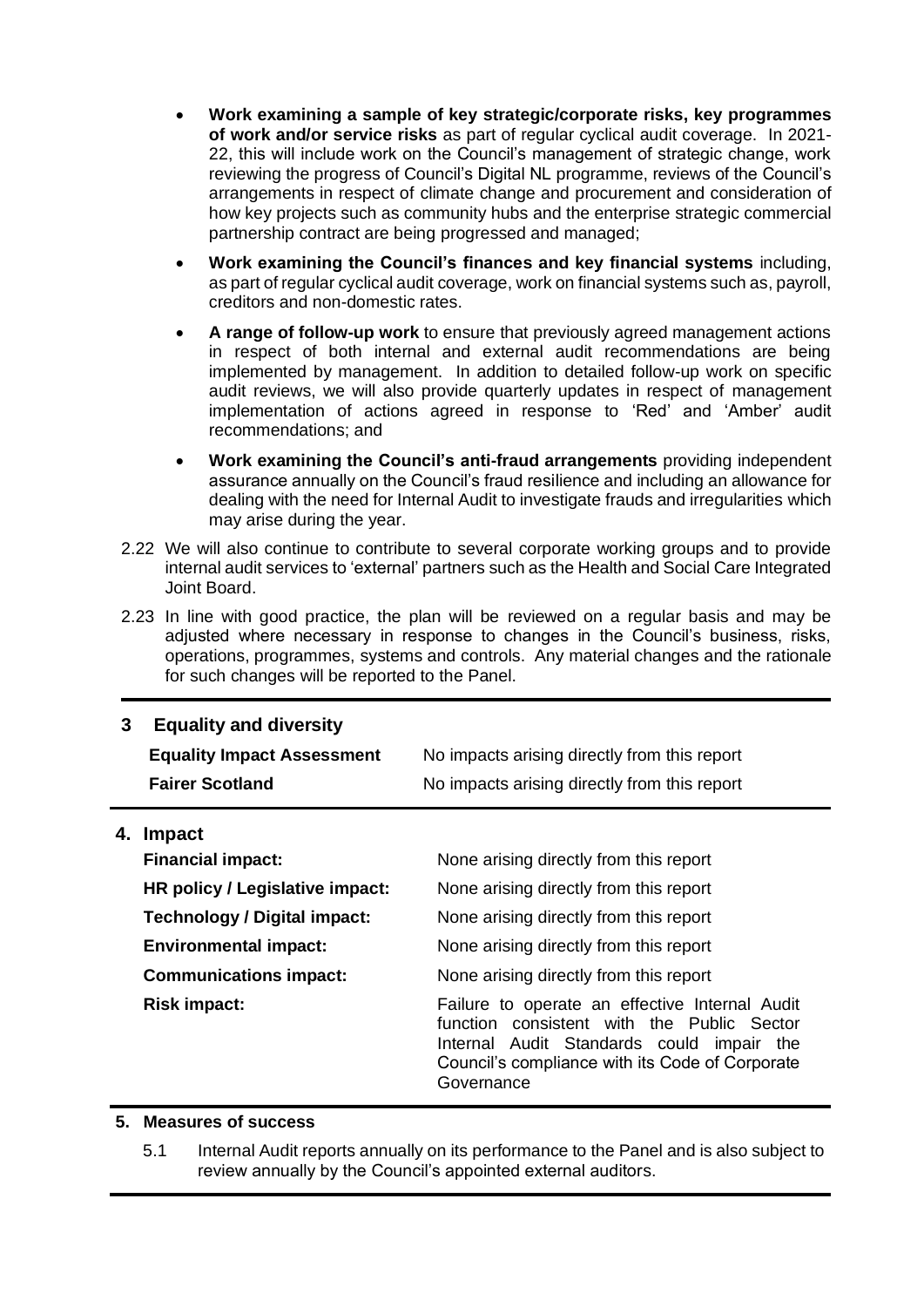#### **6. Supporting Documents**

**Appendix 1** Proposed Internal Audit Plan 2021-22 **Appendix 2** Internal Audit coverage of current key corporate risks over the last 5 years **Appendix 3** Internal Audit coverage of key financial systems over the last 5 years **Appendix 4** Consideration of Programme of Work items for inclusion in the 2021-22 Plan **Appendix 5** Internal Audit performance framework

 $K \uplus$ 

**Ken Adamson, Audit and Risk Manager**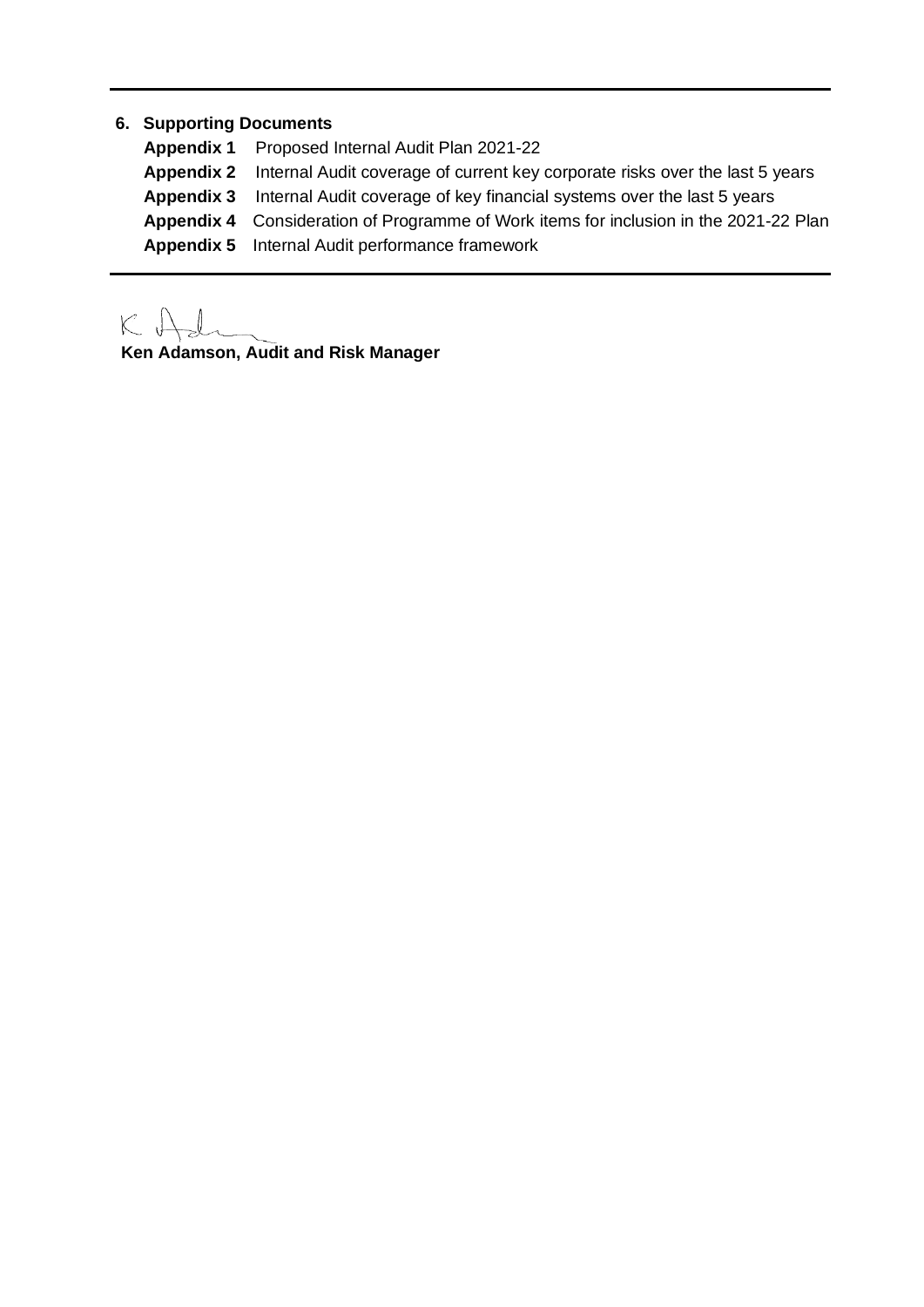#### **Appendix 1 Proposed Internal Audit Plan 2021-2022**

| <b>Topic</b>                                         | <b>Days</b> | Rationale and proposed scope                                                                                                                                                                                                                                                                                                                                                                                                                                                  |  |  |  |  |  |
|------------------------------------------------------|-------------|-------------------------------------------------------------------------------------------------------------------------------------------------------------------------------------------------------------------------------------------------------------------------------------------------------------------------------------------------------------------------------------------------------------------------------------------------------------------------------|--|--|--|--|--|
| <b>Corporate governance</b>                          |             |                                                                                                                                                                                                                                                                                                                                                                                                                                                                               |  |  |  |  |  |
| Risk management                                      | 20          | Core corporate governance process. Follow-up of work undertaken in 2020-21 to review the<br>adequacy and effectiveness of the Council's risk management arrangements.                                                                                                                                                                                                                                                                                                         |  |  |  |  |  |
| Corporate governance                                 | 40          | Core corporate governance process. Work will review the adequacy and effectiveness of the<br>Council's corporate governance arrangements and compliance with the relevant Code/Framework<br>As well as following-up previous recommendation, work in 2021-22 will include a focus on the<br>adequacy and effectiveness of the Council's strategic governance and self-evaluation frameworks.                                                                                  |  |  |  |  |  |
| Assurance mapping                                    | 40          | Work will involve assessing the adequacy and effectiveness of the Council's approach to using<br>sources of assurance to manage key risks, service activities and corporate ambitions and priorities.                                                                                                                                                                                                                                                                         |  |  |  |  |  |
| Performance management                               | 40          | Core corporate governance process. Internal Audit work will focus on the adequacy, robustness and<br>effectiveness of the Council's strategic performance framework (and include work on both Service<br>and corporate-level arrangements and on the accuracy of reporting performance data and<br>compliance with statutory obligations).                                                                                                                                    |  |  |  |  |  |
| Key strategic / corporate risks / programmes of work |             |                                                                                                                                                                                                                                                                                                                                                                                                                                                                               |  |  |  |  |  |
| Management of strategic change                       | 40          | Remains a significant key risk and relevant management arrangements continue to merit high-level<br>review on an annual basis. This work will focus on reviewing and assessing developments in relevant<br>management arrangements, including the operation of the new CMT and associated management<br>arrangements, the ongoing development of Community Boards and considering the Council's<br>response to issues raised by Internal Audit work on this topic in 2020-21. |  |  |  |  |  |
| Digital NL and change programme                      | 90          | Key element in enabling the achievement of much of the Council's ambitions and delivering future<br>efficiencies. To review the Council's approach to, and progress in, delivering transformational change<br>and key service review projects. Work in 2021-22 is likely to be a series of separate exercises<br>expected to focus on the adequacy of benefit realisation activities and work examining the<br>management of individual projects.                             |  |  |  |  |  |
| Enterprise<br>contract<br>strategic<br>procurement   | 50          | Large, significant, innovative and complex project. Ongoing work will focus on providing assurance<br>to the Audit and Scrutiny Panel that the project, as it develops, is being appropriately progressed and<br>that key risks are being effectively managed with a particular focus in 2021-22 on the adequacy and<br>effectiveness of the Council's procurement activities and the robustness of arrangements surrounding<br>the preparation of the Full Business Case.    |  |  |  |  |  |
| Sickness absence                                     | 40          | Carried forward from 2020-21, this audit exercise will focus on assessing the adequacy and<br>effectiveness of the Council's current arrangements to assess compliance with expected procedures<br>and the robustness of relevant performance reporting.                                                                                                                                                                                                                      |  |  |  |  |  |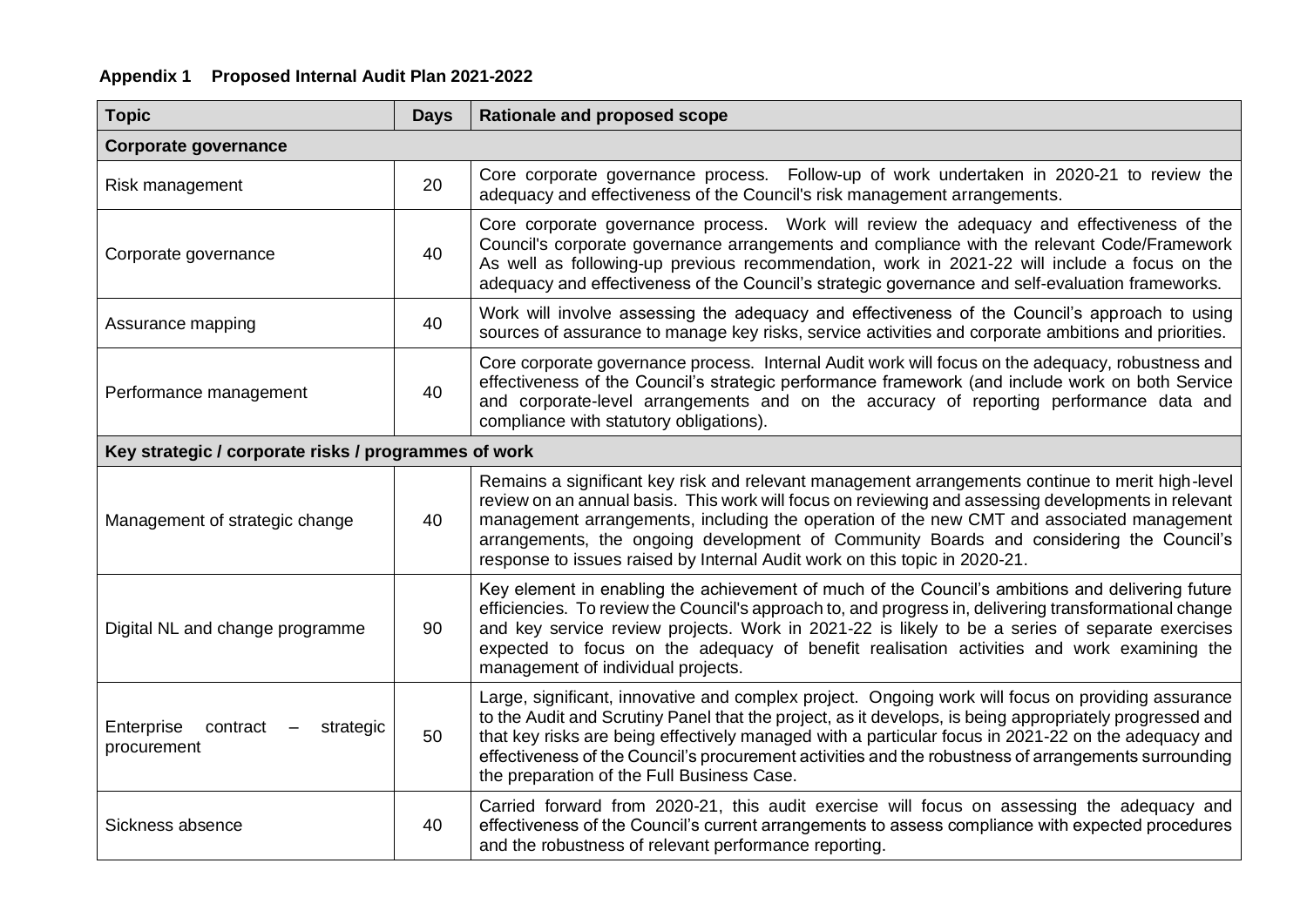## **Appendix 1 Proposed Internal Audit Plan 2021-2022 (continued)**

| <b>Topic</b>                                                     | <b>Days</b> | <b>Rationale and proposed scope</b>                                                                                                                                                                                                                                                                                                                                    |  |  |  |  |  |  |
|------------------------------------------------------------------|-------------|------------------------------------------------------------------------------------------------------------------------------------------------------------------------------------------------------------------------------------------------------------------------------------------------------------------------------------------------------------------------|--|--|--|--|--|--|
| Key strategic / corporate risks / programmes of work (continued) |             |                                                                                                                                                                                                                                                                                                                                                                        |  |  |  |  |  |  |
| <b>City Deal</b>                                                 | 20          | Significant external funding scheme. Internal Audit work required annually to support preparation of<br>assurance statement required to be provided by Internal Audit to Glasgow City Council Internal Audit<br>in accordance with the Glasgow City Region City Deal Assurance Framework.                                                                              |  |  |  |  |  |  |
| development<br>delivery<br>Hub<br>and<br>programme               | 30          | Significant programme of work item carried forward from 2020-21. Work expected to focus on the<br>adequacy and effectiveness of overall governance arrangements and focus on providing assurance<br>to the Audit and Scrutiny Panel that the programme of work, as it develops, is being appropriately<br>progressed and that key risks are being effectively managed. |  |  |  |  |  |  |
| Business continuity planning                                     | 30          | Work will be undertaken in 2021-22 to review the extent of compliance across the Council with key<br>corporate expectations.                                                                                                                                                                                                                                           |  |  |  |  |  |  |
| Climate change                                                   | 40          | Key corporate risk. Work will focus on providing an assessment of the adequacy and effectiveness<br>of the Council's arrangements and to assess how well the Council is progressing against relevant<br>local and national commitments and statutory obligations.                                                                                                      |  |  |  |  |  |  |
| Tackling poverty                                                 | 40          | Key corporate risk. Work will focus on assessing how effectively the Council is addressing this risk<br>including how well it targets/prioritises relevant actions and how it assesses impact/performance.                                                                                                                                                             |  |  |  |  |  |  |
| Additional support needs (ASN)<br>30                             |             | Audit work will review progress and provide assurance as appropriate on the adequacy and<br>effectiveness of relevant project management and governance arrangements including how<br>management assesses and reports on impact/performance.                                                                                                                           |  |  |  |  |  |  |
| Procurement                                                      | 50          | This work will focus on providing assurance on the Council's compliance with key procurement<br>requirements and expectations across a range of key Services and Programme of Work activities.                                                                                                                                                                         |  |  |  |  |  |  |
| Workforce planning<br>30                                         |             | Work will focus on providing assurance on the adequacy and effectiveness of the Council's approach<br>to workforce planning.                                                                                                                                                                                                                                           |  |  |  |  |  |  |
| <b>Service / operational</b>                                     |             |                                                                                                                                                                                                                                                                                                                                                                        |  |  |  |  |  |  |
| <b>CLNL</b> insourced activities                                 | 40          | Work will focus on key controls surrounding the financial performance of recently insourced culture<br>and leisure services including controls at sites relating to income management.                                                                                                                                                                                 |  |  |  |  |  |  |
| Education<br>quality<br>assurance<br>arrangements                | 40          | Work will focus on assessing the adequacy and effectiveness of quality assurance arrangements<br>within schools including performance/outcomes reporting                                                                                                                                                                                                               |  |  |  |  |  |  |
| Social Work - Home Care                                          | 30          | Work will focus on providing an assessment of the adequacy and effectiveness of recent changes in<br>the Council's management arrangements.                                                                                                                                                                                                                            |  |  |  |  |  |  |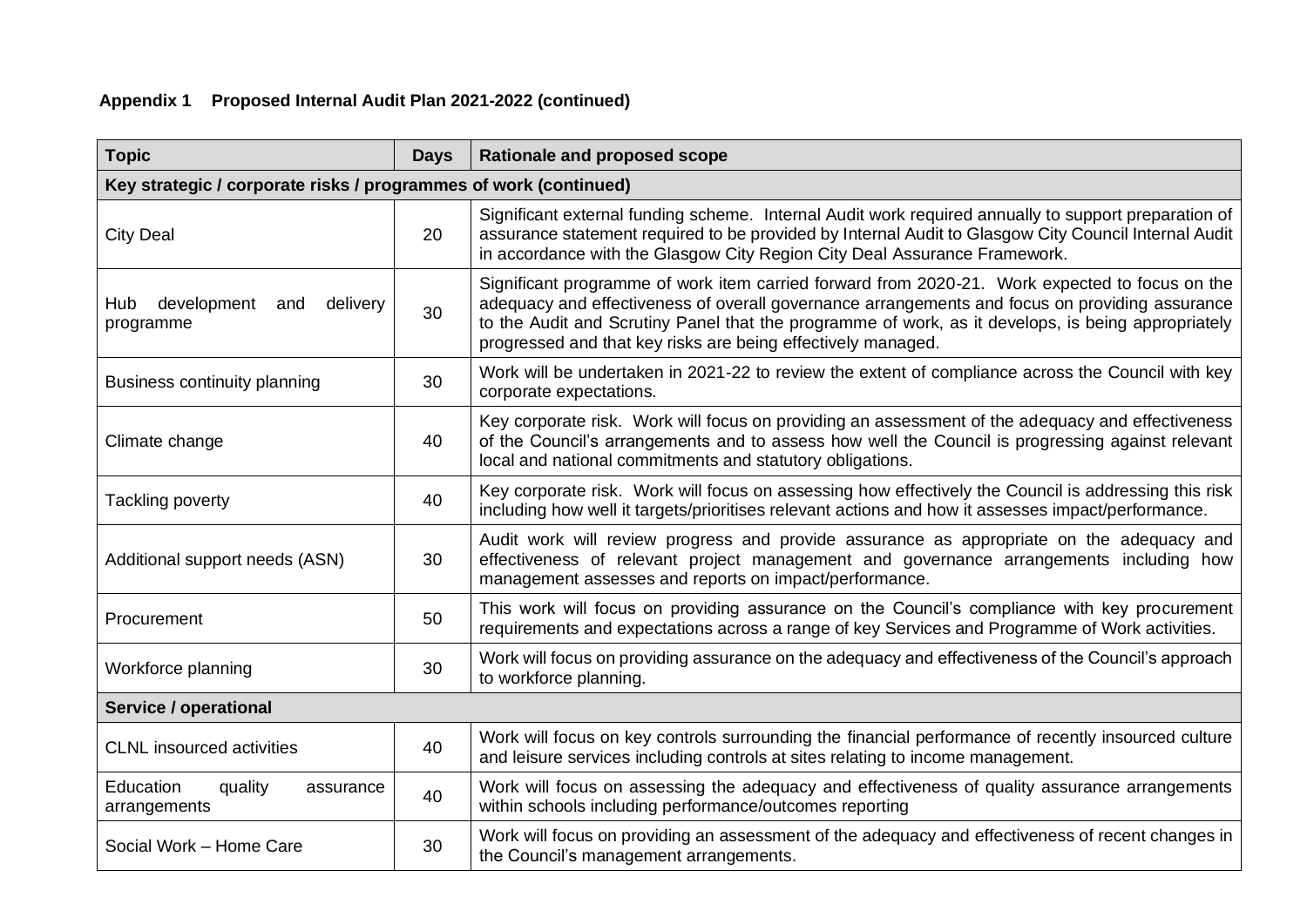## **Appendix 1 Proposed Internal Audit Plan 2021-2022 (continued)**

| <b>Topic</b>                                                                       | <b>Days</b> | <b>Rationale and proposed scope</b>                                                                                                                                                                                                                                                                                                                                                                                                                                                                       |  |  |  |  |  |  |
|------------------------------------------------------------------------------------|-------------|-----------------------------------------------------------------------------------------------------------------------------------------------------------------------------------------------------------------------------------------------------------------------------------------------------------------------------------------------------------------------------------------------------------------------------------------------------------------------------------------------------------|--|--|--|--|--|--|
| Financial management and key financial systems                                     |             |                                                                                                                                                                                                                                                                                                                                                                                                                                                                                                           |  |  |  |  |  |  |
| Financial systems key controls -<br><b>Housing Rents</b>                           | 40          | Focused on the adequacy and effectiveness of key controls associated with management<br>arrangements for the billing and collection of Housing Rents income.                                                                                                                                                                                                                                                                                                                                              |  |  |  |  |  |  |
| Regularity work - financial systems -<br>Payroll                                   | 40          | Substantive testing on selected key controls associated with the authorisation, regularity and<br>processing of payroll.                                                                                                                                                                                                                                                                                                                                                                                  |  |  |  |  |  |  |
| Regularity work - financial systems -<br><b>NDR</b>                                | 20          | Work examining controls associated with the impacts of Covid-19 on NDR operations.                                                                                                                                                                                                                                                                                                                                                                                                                        |  |  |  |  |  |  |
| <b>Scottish Welfare Fund</b>                                                       | 40          | Focused on the adequacy and effectiveness of key controls associated with management<br>arrangements for the operation of the Scottish Welfare Fund                                                                                                                                                                                                                                                                                                                                                       |  |  |  |  |  |  |
| Regularity work - financial systems -<br><b>Creditors</b>                          | 20          | Substantive testing on selected key controls associated with authorisation, regularity and processing<br>of creditor payments.                                                                                                                                                                                                                                                                                                                                                                            |  |  |  |  |  |  |
| Regularity work - financial systems -<br>Use of credit cards and purchase<br>cards | 40          | Focused on the adequacy and effectiveness of key controls associated with the use of purchase<br>and/or credit cards.                                                                                                                                                                                                                                                                                                                                                                                     |  |  |  |  |  |  |
| <b>Fraud and irregularity</b>                                                      |             |                                                                                                                                                                                                                                                                                                                                                                                                                                                                                                           |  |  |  |  |  |  |
| Review of the Council's Anti-Fraud<br>arrangements                                 | 20          | Work reviewing the current corporate anti-fraud policies and arrangements and implementing any<br>identified actions necessary to ensure that the Council's arrangements are more fully consistent with<br>recognised good practice (this may include developing a Counter Fraud strategy and/or an annual<br>Counter Fraud Action Plan which more clearly sets out planned actions for managing the risk of fraud<br>and corruptions and any planned fraud prevention and/or pro-active detection work). |  |  |  |  |  |  |
| <b>National Fraud Initiative</b>                                                   | 20          | Work co-ordinating and progressing the Council's involvement with the NFI.                                                                                                                                                                                                                                                                                                                                                                                                                                |  |  |  |  |  |  |
| <b>Covid-19 Business Grants</b>                                                    | 20          | Work identifying and progressing issues arising from potential and/or suspected frauds linked to the<br>various Covid-19 business support schemes.                                                                                                                                                                                                                                                                                                                                                        |  |  |  |  |  |  |
| Allowance for fraud and irregularity<br>investigations                             | 60          | Demand-led allowance to enable investigations to be undertaken as required                                                                                                                                                                                                                                                                                                                                                                                                                                |  |  |  |  |  |  |
| Provision of IA services to third parties                                          |             |                                                                                                                                                                                                                                                                                                                                                                                                                                                                                                           |  |  |  |  |  |  |
| Integrated Health and Social care -<br>North Lanarkshire JIB                       | 40          | Annual programme of work to be agreed with relevant senior management and NL JIB Performance,<br>Finance and Audit Sub-Committee.                                                                                                                                                                                                                                                                                                                                                                         |  |  |  |  |  |  |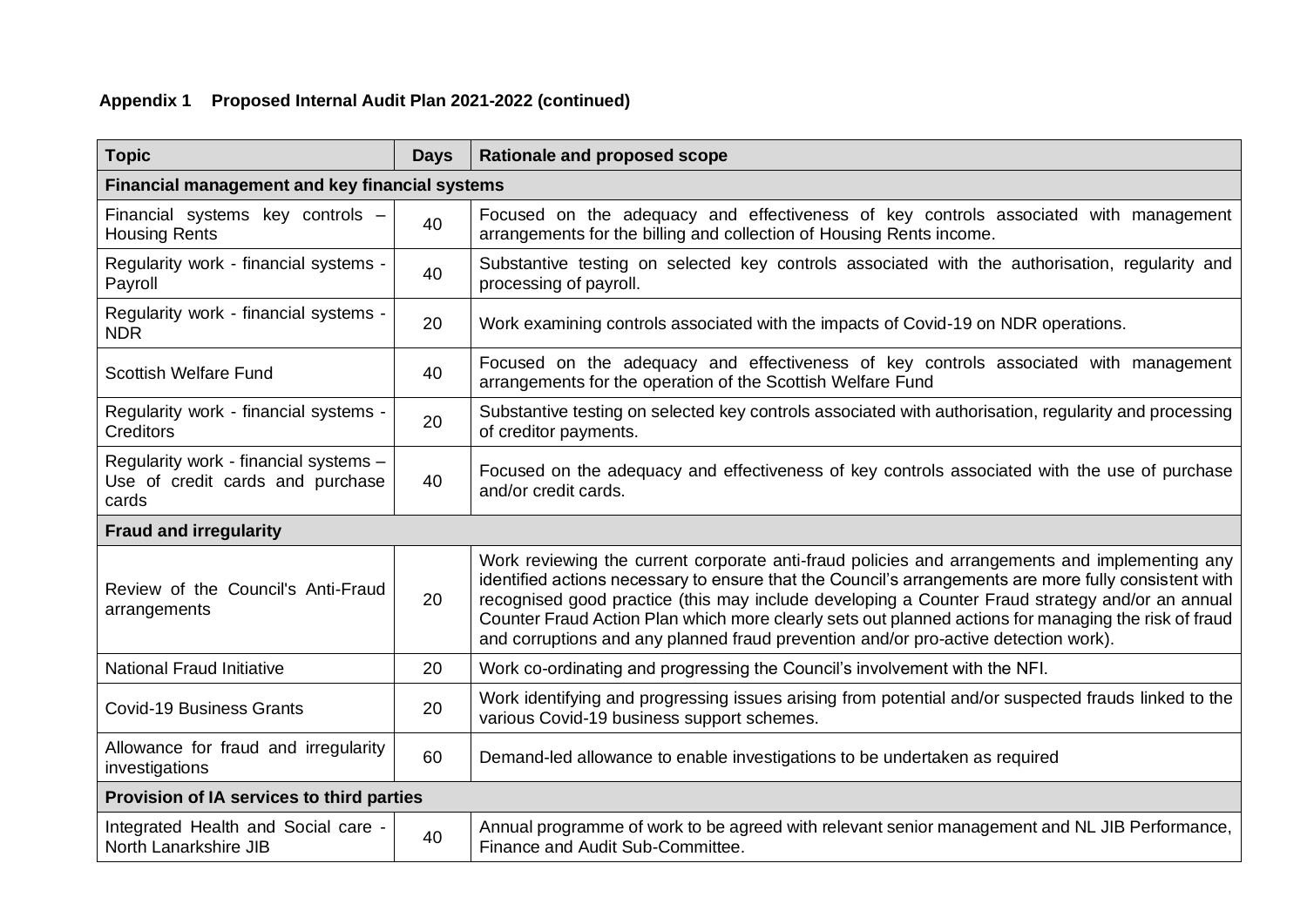## **Appendix 1 Proposed Internal Audit Plan 2021-2022 (continued)**

| <b>Topic</b>                                                               | <b>Days</b>     | Rationale and proposed scope                                                                                                                                                                                                                                                                              |  |  |  |  |
|----------------------------------------------------------------------------|-----------------|-----------------------------------------------------------------------------------------------------------------------------------------------------------------------------------------------------------------------------------------------------------------------------------------------------------|--|--|--|--|
| <b>Audit Committee and External Audit</b>                                  |                 |                                                                                                                                                                                                                                                                                                           |  |  |  |  |
| Liaison with external audit                                                | 5               | To ensure the external audit process can proceed efficiently and effectively. Assisting external audit<br>to undertake their role including assisting with finalisation of audit outputs.                                                                                                                 |  |  |  |  |
| Facilitating the work of the Audit and<br><b>Scrutiny Panel</b>            | 30              | To enable the Audit and Scrutiny Panel to fulfil its role. Preparation of agendas and reports and<br>attendance at meetings.                                                                                                                                                                              |  |  |  |  |
| EA<br>Follow-up<br>of<br>IA<br>and<br>recommendations                      | 60              | To enable the Audit and Scrutiny Panel to fulfil its role. To monitor and report on whether<br>management has implemented actions agreed by senior management in response to audit reports.                                                                                                               |  |  |  |  |
| Follow-up: Audit Scotland/Accounts<br>Commission national reports          | 15              | To ensure national audit reports are given proper consideration by management and to enable the<br>Audit and Scrutiny Panel to fulfil its role in considering such reports and the Council's responses.<br>Focusing on how the Council is responding to key issues highlighted in national audit outputs. |  |  |  |  |
| <b>Contribution to good governance</b>                                     |                 |                                                                                                                                                                                                                                                                                                           |  |  |  |  |
| Provision of ad hoc advice on<br>systems development and control<br>issues | 30              | To reflect the provision of input into systems development and ongoing ad hoc advice to<br>management on specific control and risk issues                                                                                                                                                                 |  |  |  |  |
| Participation in a range of Corporate<br><b>Working Groups</b>             | 30              | To ensure that Internal Audit contributes, as appropriate, to corporate arrangements for the oversight<br>and/or development of any relevant control, risk and governance issues.                                                                                                                         |  |  |  |  |
| <b>Other</b>                                                               |                 |                                                                                                                                                                                                                                                                                                           |  |  |  |  |
| PSIAS self-assessment and Quality<br>Assurance Programme                   | 10 <sup>1</sup> | To ensure that the service provided is consistent with expectations. Continuous improvement activity<br>to progress recommendations arising from the PSIAS EQAR. To enable necessary work to ensure<br>on-going PSIAS compliance can be substantiated.                                                    |  |  |  |  |
| <b>Community Councils</b>                                                  | 5               | Facilitating the audit of community councils and liaising with external auditor on issues arising.                                                                                                                                                                                                        |  |  |  |  |
| Contingency                                                                | 50              | To deal with additional unplanned work                                                                                                                                                                                                                                                                    |  |  |  |  |
| <b>Total</b>                                                               | 1325            |                                                                                                                                                                                                                                                                                                           |  |  |  |  |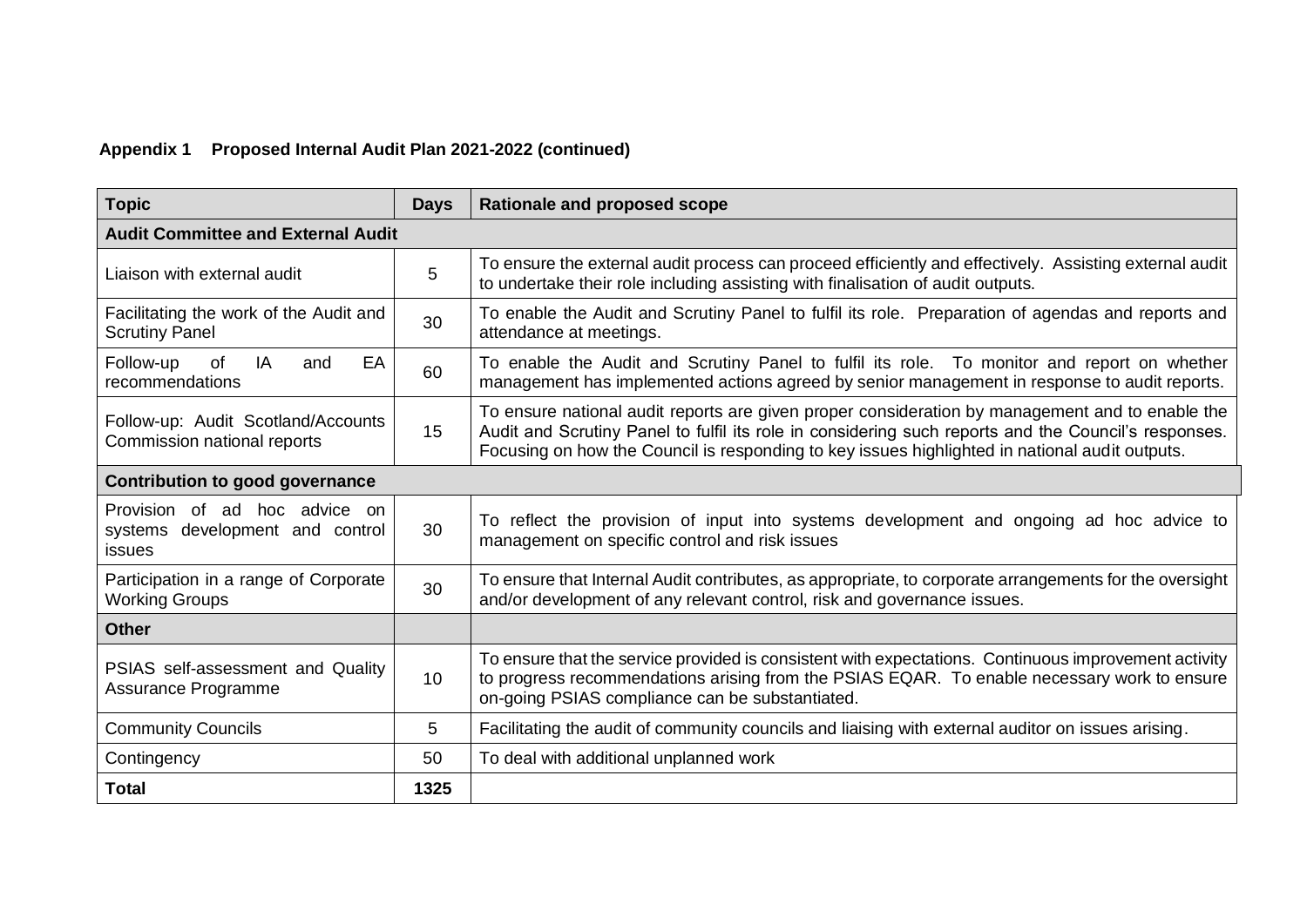| <b>Key Corporate Risk</b>                                      | Include in<br>2021-22 | 2020-21 | 2019-20 | 2018-19 | 2017-18   | Comments (including date any relevant assignments<br>reported to the Audit & Governance/Scrutiny Panel)                                                                                                                                                                                                                                                                                                                                 |
|----------------------------------------------------------------|-----------------------|---------|---------|---------|-----------|-----------------------------------------------------------------------------------------------------------------------------------------------------------------------------------------------------------------------------------------------------------------------------------------------------------------------------------------------------------------------------------------------------------------------------------------|
| 1. Information<br>security<br>and<br>information<br>governance | <b>NO</b>             |         |         |         | $\sqrt{}$ | No specific audit work planned in 2021-22. Recent audit work has<br>provided sufficient recent assurance on this key risk. Follow-up<br>work will monitor implementation of any agreed management<br>actions. Previous reports: Information Governance and Security<br>(February 2021) Information Governance (May 2019) and<br>Information Governance (October 2017).                                                                  |
| 2. Public protection                                           | <b>NO</b>             |         |         |         |           | No specific audit work planned in 2021-22. Current/recent audit<br>work has provided sufficient recent assurance on this key risk.<br>Follow-up work will monitor<br>implementation of agreed<br>management actions. Previous reports: Public Protection<br>(expected August 2021) and SW - Quality<br>assurance<br>arrangement (April 2018).                                                                                           |
| 3. Managing<br>strategic change                                | <b>YES</b>            |         |         |         | V         | Remains a significant key risk and continues to merit high-level<br>review of relevant management arrangements on an annual basis<br>given the scale of Council's ambitions and the challenging<br>environment in which it is operating. Previous reports: Managing<br>strategic change (expected May 2021), Managing Strategic<br>Change (February 2020), Managing Strategic Change (March<br>2019) and Project management (May 2017). |
| 4. Health & Safety                                             | <b>NO</b>             |         |         |         | $\sqrt{}$ | No specific audit work planned in 2021-22. Recent audit work has<br>provided sufficient recent coverage on this key risk. Follow-up<br>work will monitor implementation of any agreed management<br>actions. Previous reports: Health and Safety (expected May<br>2021), Health and Safety (Management of Covid risks)<br>(November 2020) and Health and Safety (April 2018).                                                           |
| 5. Business<br>continuity<br>planning                          | <b>YES</b>            |         |         |         |           | Although previous audit work and subsequent follow-up of agreed<br>actions has provided reasonable assurance on this key risk, work<br>will be undertaken in 2021-22 to review the extent of compliance<br>across the Council with key corporate expectations. Previous<br>report: Business continuity planning (November 2018)                                                                                                         |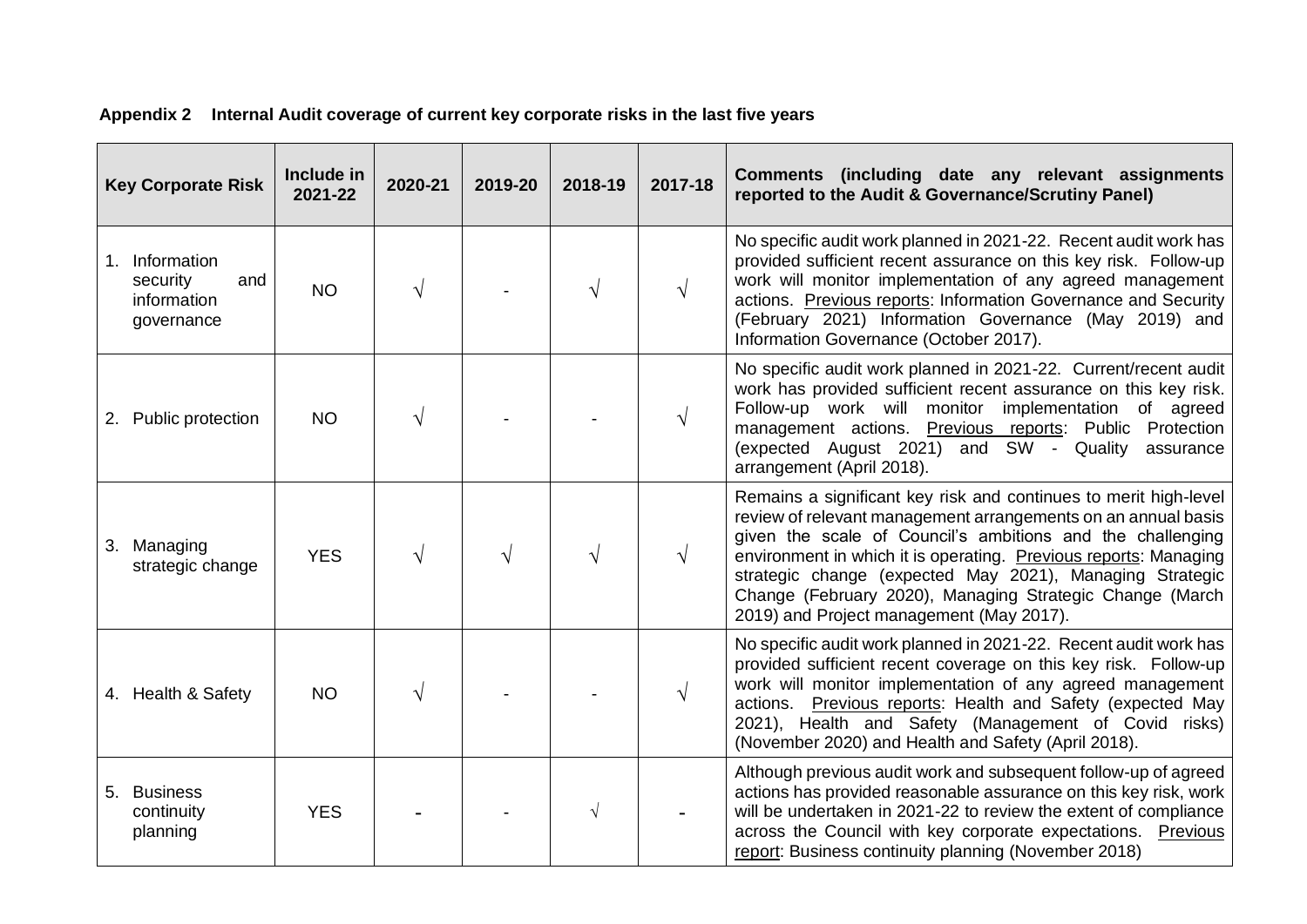| <b>Key Corporate Risk</b>                       | Include in<br>2021-22 | 2020-21 | 2019-20 | 2018-19 | 2017-18   | Comments (including date any relevant assignments<br>reported to the Audit & Governance/Scrutiny Panel)                                                                                                                                                                                                                                                                                                                                                                                                                                                                                   |
|-------------------------------------------------|-----------------------|---------|---------|---------|-----------|-------------------------------------------------------------------------------------------------------------------------------------------------------------------------------------------------------------------------------------------------------------------------------------------------------------------------------------------------------------------------------------------------------------------------------------------------------------------------------------------------------------------------------------------------------------------------------------------|
| 6. Human<br>Resources                           |                       |         |         |         | V         | Work on workforce planning included in 2021-22. Recent audit<br>work has provided sufficient recent assurance on some aspects<br>of this key risk. Follow-up work will monitor implementation of any<br>Previous reports: Sickness<br>agreed management actions.<br>(now expected September 2021),<br>Education<br>absence<br>Recruitment Investigation (March 2019) and Pre-employment<br>verification checks (April 2018).                                                                                                                                                              |
| 7. Financial<br>sustainability                  | <b>NO</b>             |         |         | V       | $\sqrt{}$ | No specific audit work planned in 2021-22. Recent audit work has<br>provided sufficient recent assurance on this key risk. Follow-up<br>work will monitor implementation of any agreed management<br>actions. Separate and specific work proposed on individual<br>financial systems is also shown below. Previous reports:<br>Financial management (March 2021), Financial sustainability<br>(November 2020), Financial savings and financial sustainability<br>(March 2019), Financial savings and financial planning<br>(December 2017). See also work on key financial systems below. |
| Engagement and<br>8.<br>consultation            | <b>NO</b>             |         |         |         | V         | No specific audit work planned in 2021-22. Recent audit work has<br>provided sufficient recent assurance on some aspects of this key<br>risk. Follow-up work will monitor implementation of any agreed<br>management actions. Previous reports: Community engagement<br>and empowerment (June 2020) and elements covered by work on<br>Corporate Governance Principle B Openness and stakeholder<br>engagement (December 2017 and March 2019).                                                                                                                                            |
| 9. UK leaving the<br>EU - short term<br>impacts | <b>NO</b>             |         |         |         |           | No specific audit work planned in 2021-22. Although no specific<br>audit work has been done on this issue, the Audit and Risk<br>Manager is a member of the relevant Corporate Working Group.<br>Commentary will be provided to the Panel and senior<br>management, where appropriate, via Internal Audit progress<br>reports. Previous reports: None                                                                                                                                                                                                                                     |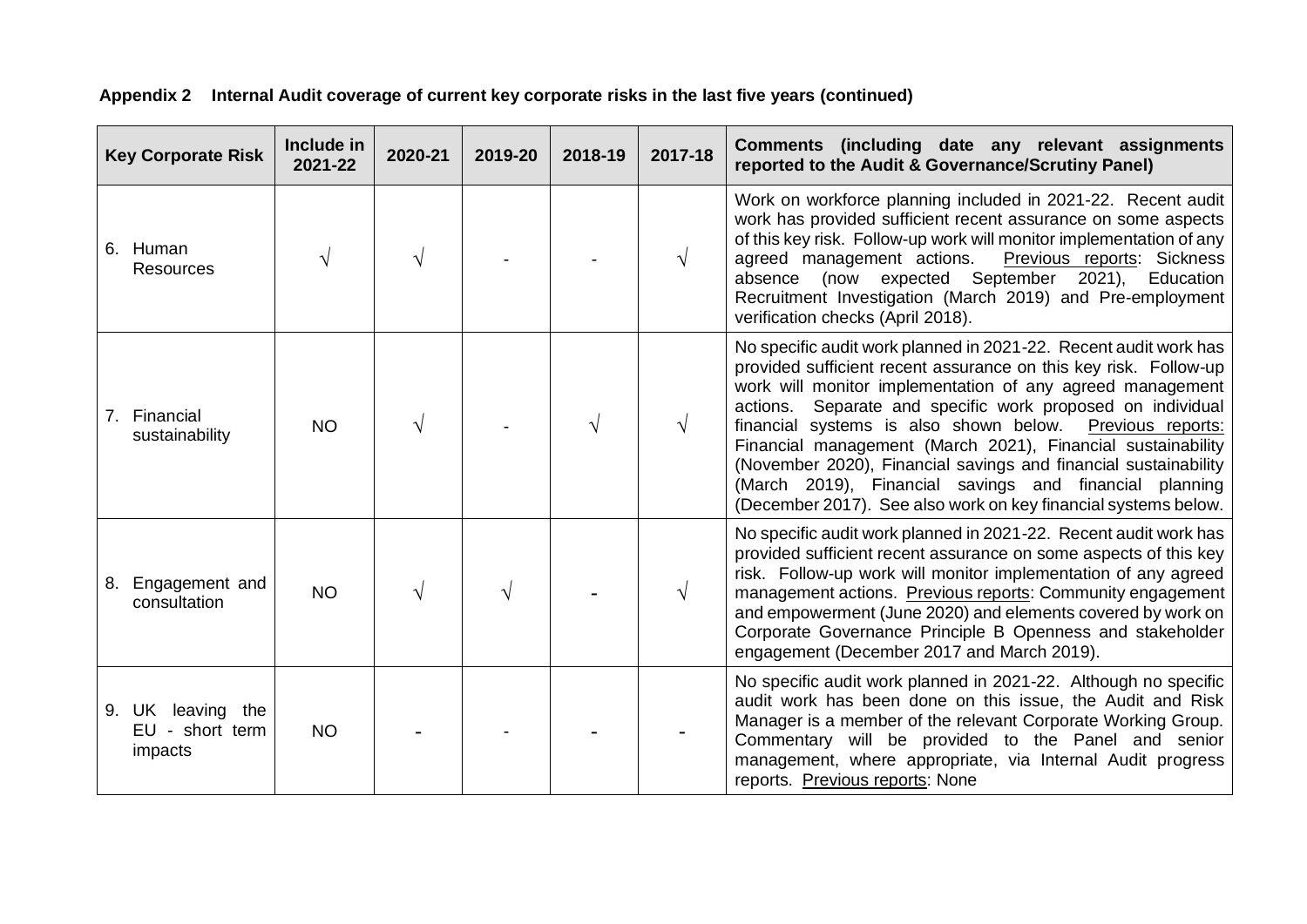| <b>Key Corporate Risk</b>                                     | Include in<br>2021-22 | 2020-21 | 2019-20 | 2018-19 | 2017-18 | Comments (including date any relevant assignments<br>reported to the Audit & Governance/Scrutiny Panel)                                                                                                                                                                                                                                                                                                                                                                                                                                                                                                                                                                                                     |
|---------------------------------------------------------------|-----------------------|---------|---------|---------|---------|-------------------------------------------------------------------------------------------------------------------------------------------------------------------------------------------------------------------------------------------------------------------------------------------------------------------------------------------------------------------------------------------------------------------------------------------------------------------------------------------------------------------------------------------------------------------------------------------------------------------------------------------------------------------------------------------------------------|
| 10. Procurement<br>risks                                      | <b>YES</b>            |         |         |         | V       | Although recent audit work has provided assurance, this remains<br>a high-profile key risk which warrants coverage during 2010-22.<br>This will be addressed by specific targeted work and<br>consideration of procurement activities as part of work on several<br>Programme of Work items. Routine follow-up work will monitor<br>implementation of any previously agreed management actions.<br>Previous reports: Housing Investment Programme (June 2020)<br>Contract management (Jan 2018), Follow-up Corporate Property<br>and Procurement investigation (Oct 2017). Assurance also<br>obtained via work on Creditors (see below) and through recent<br>work on the Enterprise Contract (March 2021). |
| 11. Enterprise<br>Strategic<br>Partnership<br>Contract        | <b>YES</b>            |         |         |         |         | Although audit work has provided recent assurance, this remains<br>a high-profile key risk which warrants coverage during 2021-22 as<br>the project moves through procurement and towards the<br>preparation of the Final Business Case. See commentary at<br>relevant Programme of Work item. Previous reports: ESCP<br>(March 2021) and ESCP (March 2020)                                                                                                                                                                                                                                                                                                                                                 |
| 12. Serious<br>organised crime,<br>fraud<br>and<br>corruption | <b>NO</b>             |         |         |         | V       | No specific audit work is proposed on what is quite a difficult issue<br>to formally audit but a high-level watch will be kept on the issue,<br>through attendance at the relevant corporate working group, and<br>commentary included, as appropriate, in IA progress reports and<br>the IA Annual Report. Previous reports: Review of anti-fraud<br>arrangements (May 2020), NFI 2018 exercise and Review of anti-<br>fraud arrangements (October 2017).                                                                                                                                                                                                                                                  |
| 13. Terrorism                                                 | <b>NO</b>             |         |         |         |         | No specific audit work is proposed on what is quite a difficult issue<br>to formally audit but a high-level watch will be kept on the issue,<br>through attendance at the relevant corporate working group, and<br>commentary included, as appropriate, in IA progress reports and<br>the IA Annual Report. Previous reports: None                                                                                                                                                                                                                                                                                                                                                                          |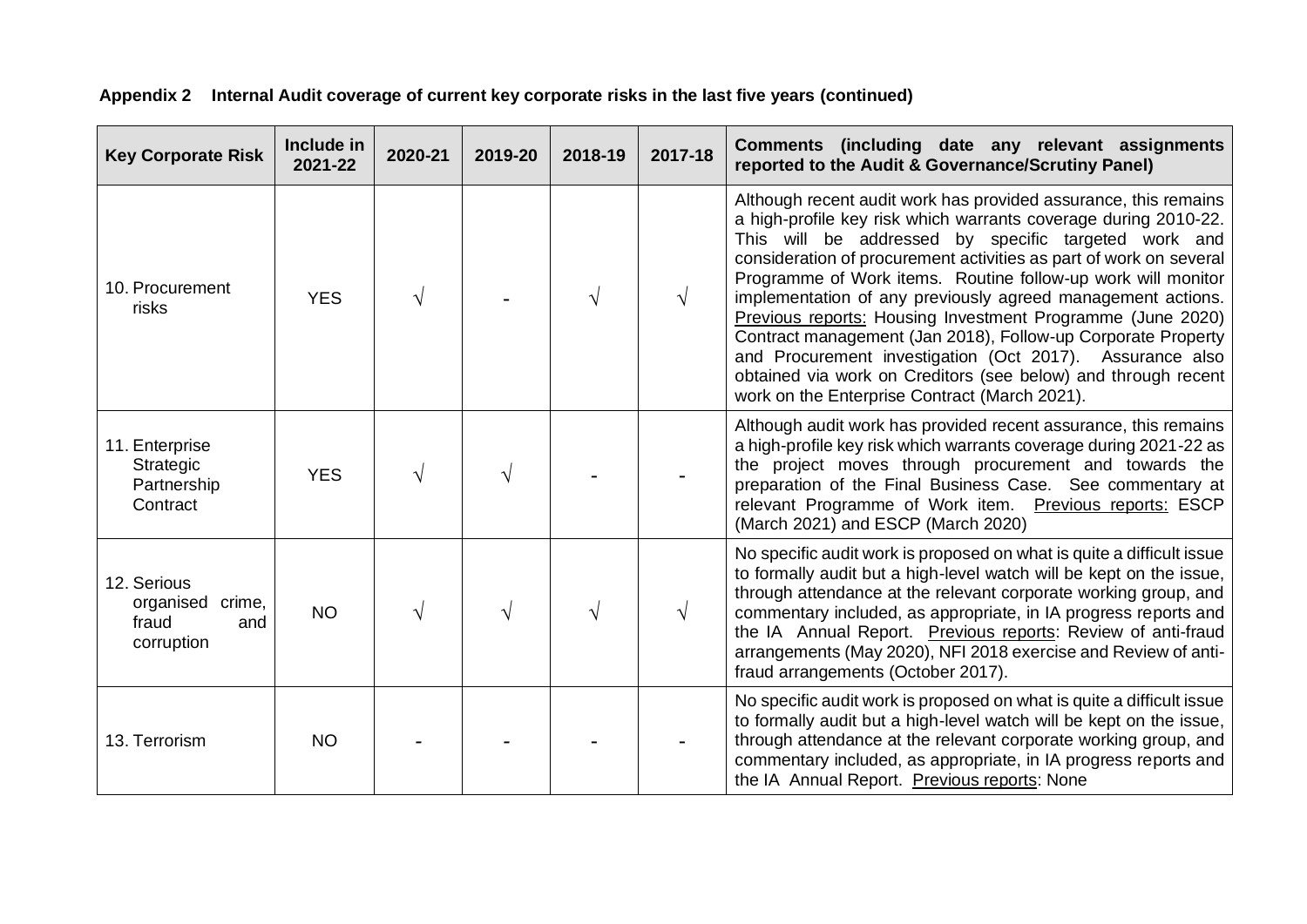| Key corporate risk                                      | Include in<br>2021-22 | 2020-21 | 2019-20 | 2018-19 | 2017-18 | Comments (including date any relevant assignments<br>reported to the Audit & Governance/Scrutiny Panel)                                                                                                                                                                                                                                                                                                                                                                                                                                             |
|---------------------------------------------------------|-----------------------|---------|---------|---------|---------|-----------------------------------------------------------------------------------------------------------------------------------------------------------------------------------------------------------------------------------------------------------------------------------------------------------------------------------------------------------------------------------------------------------------------------------------------------------------------------------------------------------------------------------------------------|
| 14. Governance,<br>Leadership<br>and<br>Decision-Making | <b>YES</b>            |         |         |         |         | No specific audit work is proposed on this risk in 2021-22 but<br>planned work on the Management of Strategic Change is<br>expected to also cover many aspects which relate to this issue.<br>Routine follow-up work will monitor implementation of any<br>previously agreed management actions.<br>Previous reports:<br>Corporate Governance (March 2021), Corporate Governance<br>(March 2020), Corporate Governance Principles A and B (March<br>2019) and Corporate Governance: Good Governance Framework<br>- Principles 2 and 5 (August 2016) |
| 15. Climate change                                      | <b>YES</b>            |         |         |         |         | Work will be focusing on reviewing how well the Council is<br>progressing against relevant local and national commitments and<br>statutory obligations. Previous reports: Carbon management<br>(February 2020 and June 2016)                                                                                                                                                                                                                                                                                                                        |
| <b>16. ICT</b><br>operational<br>capability             | <b>NO</b>             |         |         |         |         | No specific audit work planned in 2021-22. Recent audit work has<br>provided sufficient recent assurance on some aspects of this key<br>risk. Follow-up work will monitor implementation of any agreed<br>ICT operational capabilities and<br>management actions.<br>governance arrangements will also be addressed via work on<br>specific systems and by work on Digital NL. Previous reports: IT<br>Network controls (September 2019)                                                                                                            |
| 17. Resilience<br>planning                              | <b>NO</b>             |         |         |         |         | Recent audit work focused on the Council's response to Covid-19<br>has provided sufficient assurance on this risk and follow-up work<br>will monitor implementation of agreed management actions.<br>Previous reports: Covid-19 response (February 2021). Some<br>aspects also covered by work on corporate BCP arrangements<br>(November 2018).                                                                                                                                                                                                    |

**Appendix 2 Internal Audit coverage of current key corporate risks in the last five years (continued)**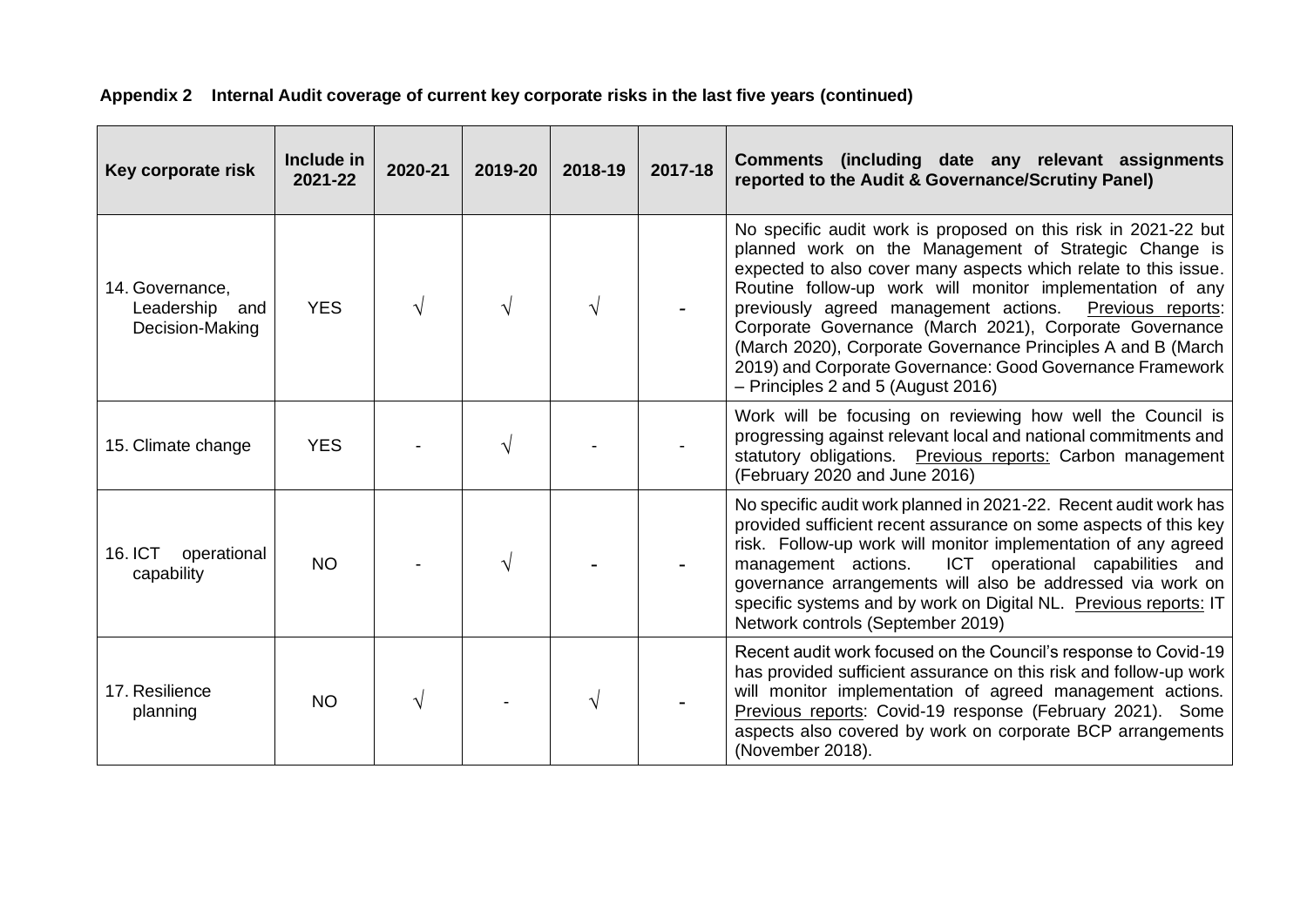| <b>Key Corporate Risk</b>                                                          | Include in<br>2021-22 | 2020-21 | 2019-20 | 2018-19 | 2017-18 | Comments (including date any relevant assignments<br>reported to the Audit & Governance/Scrutiny Panel)                                                                                                                                                                                                                                                                                                                              |
|------------------------------------------------------------------------------------|-----------------------|---------|---------|---------|---------|--------------------------------------------------------------------------------------------------------------------------------------------------------------------------------------------------------------------------------------------------------------------------------------------------------------------------------------------------------------------------------------------------------------------------------------|
| IT<br>18. Digital<br>and<br>strategy                                               | <b>YES</b>            |         |         |         |         | Internal Audit work in this area will continue to focus on providing<br>ongoing assurance in relation to the implementation and<br>governance of the approved DigitalNL transformation<br>programme and the ongoing digitalisation of Council services.<br>Previous reports: Digital NL (October 2020), Network controls<br>(September 2019), Digital NL FBC (March 2019) and Digital NL<br>governance arrangements (November 2018). |
| 19. Tackling poverty                                                               | <b>YES</b>            |         |         |         |         | With no recent audit work on this risk, audit coverage is now<br>overdue. Work will focus on assessing how effectively the<br>Council is addressing this risk, how it targets actions and how it<br>assesses impact/performance.                                                                                                                                                                                                     |
| 20.1140 hours                                                                      | <b>NO</b>             |         |         |         |         | No specific audit work is proposed. Planned work in 2020-21<br>was postponed due to the impacts of Covid-19 and given the<br>status of this project, it is now considered a low priority for further<br>audit work. Previous reports: 1140 Early Years expansion<br>(December 2019 and August 2018).                                                                                                                                 |
| 21. Implementation<br>Economic<br>Ωf<br>Regeneration<br>Development<br>Plan (ERDP) | <b>NO</b>             |         |         |         |         | No specific audit work is proposed. Recent audit work has<br>provided sufficient recent assurance on this key risk. Follow-up<br>work will monitor implementation of any agreed management<br>actions. Previous reports: ERDP (expected May 2021).                                                                                                                                                                                   |
| 22. Asset<br>management                                                            | <b>NO</b>             |         |         |         |         | No specific audit work is proposed. Recent audit work has<br>provided sufficient recent assurance on this key risk. Follow-up<br>work will monitor implementation of any agreed management<br>actions. Previous reports: Asset rationalisation (expected May<br>2021)                                                                                                                                                                |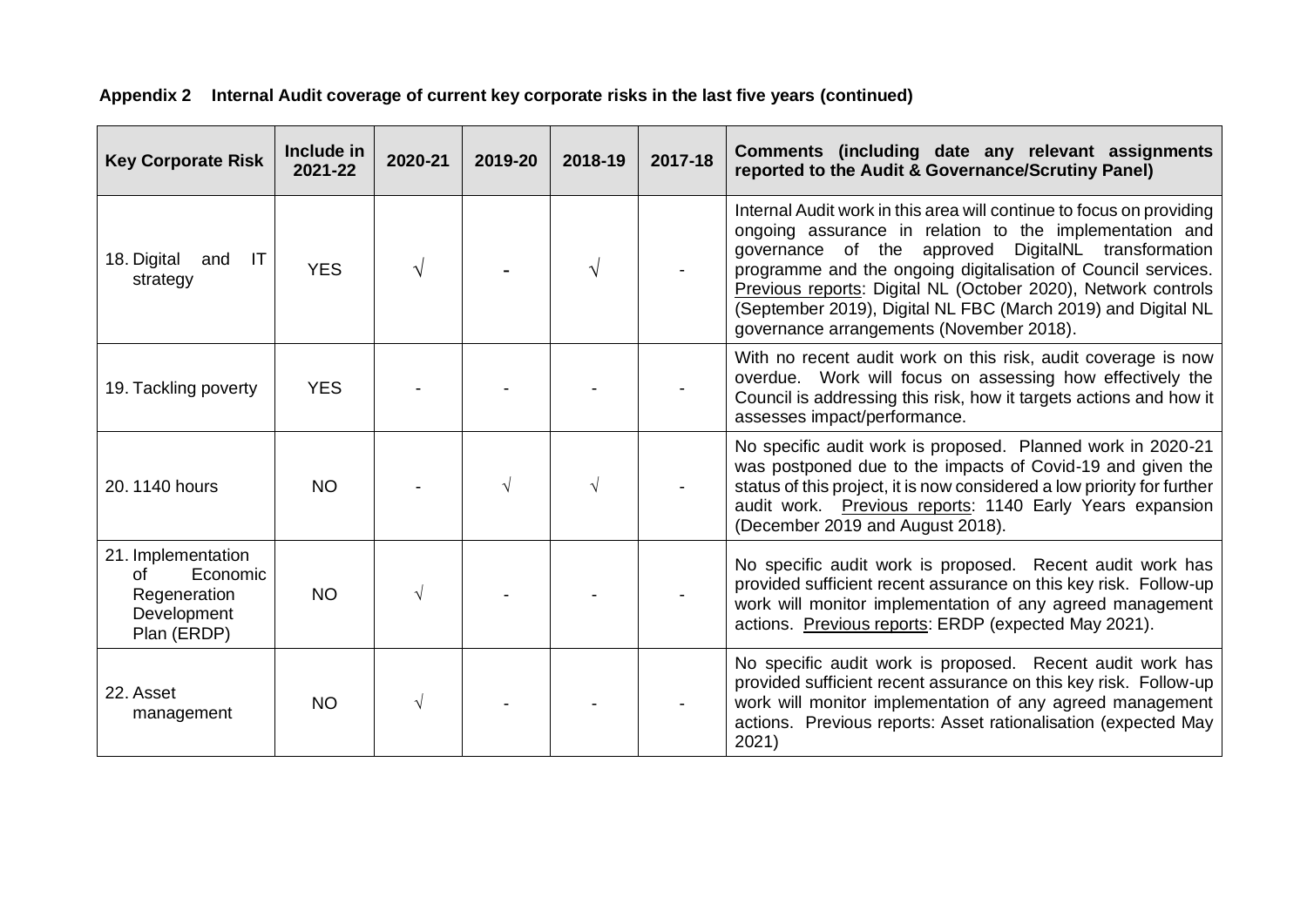| <b>Key Corporate Risk</b>                                                      | Include in<br>2021-22 | 2020-21 | 2019-20 | 2018-19 | 2017-18 | Comments (including date any relevant assignments<br>reported to the Audit & Governance/Scrutiny Panel)                                                                                                                                                                                                                                                                                                                                                                                           |
|--------------------------------------------------------------------------------|-----------------------|---------|---------|---------|---------|---------------------------------------------------------------------------------------------------------------------------------------------------------------------------------------------------------------------------------------------------------------------------------------------------------------------------------------------------------------------------------------------------------------------------------------------------------------------------------------------------|
| 23. Pandemic Illness:<br>Covid-19                                              | <b>NO</b>             |         |         |         |         | No specific audit work is proposed. Recent audit work has<br>provided sufficient recent assurance on this key risk. Routine<br>follow-up work will monitor implementation of any agreed<br>management actions. The management of wider impacts will be<br>addressed through work on managing strategic change and<br>corporate governance. Previous reports: Covid-19 response<br>(February 2021). Some relevant aspects also covered by work<br>on Business continuity planning (November 2018). |
| 24. Administration of<br>elections                                             | NO.                   |         |         |         |         | Given the timing of planned elections in 2021-22, no specific audit<br>work is proposed. Risk management colleagues are working<br>closely with the Election Team to assist the management of risks<br>and the Audit and Risk Manager attends meetings of the internal<br>Elections Board. Previous reports: None                                                                                                                                                                                 |
| 25. Further<br>developments:<br>Integration<br>0f<br>health and social<br>care | NO.                   |         |         |         |         | Specific audit work undertaken on behalf of, and reported to, the<br>IJB. A range of audits examining operational Social Work<br>activities are undertaken as part of the Council plan. Recent<br>reports: Public protection (June 2021), Self-Directed Support<br>(November 2020) and Monitoring of external care providers<br>(October 2018)                                                                                                                                                    |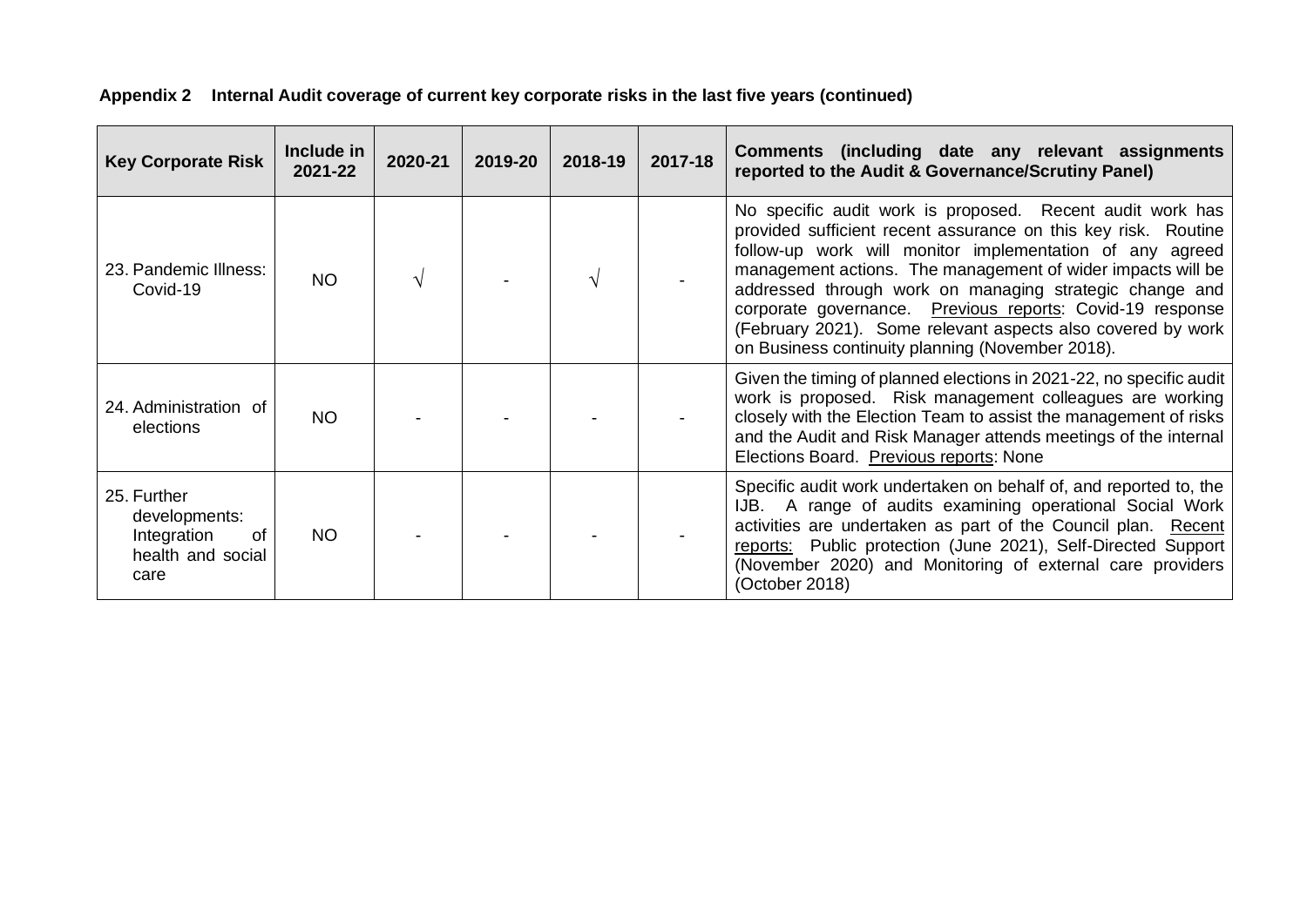| <b>Key Financial</b><br><b>Systems</b> | Include in<br>2021-22 | 2020-21 | 2019-20 | 2018-19 | 2017-18 | Comments (including date any relevant assignments reported to the<br><b>Audit &amp; Governance/Scrutiny Panel)</b>                                                                                                                                                                                                                                                                                                                                                                                                                                                                                                                                                                                 |
|----------------------------------------|-----------------------|---------|---------|---------|---------|----------------------------------------------------------------------------------------------------------------------------------------------------------------------------------------------------------------------------------------------------------------------------------------------------------------------------------------------------------------------------------------------------------------------------------------------------------------------------------------------------------------------------------------------------------------------------------------------------------------------------------------------------------------------------------------------------|
| 1. General<br>ledger                   | <b>NO</b>             |         |         |         |         | Previous audit work has provided positive assurance. Routine follow-up<br>work will monitor implementation of any agreed management actions.<br>Previous report: General ledger (November 2020)                                                                                                                                                                                                                                                                                                                                                                                                                                                                                                    |
| 2. Payroll                             | <b>YES</b>            |         | V       |         |         | Recent audit work indicates that the control environment Is now generally<br>robust, but complexity and value of transactions requires regular audit<br>coverage. Focus in 2021-22 will be on the adequacy and effectiveness of<br>controls associated with change management associated with the I-Trent<br>application. Previous reports: ESC selected controls (expected June<br>2021), Payroll - overtime (May 2020), Payroll - selected key controls<br>(November 2019), Payroll - selected key controls (May 2019), Payroll<br>regularity: VER (November 2018), Payroll follow-up (April 2018), 3 x<br>reports: Starters and leavers, Non-core HED codes and Overtime (all<br>October 2017). |
| 3. Creditors                           | <b>YES</b>            |         |         | V       |         | Recent audit work indicates that the control environment Is generally<br>robust, but complexity and value of transactions requires regular audit<br>coverage. Previous reports: Creditors selected key controls (February<br>2021, March 2020 and May 2019), Creditors regularity (April 2018) and<br>Controls relating to payments/BACS files (August 2017).                                                                                                                                                                                                                                                                                                                                      |
| 4. Council<br>Tax                      | <b>NO</b>             |         |         |         |         | Previous audit work has provided positive assurance. Routine follow-up<br>work will monitor implementation of any agreed management actions.<br>Previous reports: Council Tax (November 2020) Council Tax Reduction<br>Scheme (April 2018)                                                                                                                                                                                                                                                                                                                                                                                                                                                         |
| 5. Non-<br>domestic<br>rates           | <b>YES</b>            |         |         |         |         | Most recent audit work in this area, which provided positive assurance, is<br>now around two and a half years old but the control framework is relatively<br>stable. Core work in this area is not proposed for 2021-22 but work<br>examining the management of impacts of Covid-19 on the NDR<br>operations. Previous report: NDR billing and collection (November 2018)                                                                                                                                                                                                                                                                                                                          |
| 6. Housing<br>Rents                    | <b>YES</b>            |         |         |         |         | No recent audit work in this area. Previous reports: Housing Rents<br>(November 2018).                                                                                                                                                                                                                                                                                                                                                                                                                                                                                                                                                                                                             |

# **Appendix 3 Internal Audit coverage of key financial systems in the last five years**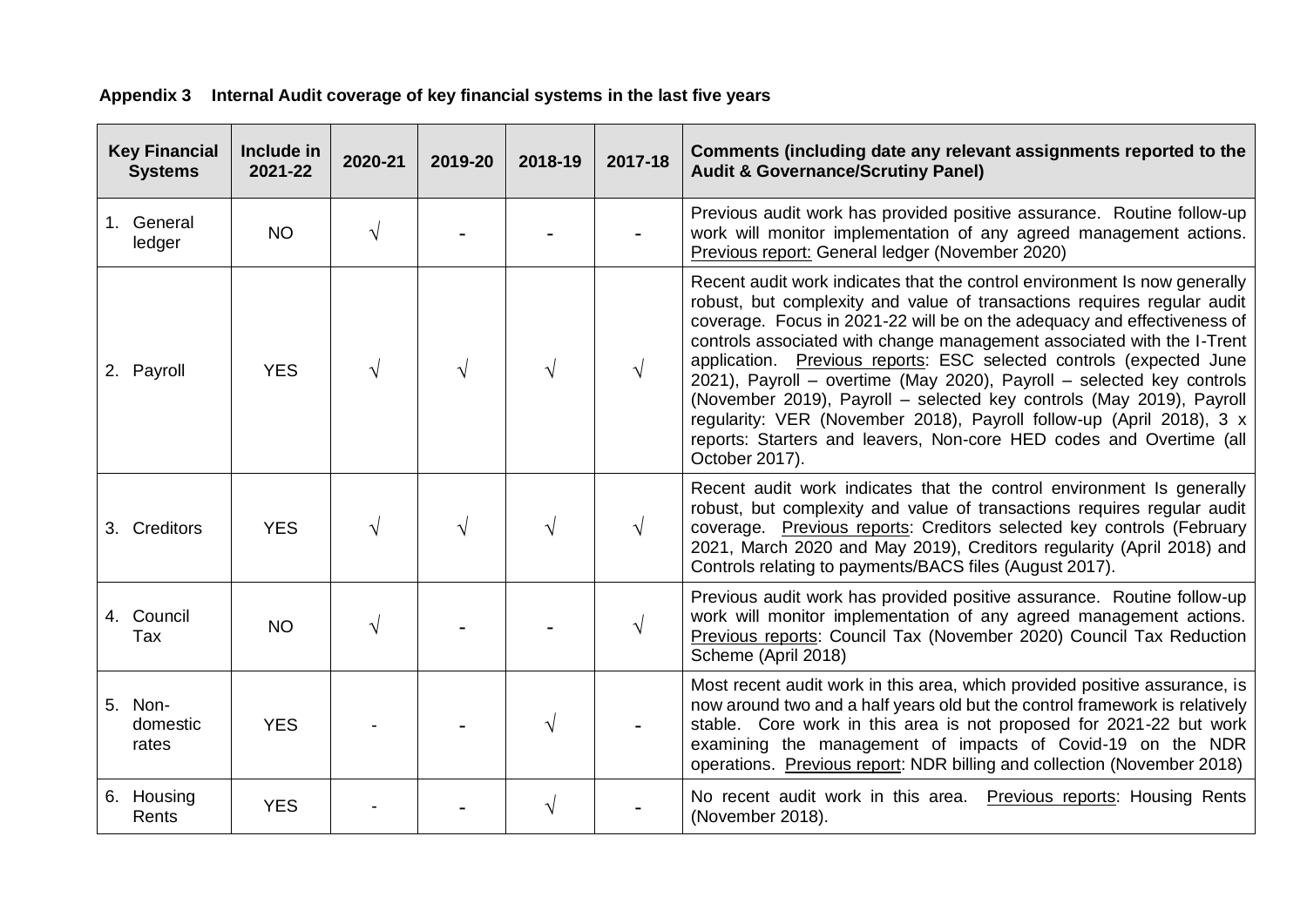| Appendix 3 Internal Audit coverage of key financial systems in the last five years (continued) |  |  |
|------------------------------------------------------------------------------------------------|--|--|
|                                                                                                |  |  |

| <b>Key Financial</b><br><b>Systems</b> | Include in<br>2021-22 | 2020-21    | 2019-20 | 2018-19 | 2017-18    | Comments (including date any relevant assignments reported to<br>the Audit & Governance/Scrutiny Panel)                                                                                                                                                                                                                                                                                                                                    |
|----------------------------------------|-----------------------|------------|---------|---------|------------|--------------------------------------------------------------------------------------------------------------------------------------------------------------------------------------------------------------------------------------------------------------------------------------------------------------------------------------------------------------------------------------------------------------------------------------------|
| 7. Municipal<br><b>Bank</b>            | <b>NO</b>             |            |         |         |            | Although the most recent previous audit work, which provided positive<br>assurance, is now over three years old, the control environment is<br>relatively stable and there are other areas which are considered a<br>greater priority for audit coverage. Previous reports: Municipal Bank<br>(July 2018).                                                                                                                                 |
| 8. Treasury<br>management              | <b>NO</b>             | $\sqrt{ }$ |         |         | $\sqrt{ }$ | Previous audit work has provided sufficient recent assurance. Previous<br>reports: Treasury management (December 2020 and December 2017)                                                                                                                                                                                                                                                                                                   |
| 9. Financial<br>management             | <b>NO</b>             |            |         |         | V          | Previous audit work and external inspections have provided positive<br>assurance on this key risk area.<br>Previous reports: Financial<br>management (February 2021), Financial management (November<br>2020) Financial savings and financial sustainability (March 2019) and<br>Financial savings and financial planning (December 2017).                                                                                                 |
| 10. Housing<br><b>Benefit</b>          | <b>NO</b>             |            |         |         | V          | Previous audit work provided positive assurance on this area and<br>although that work is now around one and a half year's old, the control<br>framework is relatively stable. Work in this area is not proposed for<br>2021-22 but will be considered a priority for 2022-23. Previous reports:<br>Housing Benefit (September 2019), Housing Benefits Overpayments<br>(May 2018), Housing Benefit management checks (July 2017).          |
| 11. Cash/income<br>collection          | <b>NO</b>             |            |         |         | $\sqrt{}$  | Previous audit work has provided positive assurance on this area and<br>the control framework is relatively stable. Work in this area is not<br>proposed for 2021-22 but will be considered a priority for 2022-23. Work<br>on income will be undertaken as part of other exercises on insourced<br>CLNL activities and Housing Rents. Previous reports: Cash collection<br>offices (August 2019), and Cash collection offices (May 2017). |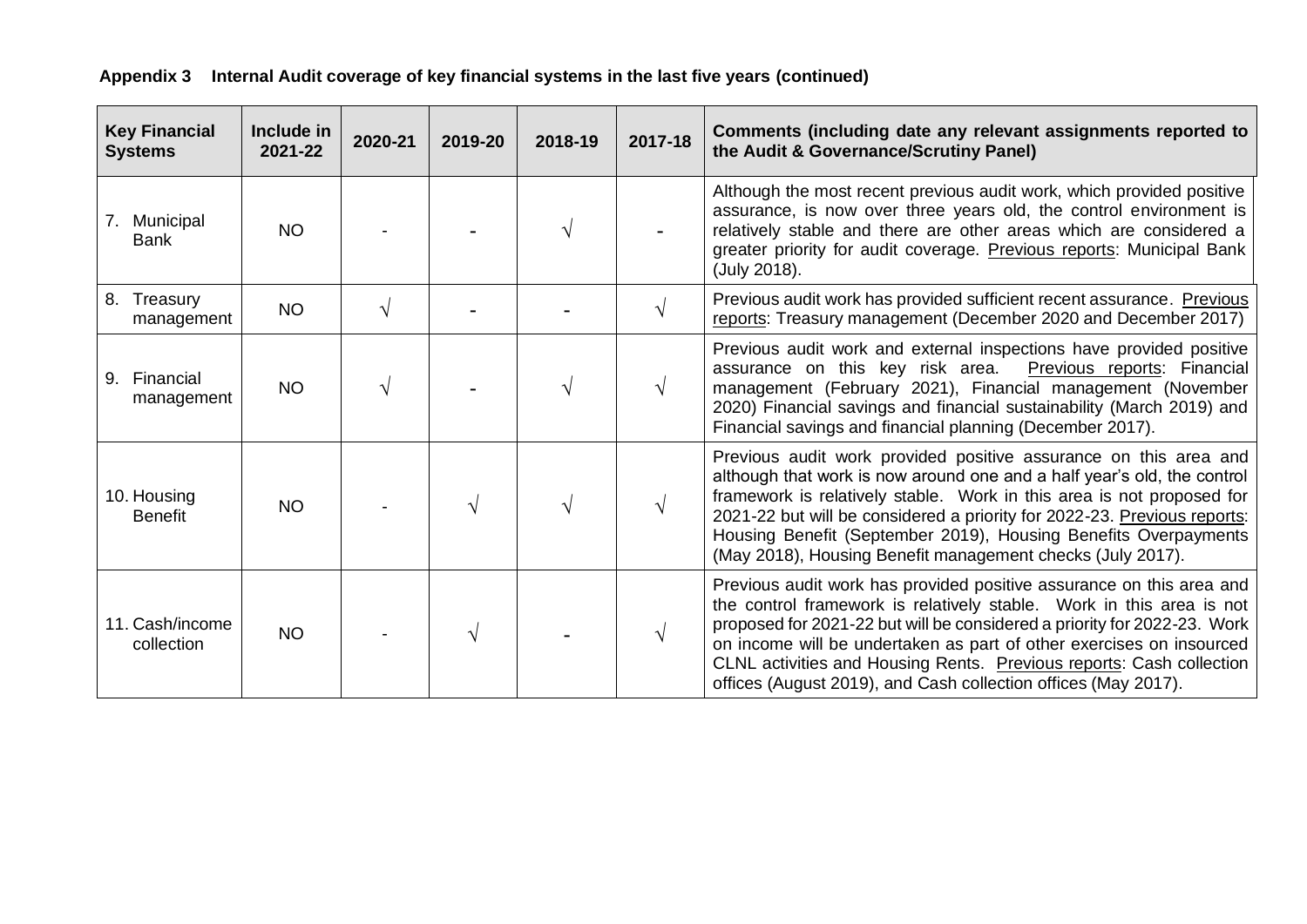## **Appendix 4 Internal Audit consideration of 2021 Programme of Work for inclusion in the 2021-22 Internal Audit Plan**

| Programme of work to support the shared ambition                                                                                                                                                                                                                                                                                                                                                                                                                                                                                                                                                                                                                                                                                                                                                                                                                                                                                                                                                                                                                                                                                                                                                                                                                                                                                                                                                                                                                                                                                                                                                                                                                                                                                                                                                                                                                                                                                                                                                                                                                                                                                                                                                                                                                                                                                                                                                                                                                                                                                                                                                                                                                                                                                                                                                                                                                                                                                                                                                                                                                                                                                                                                                               | <b>Internal Audit commentary</b>                                                                                                                                                                                                                                                                                                                                                                                                                                                                                   | Include in<br>2021-22 Plan |
|----------------------------------------------------------------------------------------------------------------------------------------------------------------------------------------------------------------------------------------------------------------------------------------------------------------------------------------------------------------------------------------------------------------------------------------------------------------------------------------------------------------------------------------------------------------------------------------------------------------------------------------------------------------------------------------------------------------------------------------------------------------------------------------------------------------------------------------------------------------------------------------------------------------------------------------------------------------------------------------------------------------------------------------------------------------------------------------------------------------------------------------------------------------------------------------------------------------------------------------------------------------------------------------------------------------------------------------------------------------------------------------------------------------------------------------------------------------------------------------------------------------------------------------------------------------------------------------------------------------------------------------------------------------------------------------------------------------------------------------------------------------------------------------------------------------------------------------------------------------------------------------------------------------------------------------------------------------------------------------------------------------------------------------------------------------------------------------------------------------------------------------------------------------------------------------------------------------------------------------------------------------------------------------------------------------------------------------------------------------------------------------------------------------------------------------------------------------------------------------------------------------------------------------------------------------------------------------------------------------------------------------------------------------------------------------------------------------------------------------------------------------------------------------------------------------------------------------------------------------------------------------------------------------------------------------------------------------------------------------------------------------------------------------------------------------------------------------------------------------------------------------------------------------------------------------------------------------|--------------------------------------------------------------------------------------------------------------------------------------------------------------------------------------------------------------------------------------------------------------------------------------------------------------------------------------------------------------------------------------------------------------------------------------------------------------------------------------------------------------------|----------------------------|
| P001 Strategic commercial partnership for the enterprise project<br>Report to seek approval of Full Business Case (at conclusion of procurement) and establishment of partnership with successful bidder.<br>The shared ambition articulates a vision for change which aims to revitalise North Lanarkshire's communities and accelerate inclusive<br>economic growth and prosperity for all. To support the vision, circa £3.5bn public investment is planned over the next 10 years (in capital<br>and ongoing repairs and maintenance). To realise the vision, an innovative new approach to delivery will be developed for a full range of<br>interconnected property, community asset, and linked infrastructure investments. This aims to:<br>Bring together aspects of infrastructure place shaping, from investment and professional services (such as design and technical<br>services), through to construction (e.g. new housing, schools, roads, and town centres) and associated backbone infrastructure (e.g.<br>land feasibilities and energy).<br>Bring together comprehensive asset maintenance and lifecycle management (e.g. property repairs and roads repairs).<br>$\bullet$<br>Link all related service activities and contracts together to enable a strategic commercial partnership to be able to provide strategic<br>$\bullet$<br>development, interconnected end to end delivery, and programming of investment priorities (such as the delivery of new facilities,<br>regeneration, and development) as well as ensuring sustainable assets, through servicing existing assets, regeneration activities, and<br>new assets.<br>Through the scale and extent of interconnected activities in the strategic partnership, secure significant additional value which feeds into<br>$\bullet$<br>the wider economic growth potential (e.g. in areas such as inward investment to improve the North Lanarkshire infrastructure,<br>employability, carbon neutral infrastructure, and the use and advantage of emerging technologies such as digital and energy).<br>Committee considered the project Outline Business Case (OBC) in March 2020 and approved that the project proceeds to the next stage<br>the procurement of the preferred solution. The OBC identified the finalised scope, duration, pipeline value, procurement method, delivery,<br>and operating models that will be taken forward to establish a programme.<br>As part of the preparation for the formal launch of the procurement, a Prior Information Notice (PIN) was published in November 2019 and a<br>second PIN published July 2020. Following this several market engagement events were held between August and December 2020. These<br>events indicate there is sufficient market interest in a project of this nature and that a viable procurement can reasonably be expected.<br>It is anticipated that the procurement will formally commence in spring 2021 with contract award (following committee approval of the Full<br>Business Case) scheduled for autumn 2022. This would follow with the delivery of services, through the new partnership, on a phased basis<br>commencing early 2024. | Internal Audit has previously<br>examined<br>the<br>project<br>management and governance<br>arrangements of the ESCP but,<br>given the scope, scale and<br>complexity of this project will<br>undertake additional work as this<br>project is progressed in 2021-22<br>with a particular focus on the<br>providing assurance on the<br>adequacy and effectiveness of<br>the Council's procurement<br>activities and the robustness of<br>arrangements surrounding the<br>preparation of the Full Business<br>Case. | <b>YES</b>                 |
| P013 New housing supply programme<br>Report on progress to deliver 5,000 new council homes by 2035, including estimated split between off the shelf purchases from developers,<br>open market purchase scheme acquisitions (buy back), and traditional new build on council sites.<br>Update on open market purchase scheme to enable the council to extend off the shelf purchases, buy back ex council stock to meet identified<br>need, and progress common property works by purchasing flats which give the council 100% (or at least majority ownership) within a block.<br>Report on progress with delivery of the current Strategic Housing Investment Plan (SHIP), and approval of priorities for the new SHIP to help<br>deliver Local Housing Strategy (LHS) priorities and maximise resources from the Affordable Housing Supply Programme.                                                                                                                                                                                                                                                                                                                                                                                                                                                                                                                                                                                                                                                                                                                                                                                                                                                                                                                                                                                                                                                                                                                                                                                                                                                                                                                                                                                                                                                                                                                                                                                                                                                                                                                                                                                                                                                                                                                                                                                                                                                                                                                                                                                                                                                                                                                                                        | Internal Audit has previously<br>(March 2020) examined the<br>project<br>management<br>and<br>governance<br>arrangements<br>relating to new housing supply.<br>Programme of work activity does<br>not require or justify Internal<br>Audit coverage in 2021-22                                                                                                                                                                                                                                                     | <b>NO</b>                  |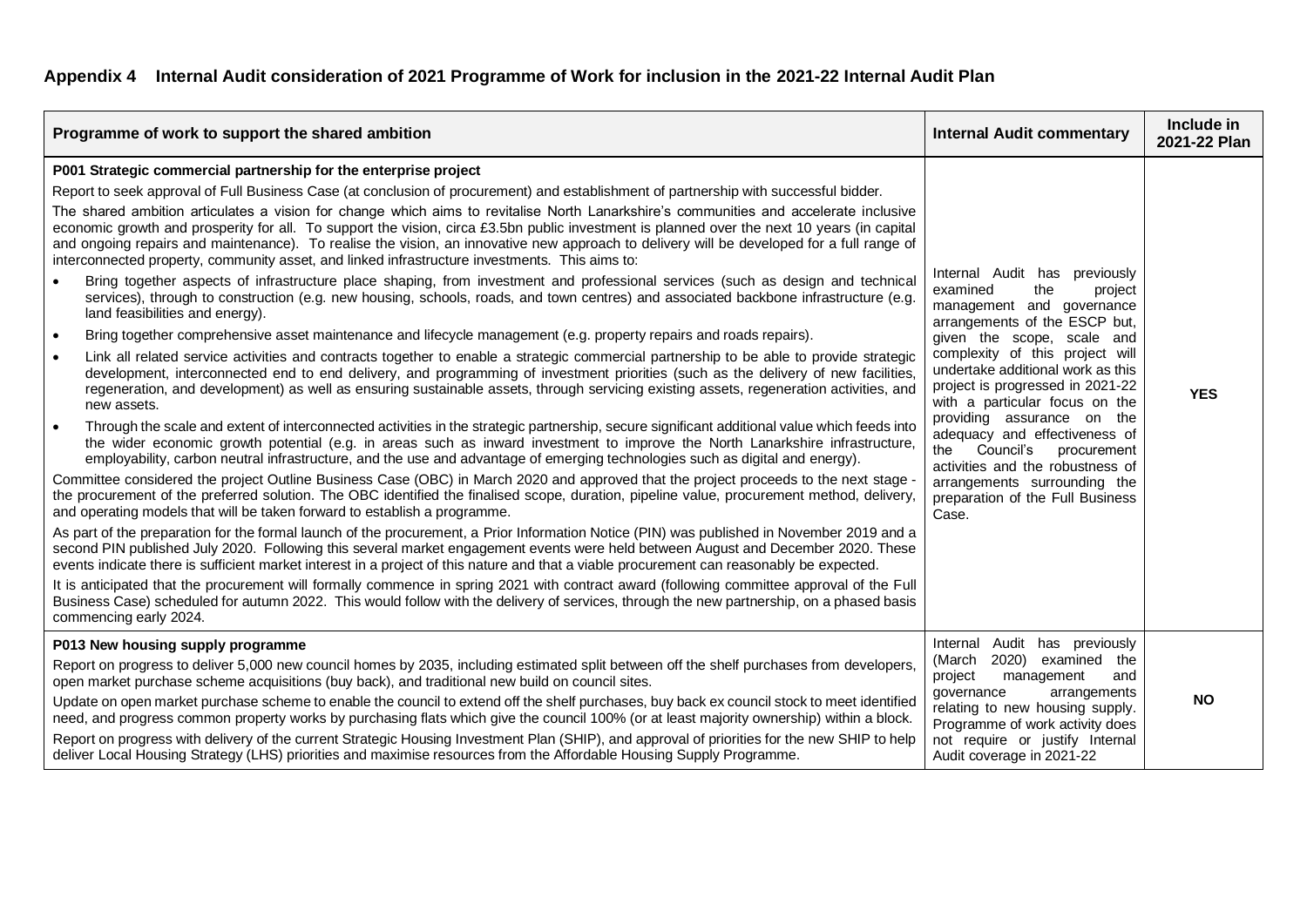| Programme of work to support the shared ambition                                                                                                                                                                                                                                                                                                                                                                                                                                                                                                                                                                                                                                                                                                                                                                                                                                                                                                                                               | <b>Internal Audit commentary</b>                                                                                                                                                                         | Include in<br>2021-22 Plan |
|------------------------------------------------------------------------------------------------------------------------------------------------------------------------------------------------------------------------------------------------------------------------------------------------------------------------------------------------------------------------------------------------------------------------------------------------------------------------------------------------------------------------------------------------------------------------------------------------------------------------------------------------------------------------------------------------------------------------------------------------------------------------------------------------------------------------------------------------------------------------------------------------------------------------------------------------------------------------------------------------|----------------------------------------------------------------------------------------------------------------------------------------------------------------------------------------------------------|----------------------------|
| P014 Tower Strategy<br>Report on progress of tower strategy and demolition programme.<br>The first phase of the re-provisioning programme was approved in May 2018; the whole programme will potentially see all the council's tower<br>blocks demolished, together with several low-rise blocks of flats, over the next 20 to 25 years. The first phase of the programme comprises<br>over 1,700 flats, including 15 blocks. All phase 1 demolitions are programmed for completion by 2024/25.<br>track to commence in Q4 of 2020/21, with the low-rise blocks at Gowkthrapple in Motherwell programmed to commence in Q1 of 2021/22.<br>The plans for the re-development of the cleared sites as part of the new supply programme are also well underway.                                                                                                                                                                                                                                    | Programme of work activity does<br>not require or justify Internal<br>Audit coverage in 2021-22.                                                                                                         | <b>NO</b>                  |
| P015 Housing investment programme<br>Annual budget report to secure approval of 2021/22 HRA capital programme.<br>Financial progress report on deliverables from HRA capital programme.<br>Update on 5-year capital programme for housing investment.<br>Work is ongoing to deliver more than £50m per annum through the housing capital programme. This includes renewal and replacement of<br>heating systems, kitchens, bathrooms, windows, doors, lead pipes, external roof and rendering as well as rewiring to property and communal<br>areas.<br>A programme of work is also being finalised to enhance measures to improve the energy efficiency of buildings within council stock and<br>decarbonize heat. From 2020/21 onwards this programme of work will see investment in energy efficient technologies and measures to<br>enable the council to meet its statutory obligations in terms of energy efficiency standards for social housing.                                       | Internal Audit work on the<br>Housing investment programme<br>was undertaken in 2019-20.<br>Programme of work activity does<br>not require or justify further<br>Internal Audit coverage in 2021-<br>22. | <b>NO</b>                  |
| P023 Marketing and tourism<br>Report to approve the updated Lanarkshire Area Tourism Strategy (linking in with the approved Events Strategy) following work to review<br>and renew the strategy in light of the impact of coronavirus on the tourism and hospitality sector.<br>To promote tourism in the area, Lanarkshire has an existing tourism strategy agreed by North and South Lanarkshire Councils, VisitScotland,<br>and local industry. Following the impact of the coronavirus pandemic on the tourism and hospitality sector there is an even greater imperative<br>to review and renew the Tourism Strategy. This work will be progressed during 2021 and links to the development of the Visit Here theme of<br>The Plan for North Lanarkshire.                                                                                                                                                                                                                                 | Programme of work activity does<br>not require or justify Internal<br>Audit coverage in 2021-22.                                                                                                         | <b>NO</b>                  |
| P019.1 Planning and place making<br>Local Development Plan<br>Report on outcome of the statutory consultation and next steps, and to seek approval of the adopted Local Development Plan, the 5-10 year<br>strategy for physical local development.<br>Commence development of the new Local Development Plan to take account of the changes in legislation to be implemented through the<br>Planning (Scotland) Act 2019.<br>The Planning (Scotland) Act 2019<br>Develop policies, procedures, and protocols in response to regulations and guidance to implement the Planning (Scotland) Act 2019 and<br>update committee regarding implementation of changes.<br>Connecting North Lanarkshire: A Blueprint<br>Report on development of Connecting North Lanarkshire: A Blueprint, the overarching framework to facilitate the creation of a network of<br>connected places and spaces; this includes an audit of open space provision and an assessment of current and future requirements. | Programme of work activity does<br>not require or justify Internal<br>Audit coverage in 2021-22.                                                                                                         | <b>NO</b>                  |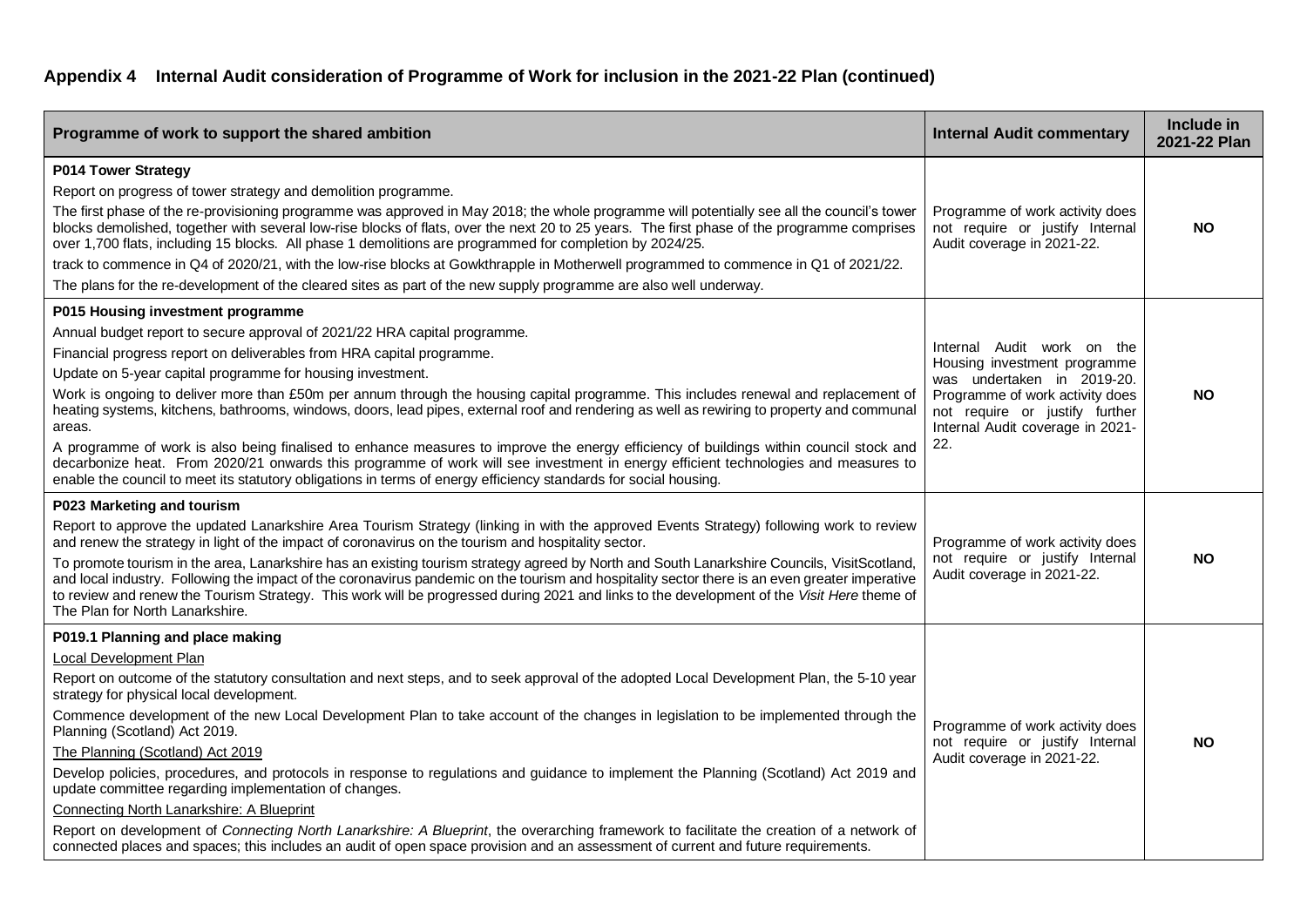| Programme of work to support the shared ambition                                                                                                                                                                                                                                                                                                                                                                                                                                                                                       | <b>Internal Audit commentary</b>                                                                                           | Include in<br>2021-22 Plan |
|----------------------------------------------------------------------------------------------------------------------------------------------------------------------------------------------------------------------------------------------------------------------------------------------------------------------------------------------------------------------------------------------------------------------------------------------------------------------------------------------------------------------------------------|----------------------------------------------------------------------------------------------------------------------------|----------------------------|
| P018.1 Economic Regeneration Delivery Plan (ERDP)                                                                                                                                                                                                                                                                                                                                                                                                                                                                                      |                                                                                                                            |                            |
| Report on finalised town visions, following stakeholder consultation and further development, presented for approval to allow development of<br>associated action plans.                                                                                                                                                                                                                                                                                                                                                               |                                                                                                                            |                            |
| Report on development of delivery programme for town visions and action plans, and update on current town centre projects.                                                                                                                                                                                                                                                                                                                                                                                                             |                                                                                                                            |                            |
| Report on annual review and update of the ERDP action plan.                                                                                                                                                                                                                                                                                                                                                                                                                                                                            |                                                                                                                            |                            |
| Committee approved the Economic Regeneration Delivery Plan (ERDP) 2019-23 in August 2019 as the high-level framework which aims to<br>co-ordinate the physical and economic regeneration of North Lanarkshire, increase economic output, and help address social and economic<br>inequality. An integrated approach to investing in the four inter-related areas noted below aims to realise the intentions of the ERDP:                                                                                                               |                                                                                                                            |                            |
| Housing - Increasing housing supply across all tenures to meet current and future housing requirements and support wider regeneration<br>$\bullet$<br>objectives.                                                                                                                                                                                                                                                                                                                                                                      |                                                                                                                            |                            |
| Town centres - Supporting the regeneration of North Lanarkshire's town centres through the development of long-term visions and<br>$\bullet$<br>strategic projects.                                                                                                                                                                                                                                                                                                                                                                    |                                                                                                                            |                            |
| Infrastructure - Developing the strategic infrastructure to support physical and economic regeneration, primarily through the City Deal<br>$\bullet$<br>programme.                                                                                                                                                                                                                                                                                                                                                                     |                                                                                                                            |                            |
| Business and industry - Enabling and promoting the provision of good quality industrial and office space in the right locations to help<br>$\bullet$<br>attract and retain businesses and improve economic output.                                                                                                                                                                                                                                                                                                                     | Internal Audit work on the ERDP                                                                                            |                            |
| Committee also approved an action plan for 2020/21 to support delivery of the ERDP through a range of projects, such as the development<br>of town visions, as well as complementary elements on the Programme of Work (such as the new housing supply programme, tower strategy,<br>workforce for the future, City Deal, and DigitalNL). An update on progress in this respect, together with a revised action plan for 2021/22, is<br>scheduled to be presented to committee in cycle 1 of 2021.                                     | was undertaken in 2020-21.<br>Routine follow-up work will<br>review implementation of agreed<br>actions. Programme of work | <b>NO</b>                  |
| While some of the actions identified within the ERDP action plan are reported separately (e.g. new housing supply programme, City Deal<br>and business support), updates are provided to committee throughout the year in relation to progress against items in the action plan.                                                                                                                                                                                                                                                       | activity does not require or justify<br>further Internal Audit coverage in<br>2021-22.                                     |                            |
| Town visions and current town centre projects                                                                                                                                                                                                                                                                                                                                                                                                                                                                                          |                                                                                                                            |                            |
| A key priority within the ERDP is the regeneration of North Lanarkshire's town centres and their redevelopment as modern, high quality,<br>mixed use spaces that offer a place where people want to live and visit.                                                                                                                                                                                                                                                                                                                    |                                                                                                                            |                            |
| To support and guide the long-term transformation of North Lanarkshire's town centres, concept designs have been developed for each of<br>North Lanarkshire's town centres and were approved at committee in March 2020 as part of the One Place - One Plan programme of work.<br>These draft visions are currently the subject of stakeholder engagement and further development, and it is anticipated they will be presented<br>to committee for approval in cycle 2 of 2021. Thereafter associated action plans will be developed. |                                                                                                                            |                            |
| Several strategic town centre projects are also being progressed, including residential conversions, and updates will continue to be presented<br>to committee.                                                                                                                                                                                                                                                                                                                                                                        |                                                                                                                            |                            |
| Business / industrial areas                                                                                                                                                                                                                                                                                                                                                                                                                                                                                                            |                                                                                                                            |                            |
| The ERDP recognises that improving and extending North Lanarkshire's business and industrial offer is essential to supporting economic<br>growth. While work is ongoing to support and enable the development of North Lanarkshire's key business locations, and initiatives are being<br>developed to assist with improvements to existing estates, it has been identified that there is a need to develop a more strategic approach.                                                                                                 |                                                                                                                            |                            |
| This will be achieved through the establishment of a cohesive investment strategy which is closely linked to work programmes for business<br>support and skills development. This will ensure any investment in business infrastructure can promote both business growth and local<br>employment opportunities. This work is ongoing, and progress will be reported to committee through the six monthly ERDP updates.                                                                                                                 |                                                                                                                            |                            |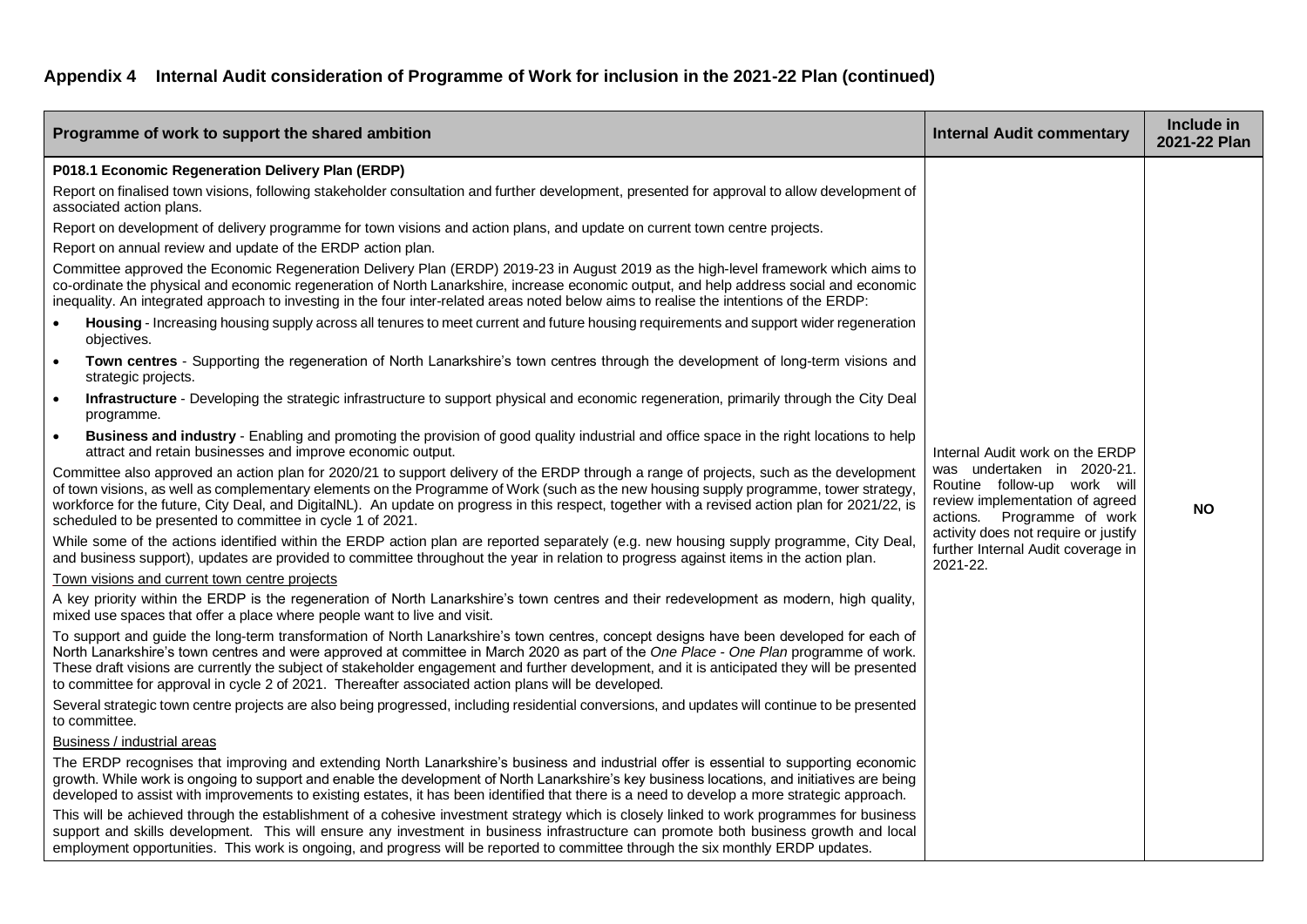| Programme of work to support the shared ambition                                                                                                                                                                                                                                                                                                                                                                                                                                                                                                                                                                                                                                                                                                                                                                                                                                                                                                                                                                                                  | <b>Internal Audit commentary</b>                                                                                                                                                                                      | Include in<br>2021-22 Plan |
|---------------------------------------------------------------------------------------------------------------------------------------------------------------------------------------------------------------------------------------------------------------------------------------------------------------------------------------------------------------------------------------------------------------------------------------------------------------------------------------------------------------------------------------------------------------------------------------------------------------------------------------------------------------------------------------------------------------------------------------------------------------------------------------------------------------------------------------------------------------------------------------------------------------------------------------------------------------------------------------------------------------------------------------------------|-----------------------------------------------------------------------------------------------------------------------------------------------------------------------------------------------------------------------|----------------------------|
| P021 City Deal<br>Progress delivery of the realigned City Deal programme, including development and approval (by GCR Cabinet) of outline and full business<br>cases for all remaining subprojects, alongside associated feasibility, design, and procurement activity:<br>East Airdrie Link Road (EALR)<br>$\bullet$<br>Ravenscraig Infrastructure Access (RIA) North and South<br>Motherwell Town Centre Interchange (MTCI)<br>Orchard Farm roundabout<br>Eurocentral Park, Ride, and Share<br>$\bullet$                                                                                                                                                                                                                                                                                                                                                                                                                                                                                                                                         | Internal Audit work required<br>annually to support preparation<br>of assurance statement required<br>to be provided by Internal Audit to<br>the City Deal PMO as part of the<br>City Deal assurance framework.       | <b>YES</b>                 |
| P022 Business development and support<br>Develop and progress implementation of an Economic Recovery Plan to help the local economy to recover from the economic impact of<br>coronavirus.<br>Develop and implement a new social enterprise framework to support social enterprises.<br>Develop and implement a film charter to support and facilitate requests from film production companies and support growth of the creative<br>sector in North Lanarkshire.                                                                                                                                                                                                                                                                                                                                                                                                                                                                                                                                                                                 | Programme of work activity does<br>not require or justify Internal<br>Audit coverage in 2021-22. See<br>also recent work on ERDP.                                                                                     | <b>NO</b>                  |
| P025.1 Country parks for the future<br>Update report on implementation of the country parks for the future delivery plan and report on further development of the use of greenspace<br>to improve health, wellbeing, and social outcomes.<br>This programme of work involves development of a 10-year delivery plan (with timetabling and resources) for master planning parks. The<br>intention is to create a shift in the way communities use their parks and greenspace from passive, leisure use to active, engaged community<br>involvement that delivers improvements in specific health, wellbeing, and social outcomes. It also highlights the potential role parks can fulfil<br>as greenspace hubs, significantly increasing their contribution to community health and wellbeing. The greenspace hubs also have an<br>important role to play in terms of supporting and complementing the successful implementation of the town visions and integrated town and<br>community hubs and ensuring connectivity across North Lanarkshire. | Programme of work activity does<br>not require or justify Internal<br>Audit coverage in 2021-22.                                                                                                                      | <b>NO</b>                  |
| P047.1 Hub development and delivery programme<br>Update report on the implementation of the town / community hub strategy, updates on progress of the hub development and delivery<br>programme and report to update on the bid for the Learning Estate Improvement Programme (LEIP).<br>This programme of work involves the creation of eight Town Hubs across North Lanarkshire which will contain service offerings to serve the<br>requirements of each town community and the creation of Community Hubs within each locality which will provide a local offering which<br>complements the services on offer at the larger Town Hubs and provide more localised services. These smaller hubs will incorporate existing<br>community assets as part of the wider asset rationalisation programme.                                                                                                                                                                                                                                             | Planned work for 2020-21 was<br>postponed due to Covid-19<br>priorities. Audit work in 2021-22<br>will review progress and provide<br>assurance on the relevant project<br>management and governance<br>arrangements. | <b>YES</b>                 |
| P077.1 Workforce for the Future<br>Report on progress with delivery of the Workforce for the Future priorities - youth employment, adult employment, NL academy model, tackling<br>poverty and inequality, and building the council workforce of the future, including workforce plans presented to service committees and<br>approval of future priorities and actions.                                                                                                                                                                                                                                                                                                                                                                                                                                                                                                                                                                                                                                                                          | Internal Audit coverage in 2021-<br>22 will examine the adequacy<br>effectiveness<br>of<br>the<br>and<br>Council's approach to workforce<br>planning.                                                                 | <b>YES</b>                 |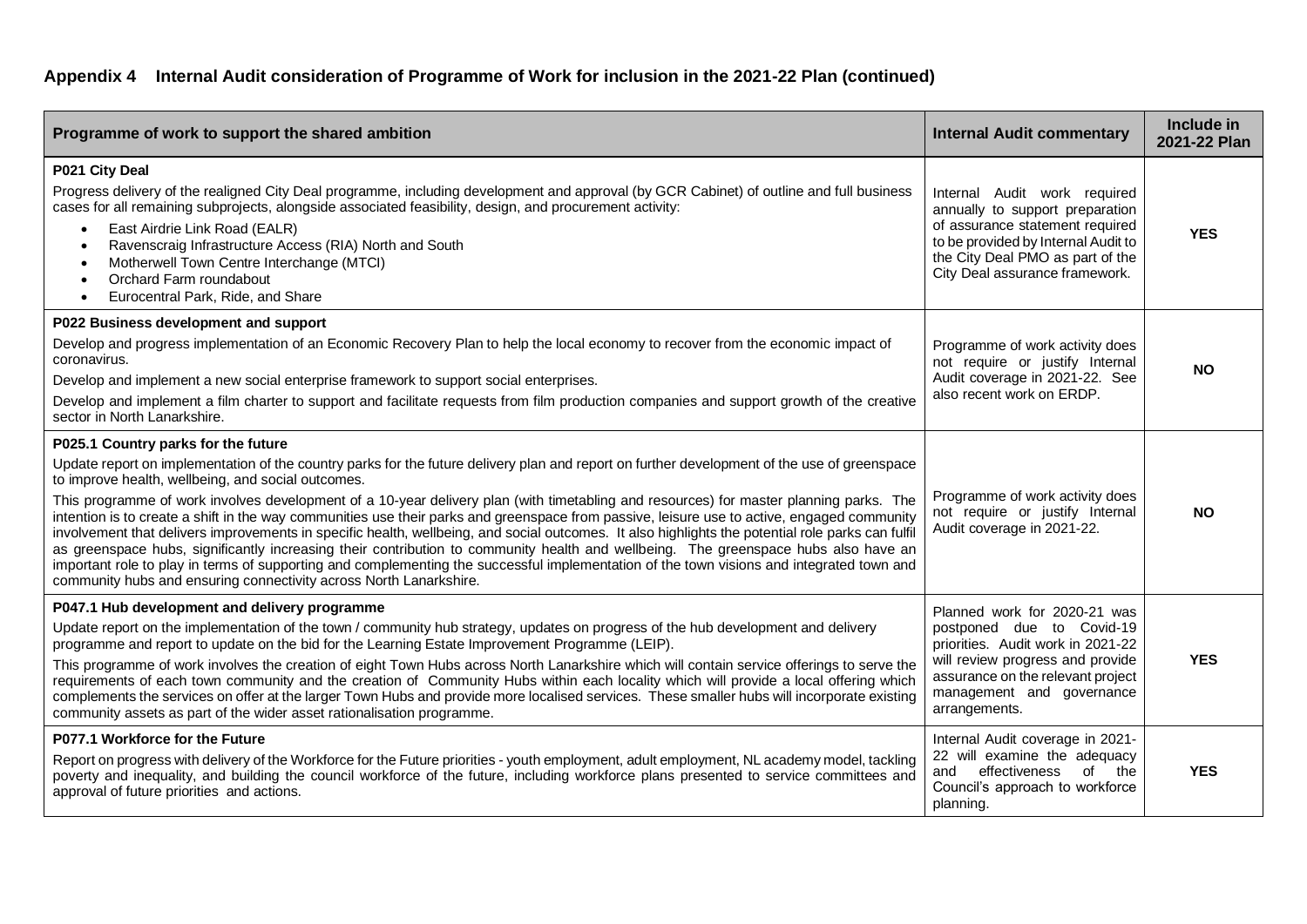| Programme of work to support the shared ambition                                                                                                                                                                                                                                                                                                                                                                                                                                                                                                                                                                                                                                                                                                                                                                                                                                                                                                                                                                                                                                                                                                                                                                                                                                                                                                                                                                                                                                                              | <b>Internal Audit commentary</b>                                                                                                                                                                                                                                                   | Include in<br>2021-22 Plan |
|---------------------------------------------------------------------------------------------------------------------------------------------------------------------------------------------------------------------------------------------------------------------------------------------------------------------------------------------------------------------------------------------------------------------------------------------------------------------------------------------------------------------------------------------------------------------------------------------------------------------------------------------------------------------------------------------------------------------------------------------------------------------------------------------------------------------------------------------------------------------------------------------------------------------------------------------------------------------------------------------------------------------------------------------------------------------------------------------------------------------------------------------------------------------------------------------------------------------------------------------------------------------------------------------------------------------------------------------------------------------------------------------------------------------------------------------------------------------------------------------------------------|------------------------------------------------------------------------------------------------------------------------------------------------------------------------------------------------------------------------------------------------------------------------------------|----------------------------|
| <b>P078 Local Housing Strategy</b><br>Develop, consult, and implement on the new Local Housing Strategy 2021-26, to provide a strategic plan for North Lanarkshire that aims to<br>meet current and future housing needs and demand and ensure effective delivery of housing related services over the lifetime of the strategy.<br>The Housing (Scotland) Act 2001 places a statutory requirement on local authorities to produce a Local Housing Strategy (LHS) that sets out<br>the strategy, priorities, and plans for the delivery of housing and related services. The 2001 Act states that the LHS must be supported by an<br>assessment of housing provision including the need and demand for housing and related services and that local authorities must keep their<br>LHS under review. Nationally there is an expectation that councils prepare and submit LHSs every five years and there is a requirement to<br>provide a focus on housing supply, homelessness, property condition, energy efficiency, fuel poverty, and older people's and specialist<br>provision housing.<br>In North Lanarkshire, the Local Housing Strategy is at the heart of the arrangements for housing and planning through its links with the Local<br>Development Plan, and its strategic role in directing investment in housing and housing related services locally. It sets out a strategic vision<br>for the delivery of housing and housing related services and the outcomes that it will seek to achieve. | Programme of work activity does<br>not require or justify Internal<br>Audit coverage in 2021-22.                                                                                                                                                                                   | <b>NO</b>                  |
| P031.1 Getting it Right for Every Child (GIRFEC)<br>Update on delivery following refreshed GIRFEC pathway and embedding this as part of an integrated wellbeing approach, working with the<br>Children's Services Partnership.<br>Getting it Right for Every Child (GIRFEC) is the national policy framework for supporting children and their families in Scotland. GIRFEC<br>processes have existed in North Lanarkshire for over 10 years, but the formation of the education and families service required the<br>redevelopment of existing GIRFEC pathways to fit with revised operating arrangements.<br>A report was approved by committee in May 2020 for the implementation of the refreshed GIRFEC pathway. This pathway is built on the<br>recognition that most children have all their needs met by their immediate families or carers and core universal services. It does however<br>encompass multi-professional arrangements to ensure identification, assessment, planning, and implementation of interventions are in place<br>for those children and young people who need more assistance. This is based on a model of early intervention, ensuring that the right<br>services are provided at the right time and set within the current legislative boundaries of information sharing.                                                                                                                                                                                                  | Programme of work activity does<br>not require or justify Internal<br>Audit coverage in 2021-22.                                                                                                                                                                                   | <b>NO</b>                  |
| P030.1 1140 early learning and childcare expansion programme<br>Progress report on the implementation and delivery of the 1140 childcare expansion programme<br>A report to committee in December 2020, provided an update on the position in terms of infrastructure, workforce, quality, communication,<br>facility support services, partner providers, admissions, and financial matters. It was reported that 9 of the 17 infrastructure projects were<br>completed, and a further 5 would be complete by the end of December 2020. The remaining 3 projects (Heathery Park, Forgewood, and<br>Cumbernauld Village) continued to have site issues and future updates would be provided in this respect. In addition, it was reported that<br>recruitment was ongoing to fill the remaining 34 promoted positions and there was now a stronger focus on quality to enhance the delivery of<br>1140 hours. The programme of work for 2021/22 will ensure reports to committee continue, highlighting the progress made on the<br>implementation of the 1140 Expansion programme.                                                                                                                                                                                                                                                                                                                                                                                                                           | Planned work for 2020-21 was<br>postponed due to Covid-19<br>priorities.<br>Given the extent of<br>and<br>expected<br>progress<br>timescales for remaining key<br>actions, the Programme of work<br>activity does not require or justify<br>Internal Audit coverage in 2021-<br>22 | <b>NO</b>                  |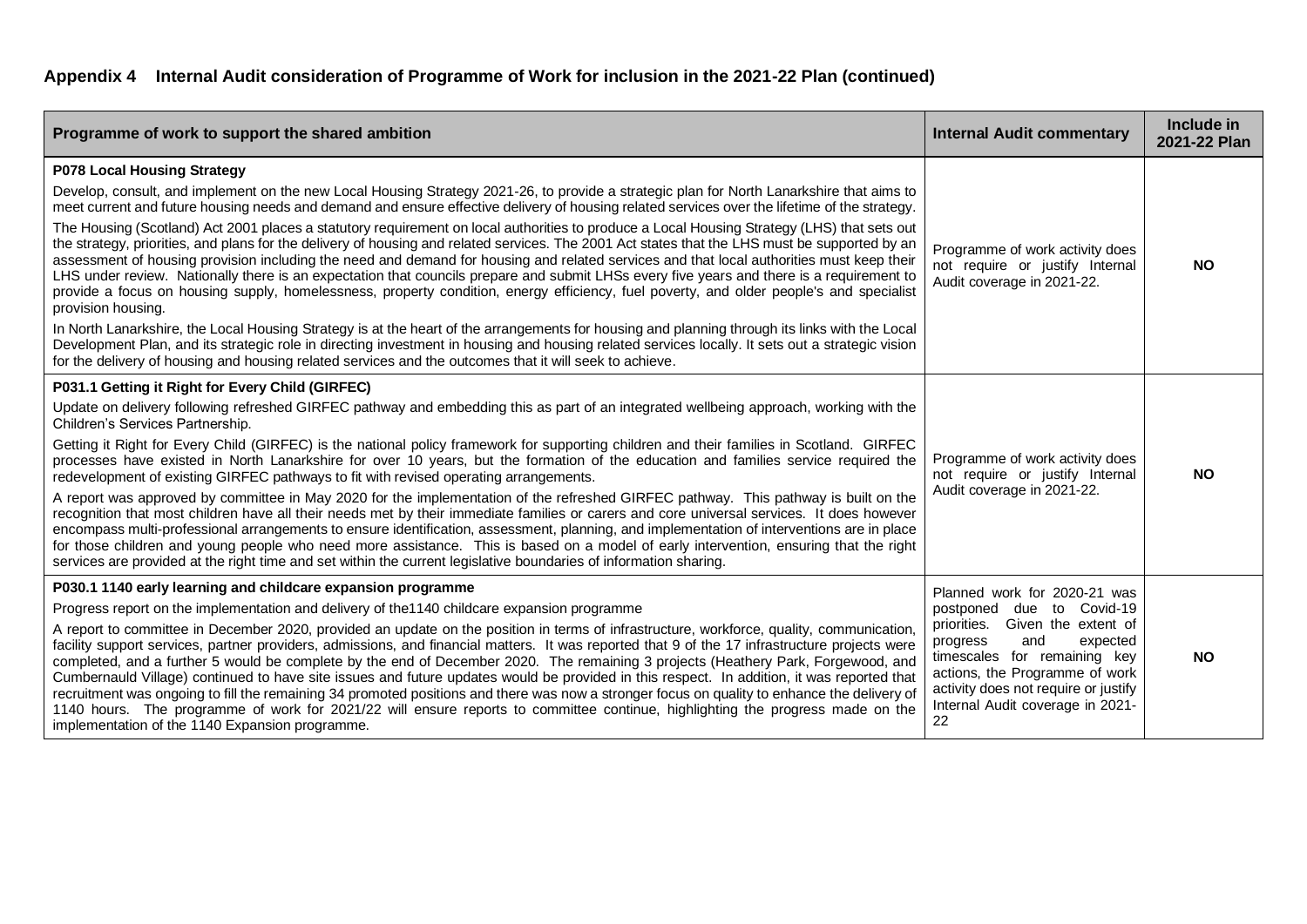| Programme of work to support the shared ambition                                                                                                                                                                                                                                                                                                                                                                                                                                                                                                                                                                                                                                                                                                                                                                                                                                                                                                                                                                                                                                                                                                                                                                                                                                                                                                                                                                                                                                                                                                                                                                                                                                                                              | <b>Internal Audit commentary</b>                                                                                                                                                                                                                              | Include in<br>2021-22 Plan |
|-------------------------------------------------------------------------------------------------------------------------------------------------------------------------------------------------------------------------------------------------------------------------------------------------------------------------------------------------------------------------------------------------------------------------------------------------------------------------------------------------------------------------------------------------------------------------------------------------------------------------------------------------------------------------------------------------------------------------------------------------------------------------------------------------------------------------------------------------------------------------------------------------------------------------------------------------------------------------------------------------------------------------------------------------------------------------------------------------------------------------------------------------------------------------------------------------------------------------------------------------------------------------------------------------------------------------------------------------------------------------------------------------------------------------------------------------------------------------------------------------------------------------------------------------------------------------------------------------------------------------------------------------------------------------------------------------------------------------------|---------------------------------------------------------------------------------------------------------------------------------------------------------------------------------------------------------------------------------------------------------------|----------------------------|
| P032.1 Mental health, well-being, and resilience<br>Update on implementation / delivery of the mental health, well-being, and resilience delivery plan to help address the growing concerns of<br>mental health in children and young people.<br>To support the growing concern over recent years in terms of the mental health and wellbeing in children and young people, a Mental Health<br>Wellbeing and Resilience Delivery Plan was approved at committee in September 2019. The availability of preventative and early intervention<br>services was identified as an issue and the delivery plan intends to increase the focus on these services<br>The impact of the coronavirus pandemic has required modification of the approaches in the delivery plan with a move to greater use of digital<br>resources. This will continue and further development of digital approaches will be a feature of the continued delivery of improvements in the<br>mental health, wellbeing, and resilience of children and young people. Moving forward the refreshed GIRFEC model, the cluster approach,<br>and the identification of vulnerable children through the lockdown period will provide opportunities for earlier identification and intervention as<br>part of a developing integrated wellbeing model. Progress with this area of work will be reported as part of this integrated wellbeing model in<br>the future.                                                                                                                                                                                                                                                                                                | Programme of work activity does<br>not require or justify Internal<br>Audit coverage in 2021-22.                                                                                                                                                              | <b>NO</b>                  |
| P081 Leadership Model<br>This programme of work was approved by committee in September 2019 (following consideration of the Schools and Centres modernisation<br>programme - progress update report), with the focus on a review of how the associated Leadership Model will operate in Town and Community<br>Hubs in the future.<br>This Leadership Model will seek to integrate services, functions, and resources and create a system which ensures that Town and Community<br>Hubs operate as a single entity and support a much wider integrated community offer.<br>Work has been underway to scope out the Leadership Model and engage with a range of stakeholders.<br>The plans for this Leadership Model, which is fundamental to ensure a fully integrated community offering while maintaining an effective<br>governance structure, are scheduled to be brought to committee in cycle 4 of 2021 and updated on in 2022.                                                                                                                                                                                                                                                                                                                                                                                                                                                                                                                                                                                                                                                                                                                                                                                          | Programme of work activity does<br>not require or justify Internal<br>Audit coverage in 2021-22.                                                                                                                                                              | <b>NO</b>                  |
| P039 Scottish Attainment Challenge (SAC) and Pupil Equity Fund (PEF)<br>Annual progress report on the SAC and PEF plan to ensure an increased focus on research and evidence-based practice and a more explicit<br>outcomes focus.<br>Work will continue to ensure that the governance for these programmes, which have differing origins and funding approaches, align and<br>facilitate teacher / head teacher empowerment. Support will also be provided to promote an integrated and inclusive approach so that centres<br>can develop synergies between various funding streams while retaining a focus on supporting vulnerable children and families. The<br>Attainment Challenge programme will continue to further develop the cluster model in order that collaboration between services can be<br>accelerated and linked to a common purpose of closing the poverty related attainment gap.<br>This work will be based on lessons learned locally as well as those emerging nationally, and from within the West Partnership, and will focus<br>on a sustainable future landscape beyond SAC and PEF. Work within North Lanarkshire has accelerated the sharing of successful<br>innovations, capitalised on a redesign of integrated service delivery, and supported a more cohesive and coherent approach across all centres<br>and services to provide a common goal. The SAC Plan for session 2021-22 will build on the workstreams developed as part of a<br>comprehensive consultation exercise for 2020-21 and will take forward key elements of integrated practice and structure through, for instance,<br>the cluster model, allowing for support around the child to be more focused and comprehensive. | Internal Audit work on SAC and<br>PEF was undertaken in 2020-21.<br>Routine follow-up work will<br>review implementation of agreed<br>Programme of work<br>actions.<br>activity does not require or justify<br>further Internal Audit coverage in<br>2021-22. | <b>NO</b>                  |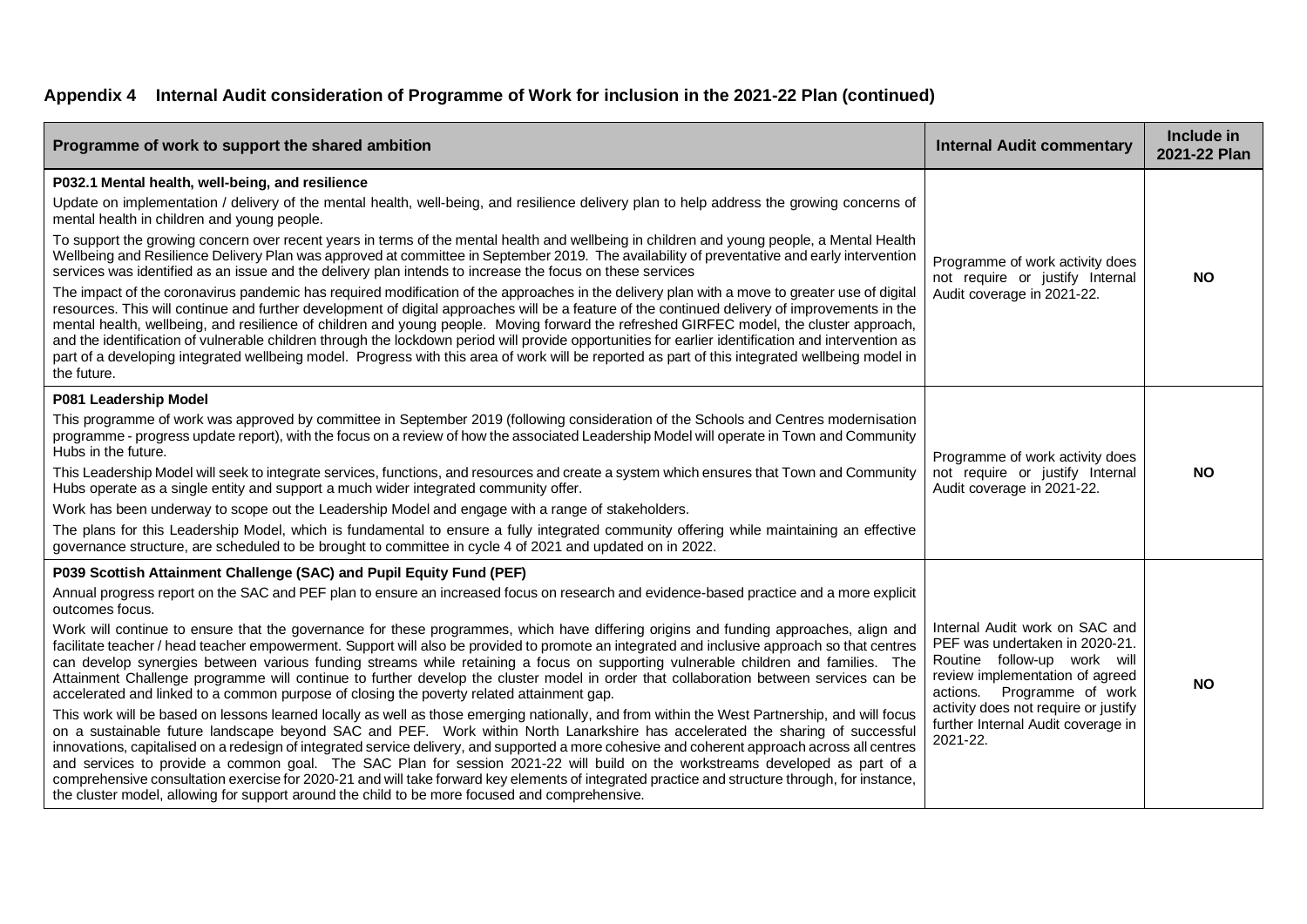| Programme of work to support the shared ambition                                                                                                                                                                                                                                                                                                                                                                                                                                                                                                                                                                                                                                                                                                                                                                                                                                                                                                                                                                                                                                                                                                                                                                                                                                                                                                                                                                                                                                                                                                                                                                                                                                                                                                                                                                                                                                                                                                                                                                                                                       | <b>Internal Audit commentary</b>                                                                                                                                                                                                                                                          | Include in<br>2021-22 Plan |
|------------------------------------------------------------------------------------------------------------------------------------------------------------------------------------------------------------------------------------------------------------------------------------------------------------------------------------------------------------------------------------------------------------------------------------------------------------------------------------------------------------------------------------------------------------------------------------------------------------------------------------------------------------------------------------------------------------------------------------------------------------------------------------------------------------------------------------------------------------------------------------------------------------------------------------------------------------------------------------------------------------------------------------------------------------------------------------------------------------------------------------------------------------------------------------------------------------------------------------------------------------------------------------------------------------------------------------------------------------------------------------------------------------------------------------------------------------------------------------------------------------------------------------------------------------------------------------------------------------------------------------------------------------------------------------------------------------------------------------------------------------------------------------------------------------------------------------------------------------------------------------------------------------------------------------------------------------------------------------------------------------------------------------------------------------------------|-------------------------------------------------------------------------------------------------------------------------------------------------------------------------------------------------------------------------------------------------------------------------------------------|----------------------------|
| P034.1 Improving outcomes<br>The requirement to improve attainment is part of the national driver to deliver Excellence and Equity in Scottish education. This is based on<br>the importance of systems that raise the bar for everyone, while closing the poverty related attainment gap.<br>Statutory legislation under the Standards in Schools etc. Act 2000 (as amended by the Education (Scotland) Act 2016) requires that an annual<br>report is prepared describing local authority activity to:<br>Reduce inequalities of educational outcome experienced by pupils because of socioeconomic disadvantage.<br>Achieve the strategic priorities of the National Improvement Framework (NIF).<br>$\bullet$<br>In line with legislation, the council's annual Standards and Quality report aims to evidence the improved outcomes achieved for the people<br>and communities of North Lanarkshire in this respect. This report is also designed to serve three purposes:<br>To provide all stakeholders and the people of North Lanarkshire with the performance information across the six NIF drivers (performance<br>information, school improvement, assessment of children's progress, parental engagement, teacher professionalism, and school<br>leadership), and against the council's improvement priorities to measure how well educational outcomes for young people and their<br>families are improving.<br>To provide a summary of the outcomes and performance of the Pupil Equity Fund programme at a local authority level, in line with external<br>grant funding.<br>• To provide the information required to contribute to the Scottish Government's annual report on the six NIF drivers for improvement.<br>2021-22 will also build on the success of the implementation of the innovation and improvement hub, which sits within North Lanarkshire's<br>learning management structure. This will support services to explore emerging thinking and research and make positive practical<br>improvements towards a more connected approach. | Programme of work activity does<br>not require or justify separate<br>Internal Audit coverage in 2021-<br>22. Work will be carried out on<br>robustness of performance<br>reporting within the Service as<br>of work<br>part<br>on<br>QA<br>arrangements.                                 | <b>NO</b>                  |
| P035.1 Additional Support Needs (ASN) provision<br>Report on implementation of the 12 recommendations outlined in the ASN review, including the reconfiguration of intensive ASN systems<br>and services.<br>In 2019, a major review of ASN provision in North Lanarkshire was conducted by a Member / Officer working group who were responsible for<br>overseeing this work. The review involved a comprehensive evaluation of policy, practice, and provision in North Lanarkshire Council with<br>regards to meeting the support needs of children and young people and ensuring that all are reaching their full potential. 12 recommendations<br>from the review were reported to committee in September 2019, outlining an action plan to improve ASN systems under three headings,<br>improving practice, empowering staff, and managing resources. In May 2020 an update on progress was provided to committee. This update<br>specifically reported on the development of a new learning assistant allocations model, a new pupil support service, and the establishment of<br>integrated cluster well-being teams and bases.<br>In November 2020, a report (Reconfiguring Intensive ASN Systems and Services) was approved by committee. This outlined proposals to<br>reconfigure intensive ASN systems and services to support children and young people with intensive social and emotional needs and<br>highlighted actions to improve the ASN estate out of existing facilities.<br>To ensure appropriate governance is in place, a formal project management governance structure has been adopted to lead and monitor the<br>delivery of the overarching ASN strategy and ensure a consistent and coherent corporate approach is adopted. Progress on the<br>implementation of the 12 recommendations outlined in the ASN review, including the reconfiguration of intensive ASN systems and services,<br>will be the focus of reports to committee during 2021/22.                                                                                  | Significant range of activities<br>being progressed to support the<br>delivery of the Council's<br>ambitions. Audit work will review<br>progress and provide assurance<br>the<br>adequacy<br>and<br>on<br>effectiveness of relevant project<br>management and governance<br>arrangements. | <b>YES</b>                 |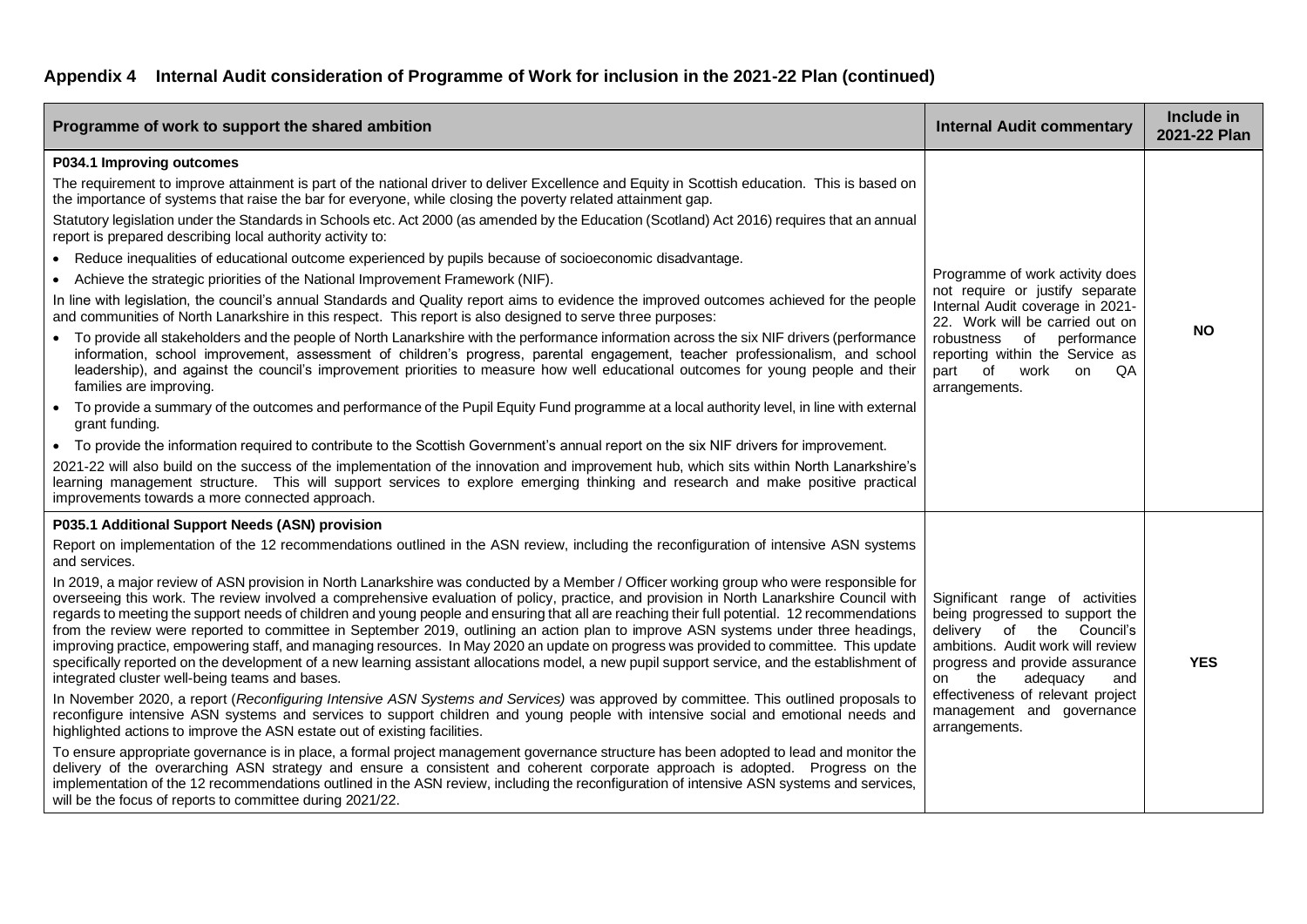| Programme of work to support the shared ambition                                                                                                                                                                                                                                                                                                                                                                                                                                                                                                                                                                                                                                                                                                                                                                                                                                                                                                                                                                                                                                                                                                                                                                                                                                                                                                                                                                                                                                                                                                                                                                                                                  | <b>Internal Audit commentary</b>                                                                                                                                                                 | Include in<br>2021-22 Plan |
|-------------------------------------------------------------------------------------------------------------------------------------------------------------------------------------------------------------------------------------------------------------------------------------------------------------------------------------------------------------------------------------------------------------------------------------------------------------------------------------------------------------------------------------------------------------------------------------------------------------------------------------------------------------------------------------------------------------------------------------------------------------------------------------------------------------------------------------------------------------------------------------------------------------------------------------------------------------------------------------------------------------------------------------------------------------------------------------------------------------------------------------------------------------------------------------------------------------------------------------------------------------------------------------------------------------------------------------------------------------------------------------------------------------------------------------------------------------------------------------------------------------------------------------------------------------------------------------------------------------------------------------------------------------------|--------------------------------------------------------------------------------------------------------------------------------------------------------------------------------------------------|----------------------------|
| P044.1 Keeping the Promise: Care experienced children and young people<br>Update on delivery plan with a range of linked initiatives aimed at improving outcomes for children experiencing care, those care experienced,<br>and young people at risk.<br>In February 2020 the Independent Care Review reported its findings in the form of The Promise, which sets out a path for a 10-year<br>programme of transformation in the delivery of care and family support in Scotland and places the voice of children and young people at its<br>heart. North Lanarkshire Council has committed to supporting this programme and to Keeping the Promise. Over the next year it is also<br>anticipated that legislation incorporating the United Nations Convention on the Rights of the Child into Scots Law will be embedded. This will<br>be reflected in the new Children's Services Plan for North Lanarkshire, which is being developed and will run from April 2021, and the updated<br>improvement plan supporting the current Corporate Parenting Strategy (2019-23). To support this several programmes of work, focused on<br>improving outcomes for care experienced children and young people, will continue alongside new areas of work.                                                                                                                                                                                                                                                                                                                                                                                                                | Programme of work activity does<br>not require or justify Internal<br>Audit coverage in 2021-22.                                                                                                 | <b>NO</b>                  |
| <b>P079 Curricular review</b><br>This programme of work relates to the ongoing review of the curriculum and the delivery of a revised curricular model to facilitate a more<br>effective set of pathways for young people. This encompasses a greater emphasis on tackling bureaucracy and school week alignment to<br>meet our priorities. The results of an initial review were reported and at committee in May 2020 which described the work being undertaken<br>by schools and establishments and the central team to ensure coherent curriculum planning and delivery arrangements are in place.<br>There was a further report noted and approved by committee in December 2020 which updated on digital learning and the curricular initiatives<br>introduced as a response to support educators and learners during the coronavirus pandemic and beyond. The report also reviewed the<br>progression towards the implementation of the 32-period week in August 2021. Head teacher timetabling focus groups have been established<br>and a Curriculum Board is overseeing the work.<br>Throughout 2020, the focus has been to strengthen the cohesiveness of the curriculum and the online learning offer, to link in with partners<br>to support and promote positive destinations. For example, through the Pathways Programme, the Virtual School and the creation of the<br>Digital School and the Virtual Classroom. In 2021 and into 2022 this programme of work will report with regular updates to committee on the<br>progress of the curriculum review in relation to learner pathways, the 32-period week, and digital learning and provision. | Programme of work activity does<br>not require or justify Internal<br>Audit coverage in 2021-22. Will<br>be considered for review in 2022-<br>23<br>as new arrangements<br>become more embedded. | <b>NO</b>                  |
| P045.1 Tackling domestic abuse and gender-based violence - support for adults and families<br>Report on development of local strategy and delivery plan focusing on enhancing prevention, reducing harm and improving outcomes through<br>a coherent cross service and partnership.<br>Complete review of commissioned domestic abuse services. This work will review the current provision of domestic abuse and gender based<br>violence supports and services across North Lanarkshire against current and future needs, highlight the gaps and identify how services should<br>be developed to contribute to the council's objective to reduce domestic abuse gender based violence. This work will conclude with a report<br>scheduled to be presented to committee in cycle 1 of 2021                                                                                                                                                                                                                                                                                                                                                                                                                                                                                                                                                                                                                                                                                                                                                                                                                                                                       | Programme of work activity does<br>not require or justify Internal<br>Audit coverage in 2021-22.                                                                                                 | <b>NO</b>                  |
| P048.1 Framework for physical activity<br>Building on the approved ActiveNL Framework on Active Living, Sport, Dance and Play, prepare a strategic delivery plan which takes into<br>consideration coronavirus recovery planning, and draws on the wider service offering of the new active and creative communities service to<br>deliver support in terms of health and wellbeing, the local economy, education, reducing inequality, and realising innovative future working<br>with our communities in line with A Culture Strategy for Scotland                                                                                                                                                                                                                                                                                                                                                                                                                                                                                                                                                                                                                                                                                                                                                                                                                                                                                                                                                                                                                                                                                                              | Programme of work activity does<br>not require or justify Internal<br>Audit coverage in 2021-22.                                                                                                 | <b>NO</b>                  |
| P049 Prevention and early intervention<br>Report on progress across a wide range of activities implemented to maximise independence and support individuals to remain active<br>members of their communities; this will involve prioritising work in terms of prevention, early intervention, and community capacity building<br>and focusing on promoting health and well-being, and addressing inequalities.                                                                                                                                                                                                                                                                                                                                                                                                                                                                                                                                                                                                                                                                                                                                                                                                                                                                                                                                                                                                                                                                                                                                                                                                                                                    | Programme of work activity does<br>not require or justify Internal<br>Audit coverage in 2021-22.                                                                                                 | <b>NO</b>                  |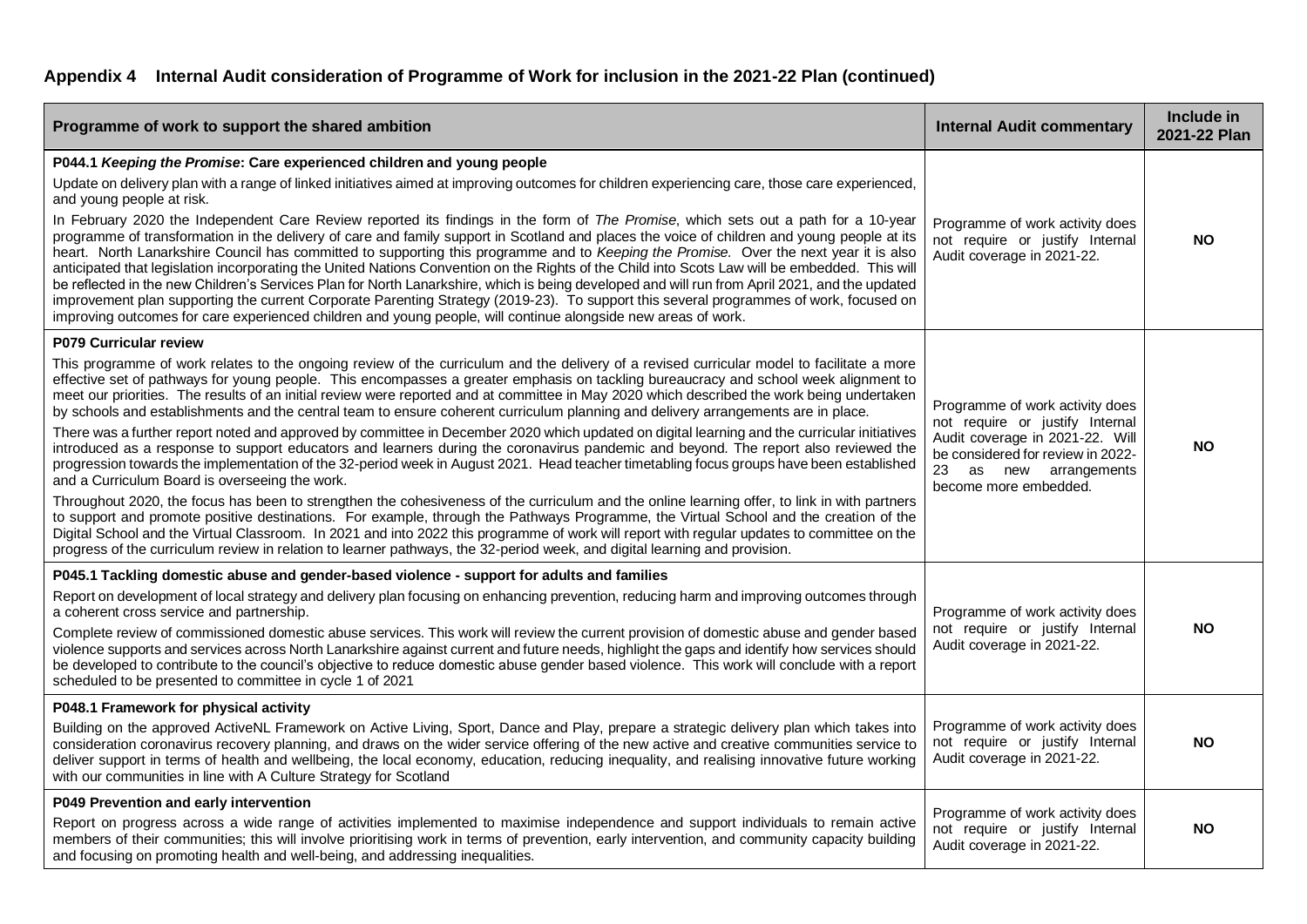| Programme of work to support the shared ambition                                                                                                                                                                                                                                                                                                                                                                                                                                                                                                                                                                                                                                                                                                                                                                                                                                                                                                                                                                                                                                                                                                                                                                                                                                                                                                                                                                                                                                                                                                                                                                                                                                                                                                                                                                                                                                                                                                                                                                                                                                                                                                                                                                                                                                                              | <b>Internal Audit commentary</b>                                                                                                                                                                                                                             | Include in<br>2021-22 Plan |
|---------------------------------------------------------------------------------------------------------------------------------------------------------------------------------------------------------------------------------------------------------------------------------------------------------------------------------------------------------------------------------------------------------------------------------------------------------------------------------------------------------------------------------------------------------------------------------------------------------------------------------------------------------------------------------------------------------------------------------------------------------------------------------------------------------------------------------------------------------------------------------------------------------------------------------------------------------------------------------------------------------------------------------------------------------------------------------------------------------------------------------------------------------------------------------------------------------------------------------------------------------------------------------------------------------------------------------------------------------------------------------------------------------------------------------------------------------------------------------------------------------------------------------------------------------------------------------------------------------------------------------------------------------------------------------------------------------------------------------------------------------------------------------------------------------------------------------------------------------------------------------------------------------------------------------------------------------------------------------------------------------------------------------------------------------------------------------------------------------------------------------------------------------------------------------------------------------------------------------------------------------------------------------------------------------------|--------------------------------------------------------------------------------------------------------------------------------------------------------------------------------------------------------------------------------------------------------------|----------------------------|
| P080.1 Keeping the Promise: Support for families<br>In February 2020 the Independent Care Review reported its findings in the form of The Promise, which sets out a path for a 10-year<br>programme of transformation in the delivery of care and family support in Scotland and places the voice of children and young people at its<br>heart. North Lanarkshire Council has committed to supporting this programme and to Keeping the Promise. Over the next year it is also<br>anticipated that legislation incorporating the United Nations Convention on the Rights of the Child into Scots Law will be embedded.<br>This will be reflected in the new Children's Services Plan for North Lanarkshire which is being developed and will run from April 2021. This<br>will also be reflected in the wider developments in respect of integrated cluster working within the service, with forward planning embedding<br>the learning from integrated working to support vulnerable children and families during the pandemic period. Specifically, work will include:<br>Implementation of the recommendations arising from the review of intensive social work services.<br>$\bullet$<br>Expansion of family group decision making and use of individual family budgets.<br>$\bullet$<br>The development of community mental health and wellbeing supports for children, young people, and families in line with the new<br>$\bullet$<br>national framework.<br>A review of social work duty systems to ensure better alignment with integrated cluster arrangements and delivery of preventative<br>$\bullet$<br>support.<br>In conjunction with the ASN programme, a focus of improving wider support and transitions for children with disabilities.<br>$\bullet$<br>Continuing to improve safeguarding though enhanced practice including involvement in the joint investigative interviewing pilot and the<br>$\bullet$<br>adoption of a contextual safeguarding approach to extra-familial harm.                                                                                                                                                                                                                                                                                                    | Programme of work activity does<br>not require or justify Internal<br>Audit coverage in 2021-22.                                                                                                                                                             | <b>NO</b>                  |
| P005.2 Tackling poverty<br>With a focus on inclusive growth and prosperity for all, The Plan for North Lanarkshire, seeks to ensure that all North Lanarkshire's people<br>share equally in the improving picture, and there is an element of social inclusion across all towns and communities. The focus on poverty<br>means tackling some of the greatest hardships experienced by people living in North Lanarkshire such as low pay, expensive fuel, or<br>inadequate support to meet life's challenges. The focus on inequality means action that reduces the gaps between people living in different<br>circumstances - gaps in relation to health and wellbeing, educational achievement, having a decent job that pays a decent wage, transport to<br>get to work, and good quality services and facilities.<br>Working Towards a Fairer North Lanarkshire, the Tackling Poverty Strategy 2020-23 and supporting action plan were approved in June 2020.<br>The Tackling Poverty Strategy comprises several linked elements, this includes:<br>Child Poverty Action Report - developed and implemented in line with the Child Poverty (Scotland) Act 2017 which introduced statutory<br>$\bullet$<br>targets to reduce child poverty in Scotland by 2030.<br>Improving the provision of information and advice to help those most vulnerable combat fuel poverty.<br>$\bullet$<br>Continued roll out of anti-poverty approaches for children, including pedagogical practice, and support programmes to address food<br>$\bullet$<br>poverty.<br>The programme of work for 2021/22 will ensure annual updates are provided to committee on the implementation of the Tackling Poverty<br>Strategy and outcomes achieved. Work will also include producing an annual Child Poverty Action Report which covers previous years<br>activities and outlines future plans, in line with statutory requirements and aligned to The Plan for North Lanarkshire and reports following<br>conclusions of the review to consider how the council's approach to the implementation of the Fairer Scotland Duty has delivered on the duty<br>to reduce socio-economic disadvantage. This will also examine the synergies and opportunities between the Fairer Scotland Duty and the<br>Tackling Poverty Strategy. | Work will focus on assessing how<br>effectively<br>the<br>Council is<br>managing this risk, how it<br>identifies and prioritises relevant<br>actions and how it assesses<br>impact/performance (see also<br>commentary<br>under relevant<br>corporate risk). | <b>YES</b>                 |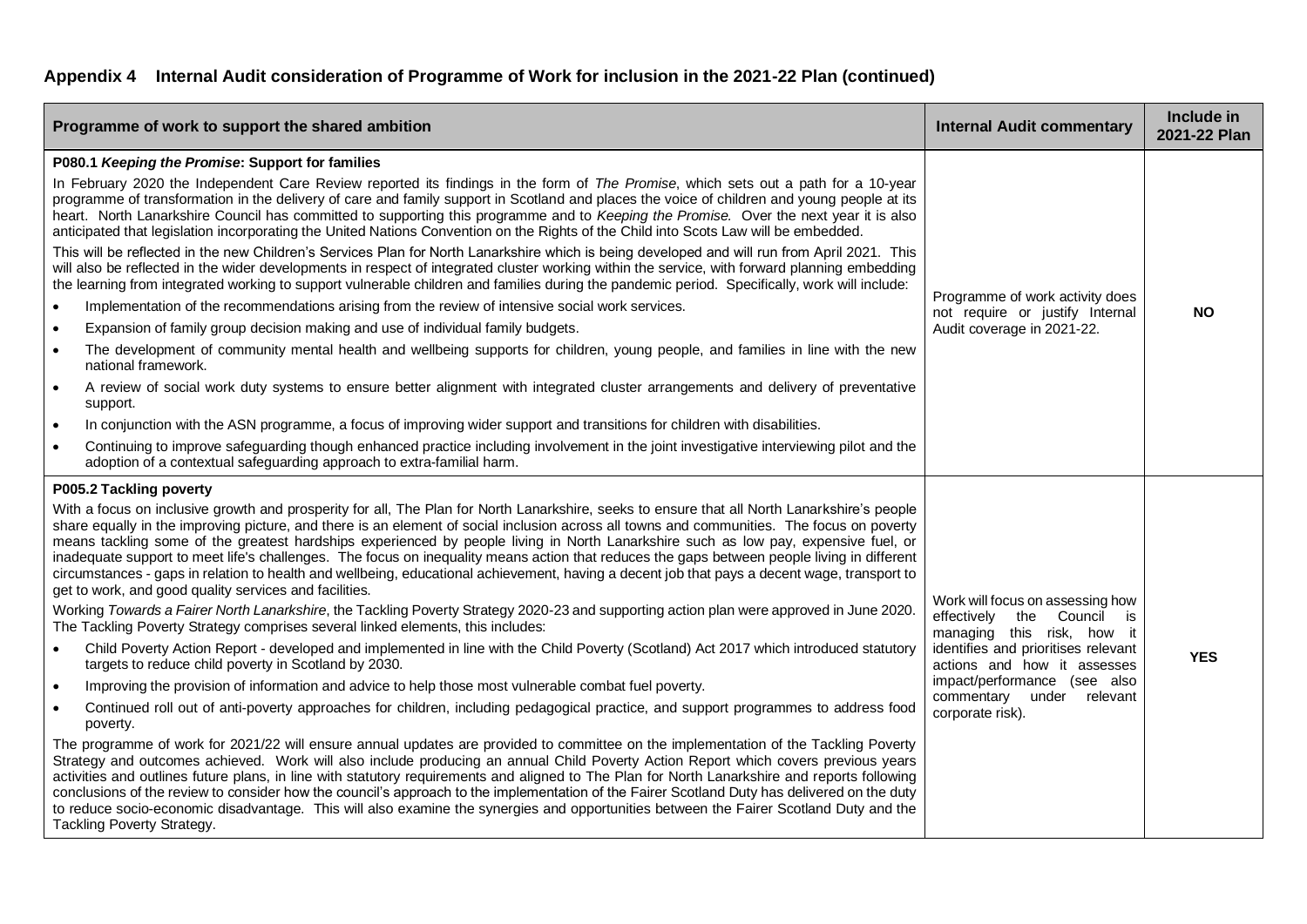| Programme of work to support the shared ambition                                                                                                                                                                                                                                                                                                                                                                                                                                                                                                                                                                                                                                                                                                                                                                                                                                                                                                | <b>Internal Audit commentary</b>                                                                                                                                                                                           | Include in<br>2021-22 Plan |
|-------------------------------------------------------------------------------------------------------------------------------------------------------------------------------------------------------------------------------------------------------------------------------------------------------------------------------------------------------------------------------------------------------------------------------------------------------------------------------------------------------------------------------------------------------------------------------------------------------------------------------------------------------------------------------------------------------------------------------------------------------------------------------------------------------------------------------------------------------------------------------------------------------------------------------------------------|----------------------------------------------------------------------------------------------------------------------------------------------------------------------------------------------------------------------------|----------------------------|
| P016 Homelessness and related support                                                                                                                                                                                                                                                                                                                                                                                                                                                                                                                                                                                                                                                                                                                                                                                                                                                                                                           |                                                                                                                                                                                                                            |                            |
| Deliver on the intentions laid out in the Rapid Rehousing Transition Plan (RRTP) which aims to rehouse people that have experienced<br>homelessness by ensuring settled housing as an option as soon as possible, rather than lengthy stays in temporary homeless<br>accommodation.                                                                                                                                                                                                                                                                                                                                                                                                                                                                                                                                                                                                                                                             | Programme of work activity does<br>not require or justify Internal<br>Audit coverage in 2021-22.                                                                                                                           |                            |
| Tackling homelessness and dealing with related support needs is central to any strategy in addressing inequality. To this end the council<br>submitted its Rapid Rehousing Transition Plan (RRTP) at the end of December 2018; which aims to see more settled and longer-term housing<br>options made available to those facing homelessness. This outlines how the council and partner organisations set out the changes required<br>in temporary accommodation supply, and housing supply and support across all partners to enable settled housing options for homeless<br>households and to enable them to sustain their tenancies in the future, and minimise time spent in temporary accommodation.                                                                                                                                                                                                                                       |                                                                                                                                                                                                                            | <b>NO</b>                  |
| The council's Rapid Rehousing years 1 and 2 action plan were presented at committee in cycle 1 of 2020 providing a framework to commence<br>work towards delivering the future vision set out within the RRTP. The timescale of the work to deliver the vision set out within the RRTP in<br>years 1 and 2 was delayed due to the impact of the coronavirus pandemic, however work has progressed across a broad range of areas.                                                                                                                                                                                                                                                                                                                                                                                                                                                                                                                |                                                                                                                                                                                                                            |                            |
| The Homes First flexible support service was procured in December 2020 and further information in this respect is scheduled to be presented<br>to committee in cycle 1 of 2021. The implementation of the Homes First service will commence in line with the start date of the contract on<br>31 January 2021.                                                                                                                                                                                                                                                                                                                                                                                                                                                                                                                                                                                                                                  |                                                                                                                                                                                                                            |                            |
| P050.1 Do the right thing, first time                                                                                                                                                                                                                                                                                                                                                                                                                                                                                                                                                                                                                                                                                                                                                                                                                                                                                                           |                                                                                                                                                                                                                            |                            |
| Report on the progress of work at both locality and area-wide levels to further develop frontline services that are integrated at the first point<br>of contact and at delivery; this aims to ensure that wherever people make contact with the system as a whole, they receive a consistent and<br>correct response which has a focus on preventative and anticipatory care approaches. The development of FPoC seeks to build a system<br>which empowers people to be as healthy, safe, and independent as possible but ensures that when they need help, treatment or care,<br>they can access the correct supports efficiently and effectively. The project will link with DigitalNL developments and work in relation to<br><b>General Medical Services.</b>                                                                                                                                                                               | Programme of work activity does<br>not require or justify Internal<br>Audit coverage in 2021-22.                                                                                                                           | <b>NO</b>                  |
| Report on progress to create a range of prevention and early interventions set within a wider multidisciplinary approach, in line with the<br>Primary Care Improvement Plan and Lanarkshire Mental Health and Wellbeing Strategy 2019-24.                                                                                                                                                                                                                                                                                                                                                                                                                                                                                                                                                                                                                                                                                                       |                                                                                                                                                                                                                            |                            |
| P051 Focus on what matters to people (outcomes)                                                                                                                                                                                                                                                                                                                                                                                                                                                                                                                                                                                                                                                                                                                                                                                                                                                                                                 |                                                                                                                                                                                                                            |                            |
| Report on the re-tender of the self-directed support and home support frameworks (within the next two-year cycle) to ensure a wide range of<br>quality providers are available for people to choose locally.                                                                                                                                                                                                                                                                                                                                                                                                                                                                                                                                                                                                                                                                                                                                    |                                                                                                                                                                                                                            |                            |
| Report on work to monitor the impact of local responses to improve the support and recognition of unpaid carers.                                                                                                                                                                                                                                                                                                                                                                                                                                                                                                                                                                                                                                                                                                                                                                                                                                | SDS covered by recent audit<br>work.<br>Issues arising will be<br>progressed via routine follow-up<br>work.<br>Programme of work<br>activity does not require or justify<br>further Internal Audit coverage in<br>2021-22. |                            |
| In line with legislation, there is a clear duty on authorities to give people more choice and control over how they achieve agreed outcomes.<br>This includes increased transparency around how much money is available to put individualised support arrangements in place, make<br>services and supports much more specifically designed to meet individual needs, and be able to achieve important outcomes. Self-Directed<br>Support (SDS) aims to improve people's lives by empowering them to be equal partners in the design, delivery, and evaluation of their support.<br>North Lanarkshire has been at the forefront in developing the model, with significant progress having been made for children affected by<br>disability and younger adults. The modernisation of home support services is an important development in ensuring that older adults are<br>more routinely offered choice and control through individual budgets. |                                                                                                                                                                                                                            | <b>NO</b>                  |
| The success of promoting increased choice and control is dependent upon a wide range of local authority, third, and independent sector<br>providers being available to meet the wide and varied needs of children, adults, and older people. Within the next two year cycle the SDS<br>and Home Support frameworks will be retendered to ensure a wide range of quality providers are available for people to choose locally.                                                                                                                                                                                                                                                                                                                                                                                                                                                                                                                   |                                                                                                                                                                                                                            |                            |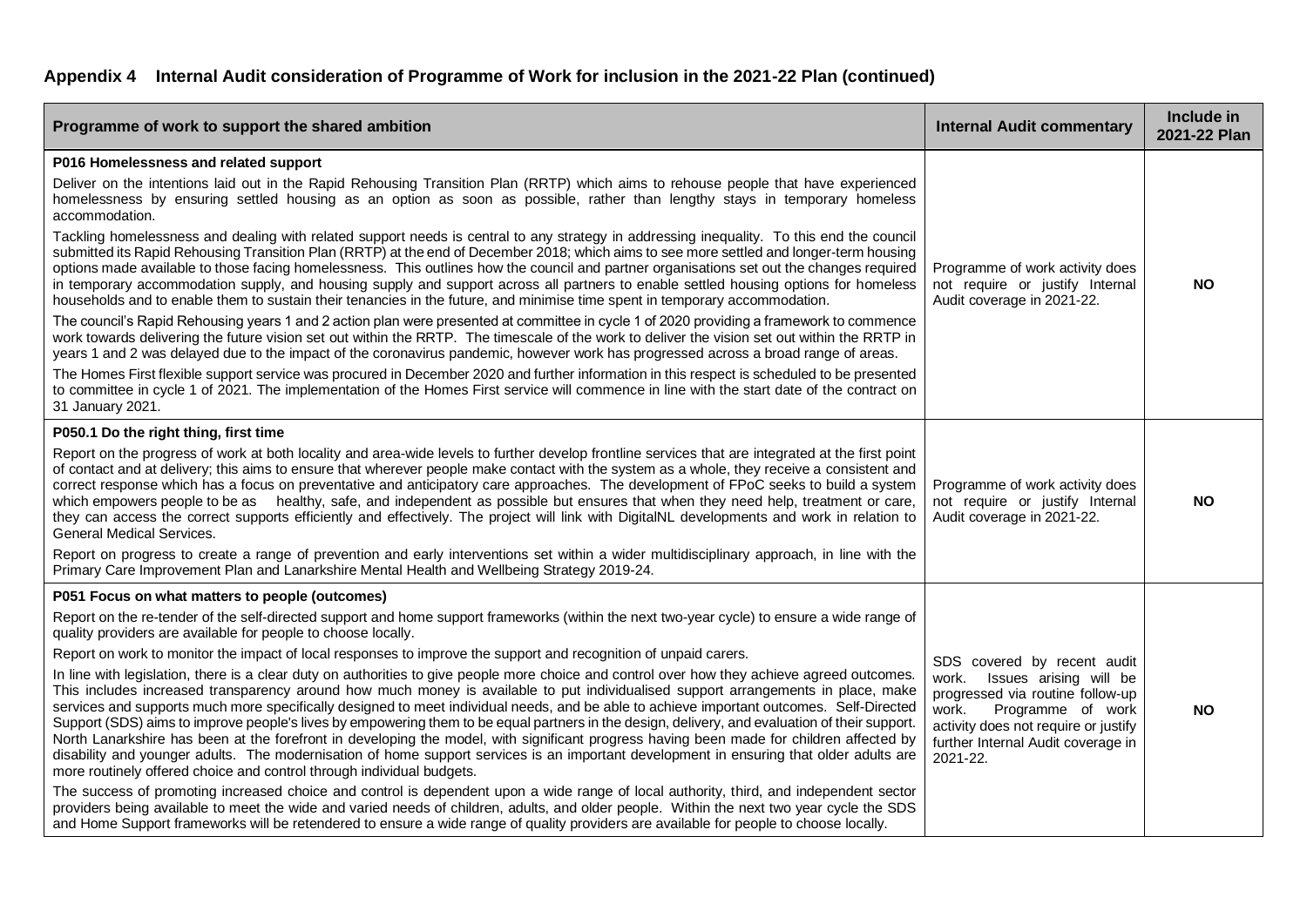| Programme of work to support the shared ambition                                                                                                                                                                                                                                                                                                                                                                                                                                                                                                                                                                                                                                                                                                                                                                                                                                                                                                                                                                                                                                                                                                                                                                                                                                                                                                                                                                                                                                                                                                                                                                                                                                                                                                                                                                                                                                                        | <b>Internal Audit commentary</b>                                                                 | Include in<br>2021-22 Plan |
|---------------------------------------------------------------------------------------------------------------------------------------------------------------------------------------------------------------------------------------------------------------------------------------------------------------------------------------------------------------------------------------------------------------------------------------------------------------------------------------------------------------------------------------------------------------------------------------------------------------------------------------------------------------------------------------------------------------------------------------------------------------------------------------------------------------------------------------------------------------------------------------------------------------------------------------------------------------------------------------------------------------------------------------------------------------------------------------------------------------------------------------------------------------------------------------------------------------------------------------------------------------------------------------------------------------------------------------------------------------------------------------------------------------------------------------------------------------------------------------------------------------------------------------------------------------------------------------------------------------------------------------------------------------------------------------------------------------------------------------------------------------------------------------------------------------------------------------------------------------------------------------------------------|--------------------------------------------------------------------------------------------------|----------------------------|
| P052 Support people to live well connected lives<br>Report on progress of further developments to maximise the use of electronic scheduling and remote working, in line with DigitalNL, to improve<br>both the quality and efficiency of the service on offer.<br>Report on progress of the relocation of the home support management to a central base; this will enable development work to commence on<br>the next stages of the evolving model.<br>Report on a whole system approach to supporting people effectively to minimise use of hospital or care settings and maximise support at<br>home.<br>Promoting increased choice and control through the principles of SDS will continue to be a focus for the Health and Social Care Partnership<br>and social work services. The implementation of the new model of home support has been ongoing over the past few years, creating a<br>greater focus on rehabilitation, recovery and reablement and introducing the option of SDS for older people. In line with the DigitalNL<br>programme, further developments are progressing to maximise the use of electronic scheduling and remote working, which will improve both<br>the quality and efficiency of the service on offer.                                                                                                                                                                                                                                                                                                                                                                                                                                                                                                                                                                                                                                                              | Programme of work activity does<br>not require or justify Internal<br>Audit coverage in 2021-22. | <b>NO</b>                  |
| Findings from the national independent Review of Adult Social Care services were published in early February 2021; this will inform the future<br>direction of local services and models of care. Work with wider partners, in particular Community Solutions (a community-led health and<br>social care investment programme, focused on building communities where people can have full, independent lives adds a depth to the local<br>response which recognises the importance of people living well, with friends and relationships and actives roles within local communities.                                                                                                                                                                                                                                                                                                                                                                                                                                                                                                                                                                                                                                                                                                                                                                                                                                                                                                                                                                                                                                                                                                                                                                                                                                                                                                                    |                                                                                                  |                            |
| P054 Technology and sustainable solutions<br>Report on progress of developments of information and digital technology, and digital access and solutions as they support transformational<br>change. Detail will include the further development of self-help platform Making Life Easier, development of integrated communications, and<br>upgrade of the eCare system.<br>Within the world of health and social care, technology enabled care is an ever-expanding feature of developing models. This has particularly<br>been the case over 2020 and into 2021 with the response to the coronavirus pandemic relying heavily on the extended use of technology in<br>care and support, as well as for lines of business. In North Lanarkshire, there are many examples of how innovative use of technology has<br>supported individuals to access services and supports, remain in the community, and manage their condition. This experience of technology<br>is now expanded to include Near Me (a video consulting service that enables people to have health and social care appointments from home<br>or wherever is convenient) access to assessment and treatments.<br>In conjunction with South Lanarkshire Health and Social Care Partnership, the pan- Lanarkshire Technology Enabled Care group has been<br>awarded funding from the national work stream to support development of a blueprint from which to develop future service provision. In<br>conjunction with housing, a project will be developed to fully embed the wide range of technological supports within a Very Sheltered Housing<br>Complex, with the aim of supporting new models of support and care and evaluating the impact for potential wider roll out. Opportunities will<br>also be maximised around the community alarm service, with a move to digital opening up potential for further innovative practice. | Programme of work activity does<br>not require or justify Internal<br>Audit coverage in 2021-22. | <b>NO</b>                  |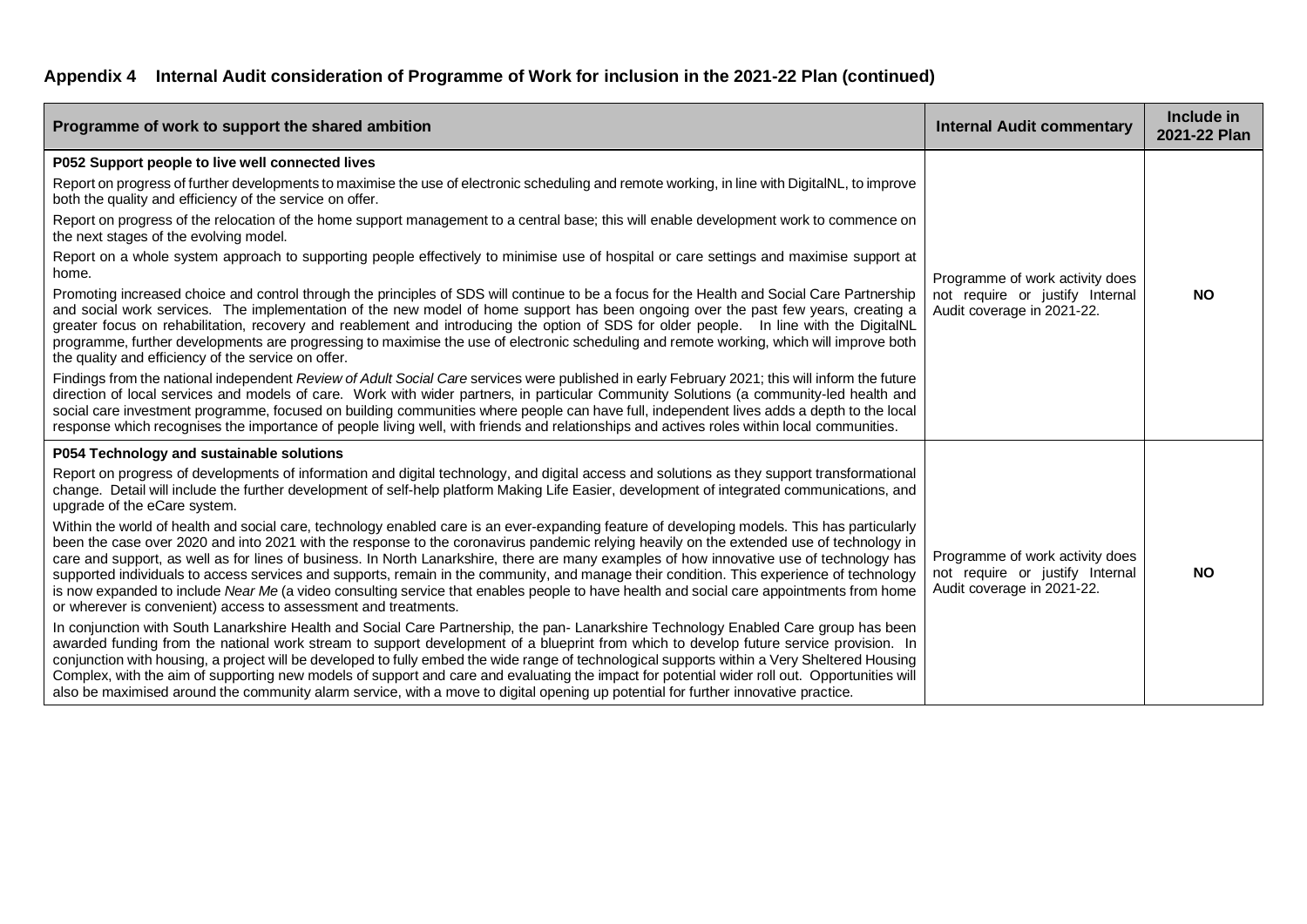| Programme of work to support the shared ambition                                                                                                                                                                                                                                                                                                                                                                                                                                                                                                                                                                                                                                                                                                                                                                                                                                                                                                                                                                                                                                                                                                                                                                                                                                                                                                                                                                                                                                                                                                                                                                                                                                                                                                                                                                                                                                                                                                                                                                                             | <b>Internal Audit commentary</b>                                                                                                                                                                                                | Include in<br>2021-22 Plan |
|----------------------------------------------------------------------------------------------------------------------------------------------------------------------------------------------------------------------------------------------------------------------------------------------------------------------------------------------------------------------------------------------------------------------------------------------------------------------------------------------------------------------------------------------------------------------------------------------------------------------------------------------------------------------------------------------------------------------------------------------------------------------------------------------------------------------------------------------------------------------------------------------------------------------------------------------------------------------------------------------------------------------------------------------------------------------------------------------------------------------------------------------------------------------------------------------------------------------------------------------------------------------------------------------------------------------------------------------------------------------------------------------------------------------------------------------------------------------------------------------------------------------------------------------------------------------------------------------------------------------------------------------------------------------------------------------------------------------------------------------------------------------------------------------------------------------------------------------------------------------------------------------------------------------------------------------------------------------------------------------------------------------------------------------|---------------------------------------------------------------------------------------------------------------------------------------------------------------------------------------------------------------------------------|----------------------------|
| P082 Work, volunteer, and care<br>Report on the progress of the development of the Care Academy for Health and Social Care.<br>Report on progress on implementing the requirements of the Carers Act.<br>Supporting the health and wellbeing of staff, volunteers, and carers is a key ambition within the Strategic Commissioning Plan 2020 - 23 and<br>is essential to sustaining a whole system approach to improving the health and wellbeing of our local communities. The Care Academy plays<br>an important role in developing the future workforce as well as provide encouragement and opportunity to progress for current employees.<br>The Community Solutions strategy, supported by Voluntary Action North Lanarkshire, provides an important vehicle to supporting community<br>response to connecting people.<br>The Carers (Scotland) Act 2016 set out a range of duties on local authorities and health boards to improve the support and recognition of<br>unpaid carers. The Act is designed to support carers' health and wellbeing within each Health and Social Care Partnership area. The Carers<br>Strategy Implementation Group will continue to monitor the impact of the local responses to act and bring forward regular reports to the Adult<br>Health and Social Care Committee and Integrated Joint Board.                                                                                                                                                                                                                                                                                                                                                                                                                                                                                                                                                                                                                                                                                                    | Programme of work activity does<br>not require or justify Internal<br>Audit coverage in 2021-22.                                                                                                                                | <b>NO</b>                  |
| P088 Digital infrastructure<br>Report on the twin tracked transformation programme to DigitalNL, delivering infrastructure and affordable connectivity.<br>Digital infrastructure is the twin tracked transformation programme to DigitalNL. Through delivering next generation digital infrastructure, this<br>project aims to stimulate inclusive economic growth and investment in digital skills. By providing the affordable connectivity required to attract<br>new businesses and tackle areas of digital exclusion, digital infrastructure creates an environment that fosters innovation and supports people<br>and businesses to live, learn, work, and operate in smart and digital ways. A communications technology partner will help shape digital<br>connectivity and deliver smart services and intelligent solutions.<br>Driven by the ambition set out in The Plan for North Lanarkshire, fully integrated digital services that are responsive to changing demand and<br>meet residents and service users' needs will be developed. This programme of work includes providing a smart underlying infrastructure to<br>gather data to aid in the design and delivery of future council services, ensuring state of the art connectivity in key council buildings and areas,<br>facilitating 5G coverage, providing the foundations on which to transform residential areas into Smart Towns and connect them to innovative<br>services that help reduce demand and support priorities, and enabling the Internet of Things (IoT) as standard across North Lanarkshire's<br>homes, streets, communities, and towns.<br>All IT architecture, solutions, and devices will be prioritised, developed, and managed through the Enterprise Architecture Governance Group<br>(EAGG). By maintaining strategic oversight, the EAGG will ensure all IT related projects and solutions are fit for purpose, comply with all<br>relevant standards, specifications, and principles, and facilitate a consistent one council approach. | Digital NL and associated digital<br>infrastructure<br>arrangements<br>remains a key transformational<br>of work<br>programme<br>and<br>providing assurance on this<br>remains a priority for Internal<br>Audit work in 2021-22 | <b>YES</b>                 |
| P007.1 Annual corporate communications plan<br>A Communications Strategy was approved at committee in June 2019. This sets out how the council will communicate its vision through<br>ongoing brand development within the Live, Learn, Work, Invest, and Visit themes and strategic deployment of campaigns. To support the<br>Communications Strategy a communications plan is updated each year, this describes planned major communications activity under the Live,<br>Learn, Work, Invest, and Visit themes, forward looking over a 12-month period. It also reports on the previous year's activity in support of all<br>the council's strategic priorities. The plan is scheduled to be presented to committee in cycle 2 every year.                                                                                                                                                                                                                                                                                                                                                                                                                                                                                                                                                                                                                                                                                                                                                                                                                                                                                                                                                                                                                                                                                                                                                                                                                                                                                                | Programme of work activity does<br>not require or justify Internal<br>Audit coverage in 2021-22.                                                                                                                                | <b>NO</b>                  |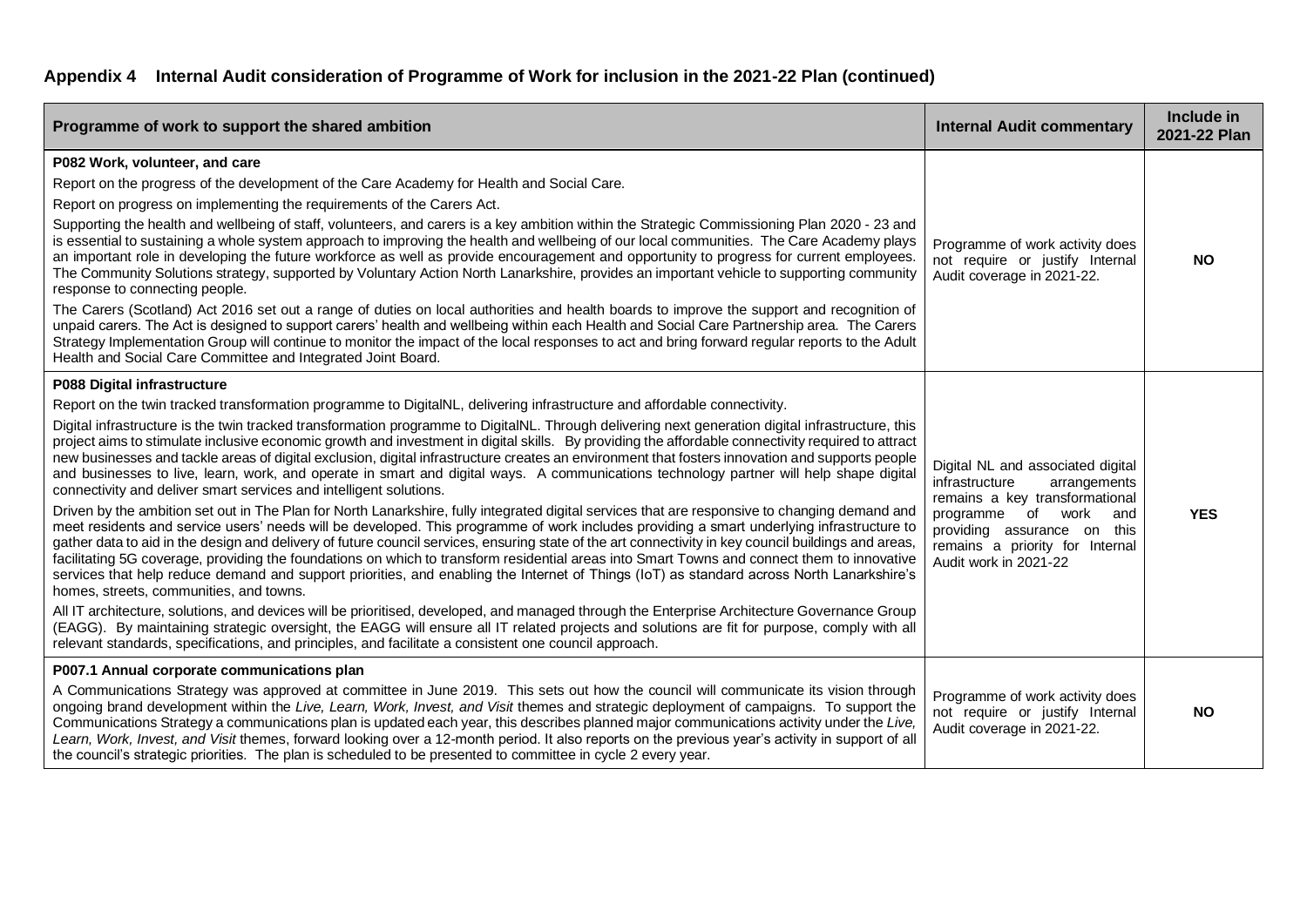| Programme of work to support the shared ambition                                                                                                                                                                                                                                                                                                                                                                                                                                                                                                                                                                                                                                                                                                                                                                                                                                                                                                                                                                                                                                                                                                                                                                                                                                                                                                                                                                                                                                                                                                                                   | <b>Internal Audit commentary</b>                                                                                                                                 | Include in<br>2021-22 Plan |
|------------------------------------------------------------------------------------------------------------------------------------------------------------------------------------------------------------------------------------------------------------------------------------------------------------------------------------------------------------------------------------------------------------------------------------------------------------------------------------------------------------------------------------------------------------------------------------------------------------------------------------------------------------------------------------------------------------------------------------------------------------------------------------------------------------------------------------------------------------------------------------------------------------------------------------------------------------------------------------------------------------------------------------------------------------------------------------------------------------------------------------------------------------------------------------------------------------------------------------------------------------------------------------------------------------------------------------------------------------------------------------------------------------------------------------------------------------------------------------------------------------------------------------------------------------------------------------|------------------------------------------------------------------------------------------------------------------------------------------------------------------|----------------------------|
| P003.2 Business change and service redesign<br>Outline plan of DigitalNL work packages which aim to deliver service, business, and technological changes internally and externally, to<br>improve service delivery, drive efficiencies, and realise the benefits to the council and the people and communities of North Lanarkshire.<br>Progress update of delivery of DigitalNL work packages.<br>Business change and service redesign<br>The DigitalNL transformation programme has a significant impact internally on council staff and externally with service users, the wider public,<br>and local businesses. This involves changes to the way services are delivered, realigning staff roles and responsibilities and building digital<br>knowledge and skills, shifting the way people interact with the council towards accessible online solutions, and enhancing the digital<br>infrastructure across North Lanarkshire. Maintaining this overarching programme of transformation ensures strategic oversight not only of<br>each individual digital work package, but also of the wider council transformation programme through the North Lanarkshire Redesign Board.<br>This includes the following:<br>A programme of service construct sprints to improve productivity and remove inefficiencies and reconfigure processes to better deal<br>$\bullet$<br>with the impact of rising service demand and decreasing resources.<br>Improvements to self-service opportunities for residents to encourage a culture of self-management and self-support.<br>$\bullet$ |                                                                                                                                                                  |                            |
| Further development and roll out of self-service opportunities to enable staff to be more self-sufficient and better equipped to deliver the<br>$\bullet$<br>needs of the business.<br>Implementation of further intelligent automation to improve productivity by eliminating data entry errors and decrease completion times<br>$\bullet$<br>in tasks that are high volume, repetitive and manually intensive.<br>Oversight of the Systems Integrator (SI) developments in delivering the work packages for mobilisation and planning, digital workplace<br>$\bullet$<br>(Microsoft 365) design and implementation, cloud assessment and migration, and the digital platform foundation.<br>Management of the benefits realisation approach to define and track the benefits achieved from the various change programmes to<br>$\bullet$<br>ensure these are realised.<br>Alignment with the development of service specific workforce plans (i.e. the digital workforce and skills programme of work within P061.2)<br>$\bullet$<br>to take account of the affect which the DigitalNL transformation programme will have on the size and shape of the council's workforce<br>and what it means for existing roles, as well as roles that are likely to be required in future.                                                                                                                                                                                                                                                                                                   | Digital NL remains a<br>key<br>transformational programme of<br>work and providing assurance on<br>this remains a priority for Internal<br>Audit work in 2021-22 | <b>YES</b>                 |
| Digital and ICT Strategy<br>A crucial element of the shared ambition is transforming the way services are delivered by redesigning them. This requires combining a deep<br>understanding of local needs with change management techniques and technological innovations to offer better management of demand,<br>more reliable and efficient handling of routine transactions, and greater use of shared data.<br>The Digital and IT Strategy, reviewed in September 2020, outlines how technology will be used to transform service delivery and support the<br>council in achieving the ambitions laid out in The Plan for North Lanarkshire. Several policies and plans, and a range of service redesign<br>guidance and associated tools and techniques, contribute to the development and delivery of the shared ambition and digital vision, and it is<br>important that these do not operate in isolation.<br>Moving forward this programme of work will ensure alignment and governance of all applications, infrastructure, policies, and service redesign<br>processes in both the delivery of The Plan for North Lanarkshire and supporting Programme of Work. This will also ensure a proactive<br>approach in determining and ensuring end user computing requirements.                                                                                                                                                                                                                                                                                               |                                                                                                                                                                  |                            |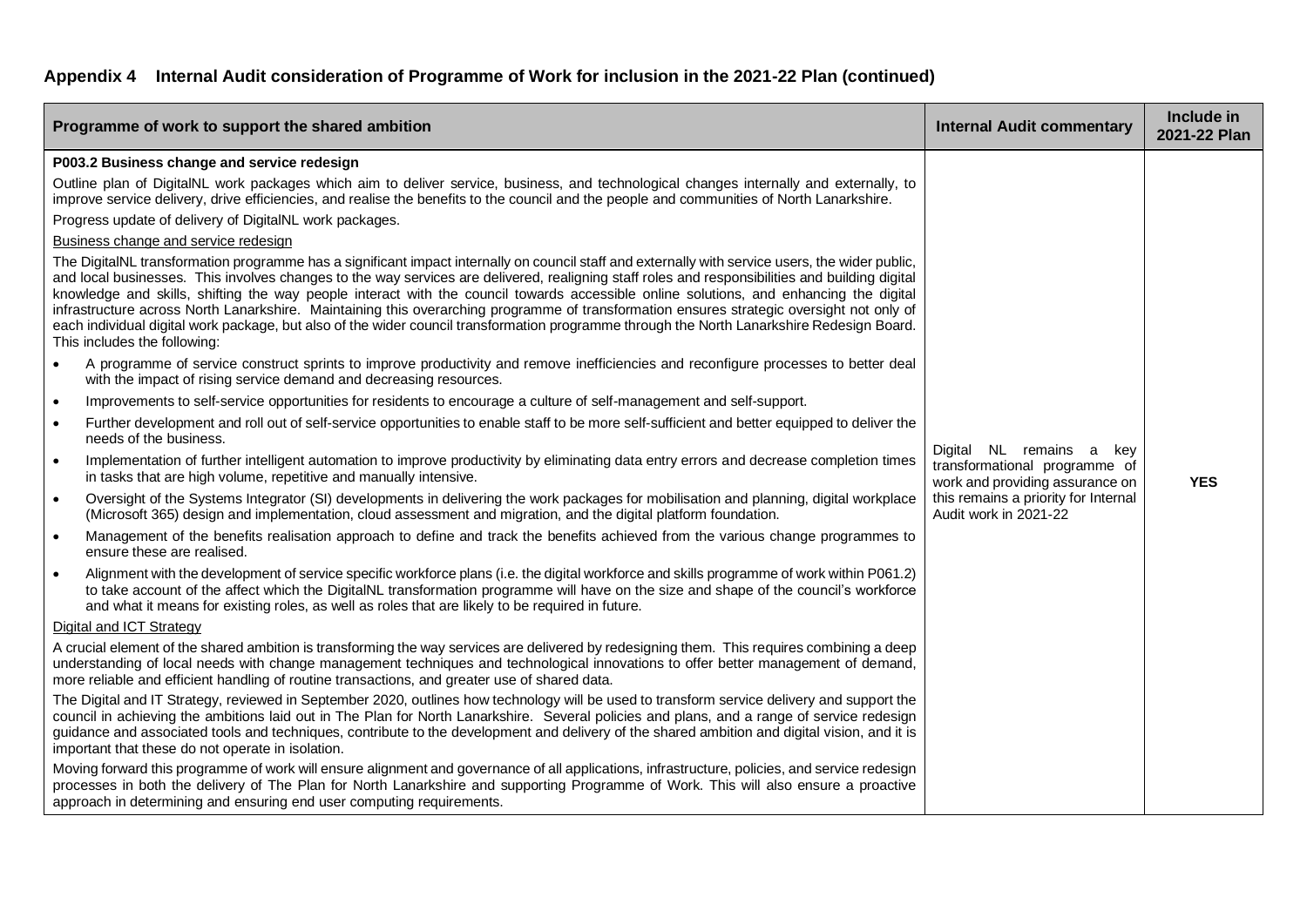| Programme of work to support the shared ambition                                                                                                                                                                                                                                                                                                                                                                                                                                                                                                                                                                                                                                                                                                                                                                                                                                                                                                                                                                                                                                                                                                                                                                                                                                                                                                                                                                                                                                                                                                                                                                                                                                                                                                                                                                                                                                                                                                                                                                                                                   | <b>Internal Audit commentary</b>                                                                                                                                                            | Include in<br>2021-22 Plan |
|--------------------------------------------------------------------------------------------------------------------------------------------------------------------------------------------------------------------------------------------------------------------------------------------------------------------------------------------------------------------------------------------------------------------------------------------------------------------------------------------------------------------------------------------------------------------------------------------------------------------------------------------------------------------------------------------------------------------------------------------------------------------------------------------------------------------------------------------------------------------------------------------------------------------------------------------------------------------------------------------------------------------------------------------------------------------------------------------------------------------------------------------------------------------------------------------------------------------------------------------------------------------------------------------------------------------------------------------------------------------------------------------------------------------------------------------------------------------------------------------------------------------------------------------------------------------------------------------------------------------------------------------------------------------------------------------------------------------------------------------------------------------------------------------------------------------------------------------------------------------------------------------------------------------------------------------------------------------------------------------------------------------------------------------------------------------|---------------------------------------------------------------------------------------------------------------------------------------------------------------------------------------------|----------------------------|
| P069.1 Driving digital locally<br>The wide-reaching extent of the DigitalNL transformational programme has a significant impact for staff and service users, businesses and<br>people across North Lanarkshire's communities within the council and for service users, businesses, and people across North Lanarkshire's<br>communities. In approving the DigitalNL business case, Members acknowledged this would require adoption of a whole place approach, with<br>all future service delivery being designed to reflect the needs and outcomes of communities going forward. A range of communication<br>channels were deployed during 2020/21 to provide the initial messages around this whole place change and, moving forward into 2021/22,<br>stakeholder engagement will be developed through Driving Digital Locally communication and engagement. These arrangements, developed<br>in tandem with Community Boards, will be designed to facilitate local people, Elected Members, and communities being at the heart of the<br>council's operating model.<br>This plan will set out key activities, milestones, and timelines to engage with stakeholders at all levels and will be linked to the ongoing<br>development of the Customer Services Hub as the local point for customer activities, offering a contact for enquiries for services and self-<br>serve options following service redesign and build phases. Involving stakeholders and staff, providing opportunities for ongoing dialogue,<br>and listening to views and taking feedback on board is essential to ensure service design reflects stakeholder needs, views, and aspirations.<br>Aligned to the council's Communications Strategy, this programme of work will ensure the development of a rolling plan of communication<br>and engagement activity so that all stakeholders - staff, Elected Members, Trade Unions, service users, residents, and businesses - are well<br>informed, left in no doubt as to what is happening, and positively welcome the transformation. | Digital NL and associated<br>arrangements remain a key<br>transformational programme of<br>work and providing assurance on<br>this remains a priority for Internal<br>Audit work in 2021-22 | <b>YES</b>                 |
| P066 Modernisation and long-term sustainability of the electoral structure<br>In line with the planned investments, asset rationalisation, and improvements outlined in The Plan for North Lanarkshire, the council's election<br>management arrangements are being reviewed to ensure best use of resources and community facilities, effective use of digital solutions,<br>and continued involvement of the people and communities of North Lanarkshire moving forward. It is anticipated the review will conclude<br>with a report to committee in cycle 3 of 2021.                                                                                                                                                                                                                                                                                                                                                                                                                                                                                                                                                                                                                                                                                                                                                                                                                                                                                                                                                                                                                                                                                                                                                                                                                                                                                                                                                                                                                                                                                            | Programme of work activity does<br>not require or justify Internal<br>Audit coverage in 2021-22.                                                                                            | <b>NO</b>                  |
| P090 Review of governance and induction processes<br>Report on conclusion of review of governance and induction process in advance of the Local Government election in May 2022, so that an<br>appropriate framework is in place for the new Council<br>In advance of the Local Government election in May 2022, and the inception of a new Council, a comprehensive review requires to be carried<br>out. This will encompass all internal governance arrangements and associated risks, statutory requirements, training needs (including lessons<br>learned based on engagement with current Elected Members), and ICT requirements so that an appropriate framework is in place for the<br>new Council. It is anticipated the review will conclude with a report to committee in cycle 4 of 2021.                                                                                                                                                                                                                                                                                                                                                                                                                                                                                                                                                                                                                                                                                                                                                                                                                                                                                                                                                                                                                                                                                                                                                                                                                                                              | Programme of work activity does<br>not require or justify Internal<br>Audit coverage in 2021-22.                                                                                            | <b>NO</b>                  |
| P091 Review of Serious Organised Crime and Counter Terrorism arrangements<br>Report on conclusion of review of Serious Organised Crime and Counter Terrorism arrangements to ensure the council is not exposed to any<br>incident which gives rise to loss of life or injury, financial loss, or reputational damage.                                                                                                                                                                                                                                                                                                                                                                                                                                                                                                                                                                                                                                                                                                                                                                                                                                                                                                                                                                                                                                                                                                                                                                                                                                                                                                                                                                                                                                                                                                                                                                                                                                                                                                                                              | Programme of work activity does<br>not require or justify Internal<br>Audit coverage in 2021-22.                                                                                            | <b>NO</b>                  |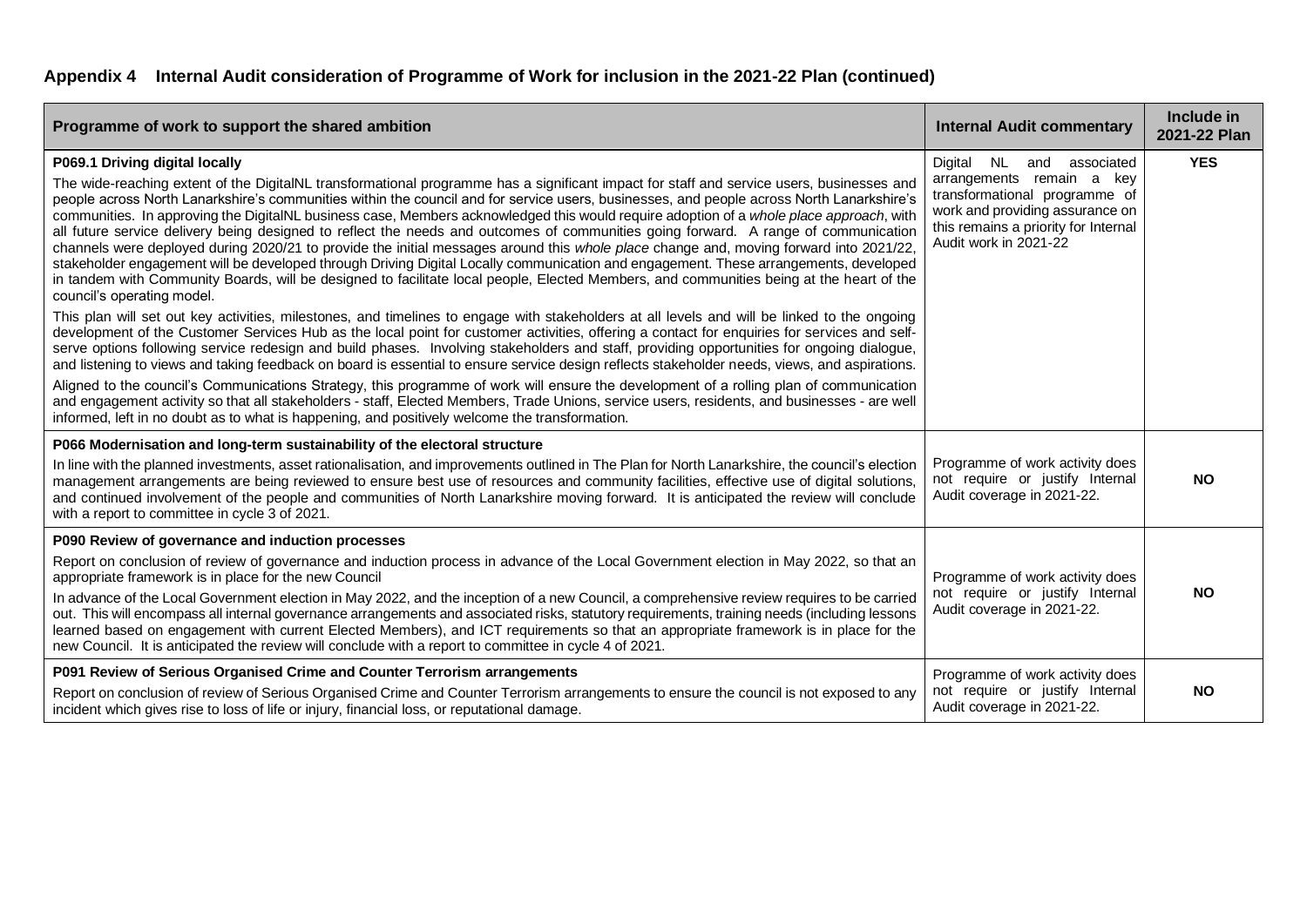| Programme of work to support the shared ambition                                                                                                                                                                                                                                                                                                                                                                                                                                                                                                                                                                                                                                                                                                                                                                                                                                       | <b>Internal Audit commentary</b>                                                                 | Include in<br>2021-22 Plan |
|----------------------------------------------------------------------------------------------------------------------------------------------------------------------------------------------------------------------------------------------------------------------------------------------------------------------------------------------------------------------------------------------------------------------------------------------------------------------------------------------------------------------------------------------------------------------------------------------------------------------------------------------------------------------------------------------------------------------------------------------------------------------------------------------------------------------------------------------------------------------------------------|--------------------------------------------------------------------------------------------------|----------------------------|
| <b>P085 Tenant Participation Strategy</b>                                                                                                                                                                                                                                                                                                                                                                                                                                                                                                                                                                                                                                                                                                                                                                                                                                              |                                                                                                  |                            |
| Report on development, consultation, and production of the Tenant Participation Strategy 2020-25 and action plan which sets out information<br>on participation and how tenants and residents can get involved and influence housing and related services.                                                                                                                                                                                                                                                                                                                                                                                                                                                                                                                                                                                                                             |                                                                                                  |                            |
| There is a statutory requirement under The Housing (Scotland) Act 2001, Section 53 (1) which sets out the duty for social landlords to develop<br>and publish a Tenant Participation Strategy in consultation with tenants. The Housing (Scotland) Act 2010 places additional duties on social<br>landlords to involve both tenants and other customers in housing and related activities.                                                                                                                                                                                                                                                                                                                                                                                                                                                                                             |                                                                                                  |                            |
| Following extensive consultation and involvement (with tenant representatives, including the North Lanarkshire Federation of Tenants' and<br>Residents' Associations) to review and evaluate the existing Tenant Participation Strategy, the new strategy for 2020-25 was approved at<br>committee in February 2020 and launched in April 2020. The Tenant Participation Strategy 2020-25 (Involving Tenants - Improving Services)<br>replaces the previous strategy and is the main source of information regarding tenant participation; it outlines opportunities to participate in<br>the monitoring and development of the housing service. The aim of this strategy is to continue to develop and improve how the council<br>communicates with tenants and residents and ensures opportunities are provided for participation and involvement that are accessible to all.        | Programme of work activity does<br>not require or justify Internal<br>Audit coverage in 2021-22. | <b>NO</b>                  |
| The objectives set out within the five-year Tenant Participation Strategy highlights the activities required to help achieve the overall aim. They<br>are the main tasks required and are mindful of the key messages provided by tenants and residents throughout consultation - this includes<br>contributing to delivery of The Plan for North Lanarkshire by enhancing participation, capacity, and empowerment across communities,<br>continuing to develop engagement opportunities for tenants, residents and under-represented groups (that will develop their capacity to help<br>themselves at a North Lanarkshire and local level), ensuring effective use of tenant participation resources (to involve tenants and residents<br>in the decisions and development of services and supports), and demonstrating continued commitment to customer satisfaction and feedback. |                                                                                                  |                            |
| Due to the impact of the coronavirus pandemic, tenant participation could not be delivered in its usual form during 2020, meaning the action<br>plan has not been fully progressed as expected. Work is ongoing to further review and update the milestones and outcomes within the action<br>plan that supports the Tenant Participation Strategy. This update is scheduled to be presented in committee in cycle 2 of 2021.                                                                                                                                                                                                                                                                                                                                                                                                                                                          |                                                                                                  |                            |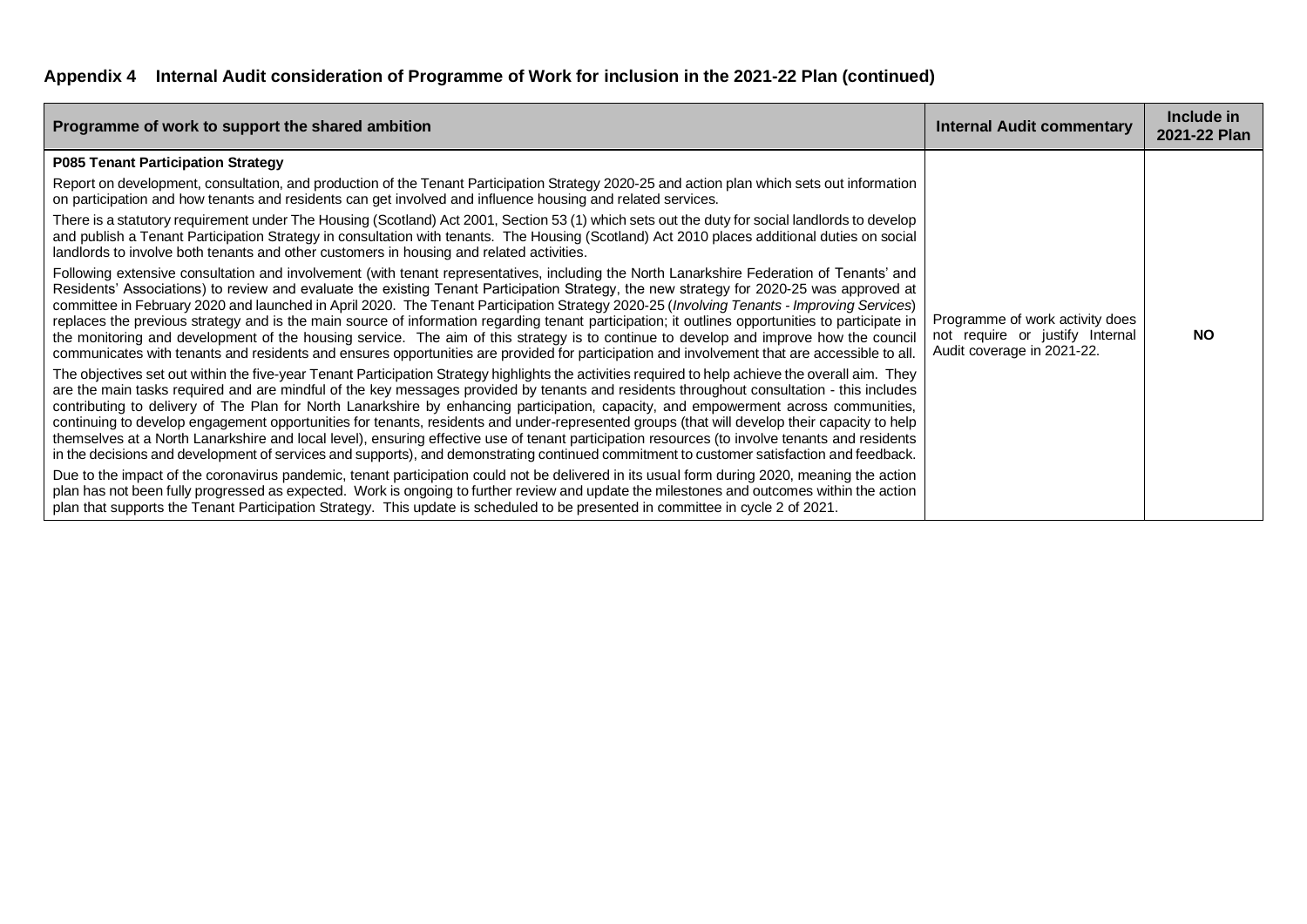| Programme of work to support the shared ambition                                                                                                                                                                                                                                                                                                                                                                                                                                                                                                                                                                                                                                                              | <b>Internal Audit commentary</b>                                                                                                                            | Include in<br>2021-22 Plan |
|---------------------------------------------------------------------------------------------------------------------------------------------------------------------------------------------------------------------------------------------------------------------------------------------------------------------------------------------------------------------------------------------------------------------------------------------------------------------------------------------------------------------------------------------------------------------------------------------------------------------------------------------------------------------------------------------------------------|-------------------------------------------------------------------------------------------------------------------------------------------------------------|----------------------------|
| P086 Equalities                                                                                                                                                                                                                                                                                                                                                                                                                                                                                                                                                                                                                                                                                               |                                                                                                                                                             |                            |
| Establishing equalities outcomes is a requirement of the Public Sector Equality Duties with the purpose of advancing the general Equality<br>Duty. These require to be evidence based and should be refreshed every four years, with progress reported every two years.                                                                                                                                                                                                                                                                                                                                                                                                                                       |                                                                                                                                                             |                            |
| A refreshed set of equality outcomes, covering the years 2021-25, is scheduled to be presented to committee in cycle 2 of 2021 for approval.<br>These outcomes will be developed through ongoing community engagement and gathering qualitative and quantitative information regarding<br>the disadvantage and inequalities experienced by people with characteristics protected by the Equality Act 2010. In addition, as with a One<br>Plan approach, engagement will take place with the council's Community Planning Partners (who are also required to set equality outcomes)<br>to consider areas where a joint approach would be appropriate and bring wider benefits.                                 |                                                                                                                                                             |                            |
| Black Lives Matter Working Group and BAME research                                                                                                                                                                                                                                                                                                                                                                                                                                                                                                                                                                                                                                                            |                                                                                                                                                             |                            |
| As approved at the Council meeting in August 2020, a Member / Officer Working Group has been established to look at how "the council and<br>its partners can work to ensure that all residents are able to live their lives free from racism or discrimination of any form". At this meeting it<br>was also agreed that the working group would have representation from the Black, Asian, and Minority Ethnic (BAME) community, and they<br>would also review all statues, historical symbols, buildings or schools in North Lanarkshire to properly understand their history and context,<br>and examine the curriculum and provide a full report to a future meeting of the Policy and Strategy Committee. | While a general overview of how<br>the Council manages the<br>associated risks will be covered<br>as part of wider work on<br>governance, this Programme of |                            |
| As reported to committee in November 2020 research is also underway to understand the experiences of North Lanarkshire's BAME people,<br>including quality of life, housing, employment, harassment and hate crime, and access to services. This work will provide a rich understanding<br>of the needs, experiences, and aspirations of North Lanarkshire's BAME people and communities. A report with findings and<br>recommendations is scheduled to be presented to committee in cycle 2.                                                                                                                                                                                                                 |                                                                                                                                                             | <b>NO</b>                  |
| Employer accreditation programmes to advance equality - Disability Confident Leader and Equally Safe at Work                                                                                                                                                                                                                                                                                                                                                                                                                                                                                                                                                                                                  | Work activity does not require or<br>justify Internal Audit coverage in                                                                                     |                            |
| The council currently holds two specific equality focused employer accreditation awards:                                                                                                                                                                                                                                                                                                                                                                                                                                                                                                                                                                                                                      | 2021-22.                                                                                                                                                    |                            |
| Disability Confident Leader which aims to advance equality of disabled people by meeting criteria set out within the themes of getting<br>the right people for our business, keeping and developing our people, and showing leadership by actively helping other employers make<br>the journey to becoming Disability Confident.                                                                                                                                                                                                                                                                                                                                                                              |                                                                                                                                                             |                            |
| Equally Safe at Work (ESAW) - The council has been advised of its success in achieving the ESAW bronze award informally. A formal<br>announcement will be made in March 2021. Equally safe recognises that violence against women is both a cause and consequence<br>of gender inequality. Therefore, addressing gender inequality in the workplace is a fundamental step in preventing violence against<br>women.                                                                                                                                                                                                                                                                                            |                                                                                                                                                             |                            |
| A report detailing the progress of these employer accreditation programmes and aims for 2021/22 is scheduled to be presented to committee<br>in cycle 3                                                                                                                                                                                                                                                                                                                                                                                                                                                                                                                                                       |                                                                                                                                                             |                            |
| <b>Fairer Scotland Duty</b>                                                                                                                                                                                                                                                                                                                                                                                                                                                                                                                                                                                                                                                                                   |                                                                                                                                                             |                            |
| As noted in the programme of work for tackling poverty (P005.2) a review will be undertaken during 2021 which will also examine the synergies<br>and opportunities between the Fairer Scotland Duty and the council's Tackling Poverty Strategy. Following the conclusion of this review the<br>findings are scheduled to be presented to committee in cycle 3 of 2021.                                                                                                                                                                                                                                                                                                                                       |                                                                                                                                                             |                            |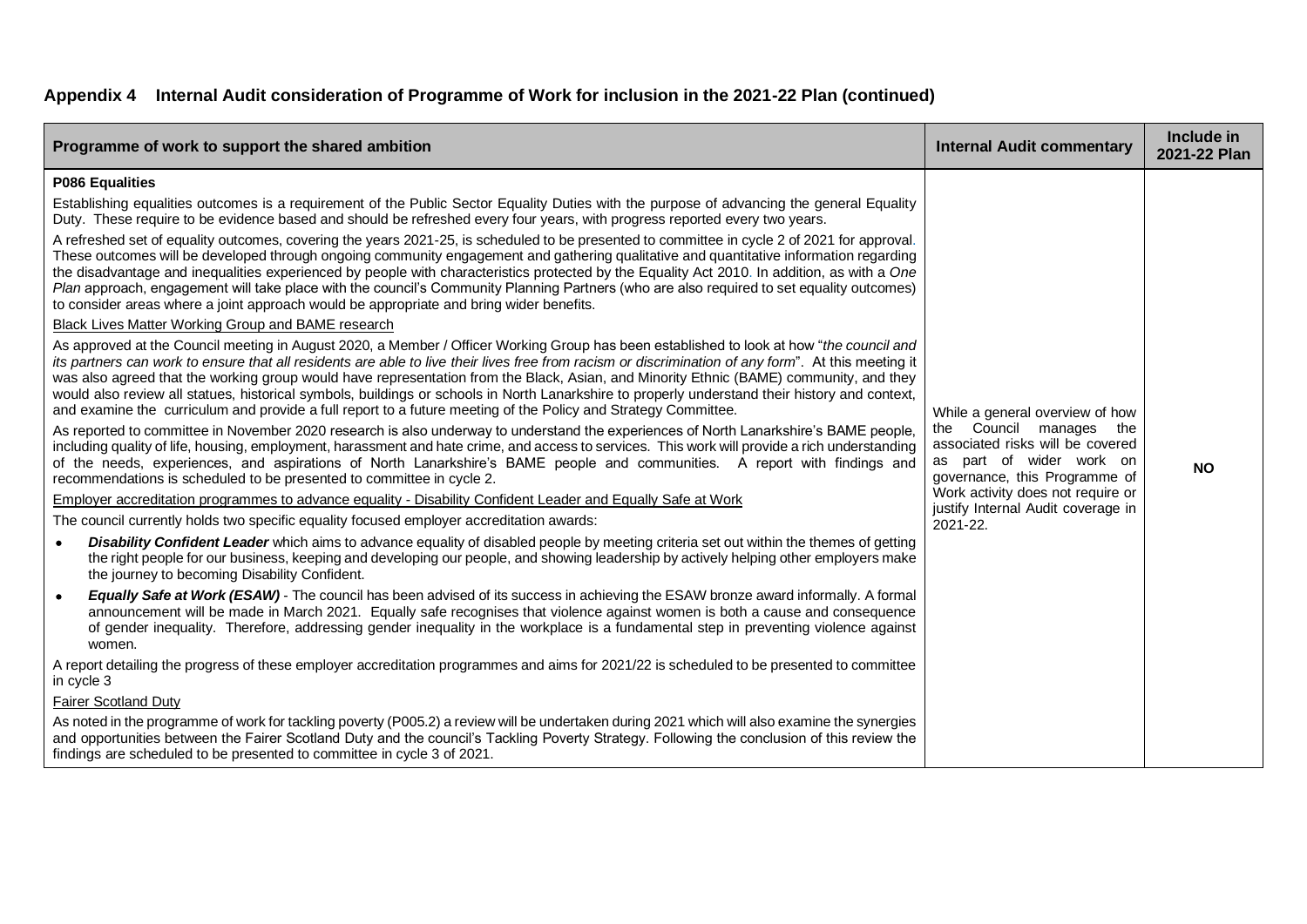|           | Programme of work to support the shared ambition                                                                                                                                                                                                                                                                                                                                                                                                                   | <b>Internal Audit commentary</b>                                                                                         | Include in<br>2021-22 Plan |
|-----------|--------------------------------------------------------------------------------------------------------------------------------------------------------------------------------------------------------------------------------------------------------------------------------------------------------------------------------------------------------------------------------------------------------------------------------------------------------------------|--------------------------------------------------------------------------------------------------------------------------|----------------------------|
|           | P056.2 Working with communities' model and supporting governance structure                                                                                                                                                                                                                                                                                                                                                                                         |                                                                                                                          |                            |
|           | Report on progress made by Community Boards in implementing the nine local outcome improvement plans with a focus on partnership<br>support to enable community informed and led action.                                                                                                                                                                                                                                                                           |                                                                                                                          |                            |
|           | Establish and deliver a Community Board development programme to strengthen the governance structure and facilitate a maturing of<br>community empowerment and engagement in line with Delivering for Communities.                                                                                                                                                                                                                                                 |                                                                                                                          |                            |
|           | Report on progress in terms of delivering on the local outcome improvement plans and in line with the Community Empowerment (Scotland)<br>Act 2015 and ensure development of a council / partnership delivery / support model and performance management, reporting, and review<br>framework is embedded.                                                                                                                                                          |                                                                                                                          |                            |
|           | Establish Participatory Budgeting task / reference groups by Community Boards with implementation supported through the Community Board<br>development programme                                                                                                                                                                                                                                                                                                   | This Programme of work activity<br>has been the subject of previous                                                      |                            |
|           | Approved at committee in 2019, Community Matters - a Framework for Working with Communities, outlines the principles and approaches to<br>working with communities in the development and delivery of The Plan for North Lanarkshire and the supporting Programme of Work.<br>Reflecting this, updates have been provided to committee on the implementation plan for engaging communities at a locality level within nine<br>distinct communities. This includes: | Community<br>work<br>on<br>Engagement and Participatory<br>Budgeting<br>remains an<br>but<br>important aspect of how the |                            |
| $\bullet$ | Establishment of nine Community Boards to ensure community involvement and governance for local decision making and investment.                                                                                                                                                                                                                                                                                                                                    | Council aims to<br>deliver its<br>ambitions<br>and<br>ongoing                                                            |                            |
| $\bullet$ | Work with local communities to develop nine targeted local outcome improvement plans for each area.                                                                                                                                                                                                                                                                                                                                                                | developments<br>that<br>means                                                                                            |                            |
| $\bullet$ | Development of engagement plans for all key elements of The Plan for North Lanarkshire relevant to an area or community of interest.                                                                                                                                                                                                                                                                                                                               | providing assurance on the                                                                                               | <b>YES</b>                 |
| $\bullet$ | Development of a shared community and voluntary sector support framework and working arrangements.                                                                                                                                                                                                                                                                                                                                                                 | adequacy and effectiveness of<br>relevant<br>management                                                                  |                            |
| $\bullet$ | Creation of opportunities for local people to influence use of council and, where appropriate, partnership resources through a<br>Participatory Budgeting model.                                                                                                                                                                                                                                                                                                   | and<br>progress<br>arrangements<br>remains a priority for Internal                                                       |                            |
|           | The programme of work for 2021/22 will build on the progress made to date in implementing Community Matters and further reports to<br>committee during 2021/22 will therefore focus on:                                                                                                                                                                                                                                                                            | Audit work in 2021-22 and will be<br>included<br>within<br>work on                                                       |                            |
| $\bullet$ | Reporting progress in relation to the work of Community Boards and the associated governance and accountability aspects.                                                                                                                                                                                                                                                                                                                                           | corporate governance and the<br>management<br>strategic<br>of                                                            |                            |
| $\bullet$ | Establishment of a Community Board development programme.                                                                                                                                                                                                                                                                                                                                                                                                          | change.                                                                                                                  |                            |
| $\bullet$ | Implementation and monitoring of the priorities identified through the nine local outcome improvement plans and delivery approaches.                                                                                                                                                                                                                                                                                                                               |                                                                                                                          |                            |
| $\bullet$ | Development of a council / partnership delivery / support model and performance management, reporting, and review framework.                                                                                                                                                                                                                                                                                                                                       |                                                                                                                          |                            |
| $\bullet$ | Further development of a co-ordinated approach to community focused communication and engagement to ensure best use of<br>resource and targeting of key messages and opportunities.                                                                                                                                                                                                                                                                                |                                                                                                                          |                            |
| $\bullet$ | Progress on mainstreaming Participatory Budgeting approaches.                                                                                                                                                                                                                                                                                                                                                                                                      |                                                                                                                          |                            |
|           | Community and voluntary sector commissioning arrangements.                                                                                                                                                                                                                                                                                                                                                                                                         |                                                                                                                          |                            |
|           | Co- production, with partners, of a strategic plan for community capacity building.                                                                                                                                                                                                                                                                                                                                                                                |                                                                                                                          |                            |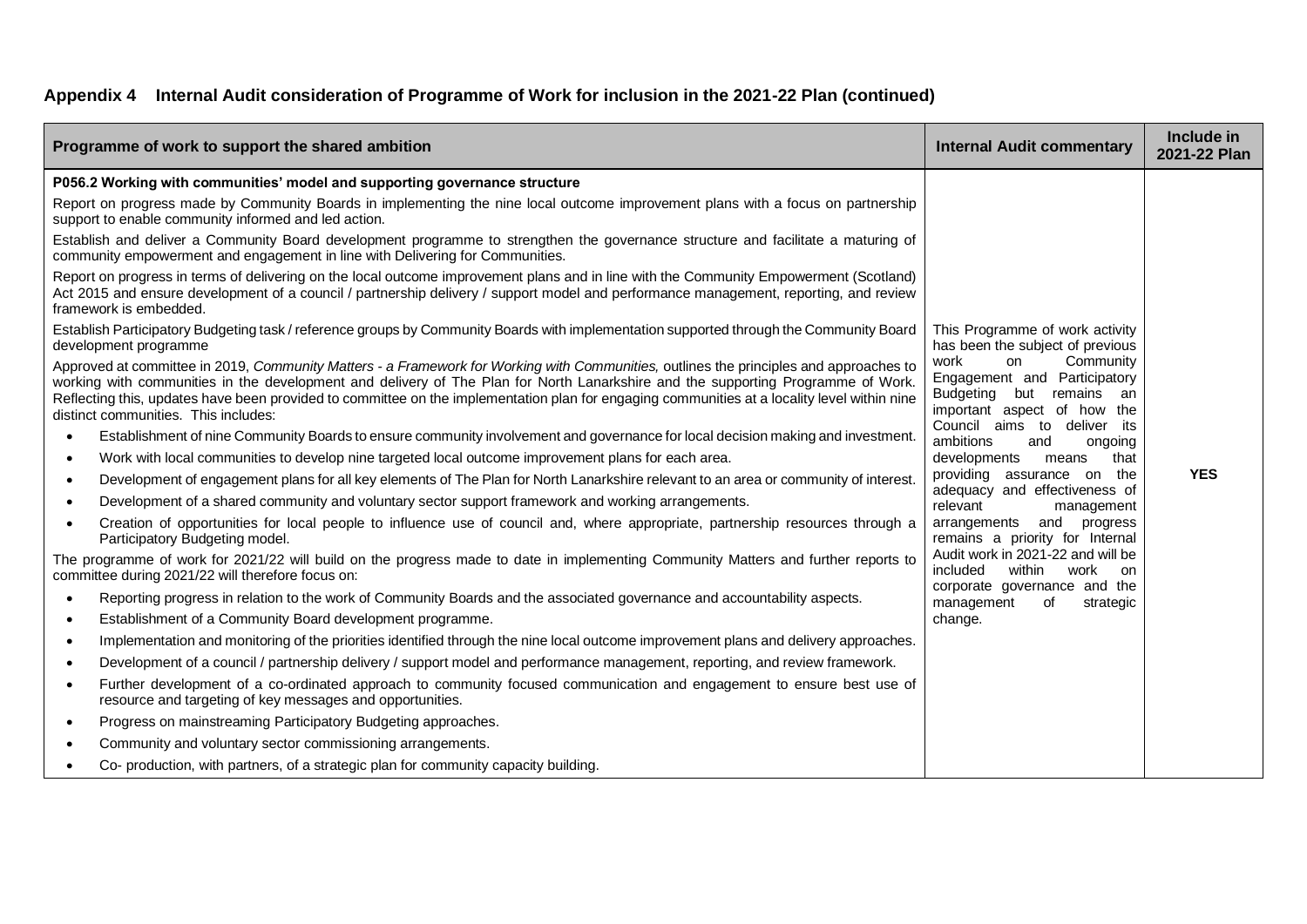| Programme of work to support the shared ambition                                                                                                                                                                                                                                                                                                                                                                                                                                                                                                                                                                                                                                                                                                                                                                                                                                                                                                                                                                                                                                                                                                                                                                                                                                                                                                                                                                                                                             | <b>Internal Audit commentary</b>                                                                                                    | Include in<br>2021-22 Plan |
|------------------------------------------------------------------------------------------------------------------------------------------------------------------------------------------------------------------------------------------------------------------------------------------------------------------------------------------------------------------------------------------------------------------------------------------------------------------------------------------------------------------------------------------------------------------------------------------------------------------------------------------------------------------------------------------------------------------------------------------------------------------------------------------------------------------------------------------------------------------------------------------------------------------------------------------------------------------------------------------------------------------------------------------------------------------------------------------------------------------------------------------------------------------------------------------------------------------------------------------------------------------------------------------------------------------------------------------------------------------------------------------------------------------------------------------------------------------------------|-------------------------------------------------------------------------------------------------------------------------------------|----------------------------|
| P084.1 Building capacity and social capital<br>Young people - Report on delivery and implementation of the North Lanarkshire Working with Young People Delivery Plan 2020-25 and<br>report on outcomes achieved.<br>Community based adult learning - Report on implementation of the national Adult Learning Strategy which includes adult literacy and<br>numeracy and English as a second language; this will inform a delivery plan for adult learning in North Lanarkshire that contributes to the<br>Workforce for the Future strategy.<br>Community based adult learning - Report on delivery and outcomes achieved from the Adult Learning Delivery Plan and Family Learning<br>Plan. This will ensure there is a strong cohesion between adult learning and employability and take into consideration the impact of the<br>coronavirus pandemic on employment opportunities for young people and vulnerable groups.<br>Community learning and development - Report on progress in relation to community learning and development activity, including both<br>universal and targeted work with an emphasis on engagement with vulnerable people living in the lowest 20% data zones and other<br>vulnerable groups as reflected within the revised national self-evaluation framework for community learning and development.<br>Commissioning - Report on the implementation of a commissioning approach to investing in the local community and voluntary sector to | Programme of work activity does<br>not require or justify Internal<br>Audit coverage in 2021-22.                                    | <b>NO</b>                  |
| shape and guide relationships and approaches and support the voluntary sector as a delivery partner.<br>P002.1 Asset rationalisation and development                                                                                                                                                                                                                                                                                                                                                                                                                                                                                                                                                                                                                                                                                                                                                                                                                                                                                                                                                                                                                                                                                                                                                                                                                                                                                                                         |                                                                                                                                     |                            |
| Report on the development of a Corporate Asset Management Plan and update on property rationalisation programme.                                                                                                                                                                                                                                                                                                                                                                                                                                                                                                                                                                                                                                                                                                                                                                                                                                                                                                                                                                                                                                                                                                                                                                                                                                                                                                                                                             |                                                                                                                                     |                            |
| Report on rationalisation process for fleet, waste, and environmental assets operational base to maximise use of the central depot at Bellshill.                                                                                                                                                                                                                                                                                                                                                                                                                                                                                                                                                                                                                                                                                                                                                                                                                                                                                                                                                                                                                                                                                                                                                                                                                                                                                                                             |                                                                                                                                     |                            |
| Provide progress update on work to develop Dalmacoulter as a dedicated waste transfer facility, power generation at two former landfill sites,<br>and investigate extension of shared Clyde Valley waste arrangements.                                                                                                                                                                                                                                                                                                                                                                                                                                                                                                                                                                                                                                                                                                                                                                                                                                                                                                                                                                                                                                                                                                                                                                                                                                                       |                                                                                                                                     | <b>NO</b>                  |
| Report on progress to consolidate and rationalise environmental assets (trees, open spaces, bridges, lighting columns, and carpark) across<br>the council to enable a holistic overview of the management and maintenance of environmental assets.                                                                                                                                                                                                                                                                                                                                                                                                                                                                                                                                                                                                                                                                                                                                                                                                                                                                                                                                                                                                                                                                                                                                                                                                                           | Addressed by recent audit work.<br>Programme of work activity does<br>not require or justify Internal<br>Audit coverage in 2021-22. |                            |
| Establish a resource plan, reflecting the Community Asset Transfer Policy, to develop community capacity and optimise the opportunities for<br>communities that strategic asset management offers in terms of enabling the community and voluntary sector to deliver services                                                                                                                                                                                                                                                                                                                                                                                                                                                                                                                                                                                                                                                                                                                                                                                                                                                                                                                                                                                                                                                                                                                                                                                                |                                                                                                                                     |                            |
| Reviews will continue to radically change how the council uses its office accommodation and wider estate portfolio and reduce the requirement<br>for many existing premises through more flexible, smarter, agile working practices and improved space utilisation. The impact of the<br>coronavirus pandemic has led to an opportunity to accelerate the office rationalisation programme and mobilise agile working practices as a<br>pre-cursor to the development and introduction of the community hub model in localities and roll out of DigitalNL.                                                                                                                                                                                                                                                                                                                                                                                                                                                                                                                                                                                                                                                                                                                                                                                                                                                                                                                   |                                                                                                                                     |                            |
| The Corporate Asset Management Plan (CAMP) requires to be re-aligned and investment prioritised in the future to make a sustainable<br>estate, remodel the provision to meet operational needs and support services being delivered within, and in conjunction with, local<br>communities. Development of the CAMP and an update on the property rationalisation programme is scheduled to be presented to committee<br>in cycle 4 of 2021.                                                                                                                                                                                                                                                                                                                                                                                                                                                                                                                                                                                                                                                                                                                                                                                                                                                                                                                                                                                                                                  |                                                                                                                                     |                            |
| Work will also continue to rationalise and develop the fleet, waste, and environmental assets operational bases.                                                                                                                                                                                                                                                                                                                                                                                                                                                                                                                                                                                                                                                                                                                                                                                                                                                                                                                                                                                                                                                                                                                                                                                                                                                                                                                                                             |                                                                                                                                     |                            |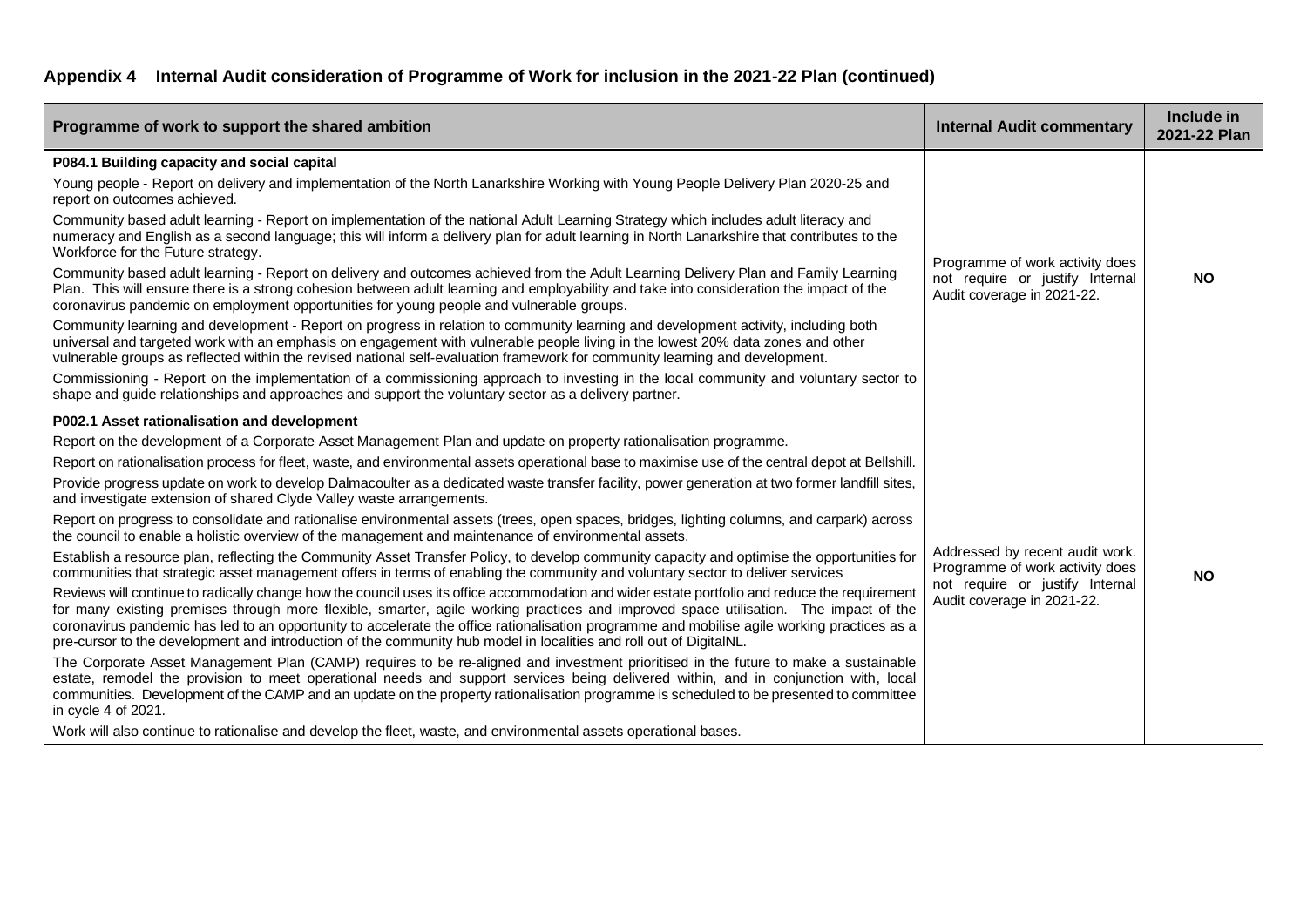| Programme of work to support the shared ambition                                                                                                                                                                                                                                                                                                                                                                                                                                                                                                                                                                                                                                                                                                                                                                                                                                                                                                                                                                                                                                                                                                                                                                                                                                                                                                                                                                                                                                                                                                       | <b>Internal Audit commentary</b>                                                                                                    | Include in<br>2021-22 Plan |
|--------------------------------------------------------------------------------------------------------------------------------------------------------------------------------------------------------------------------------------------------------------------------------------------------------------------------------------------------------------------------------------------------------------------------------------------------------------------------------------------------------------------------------------------------------------------------------------------------------------------------------------------------------------------------------------------------------------------------------------------------------------------------------------------------------------------------------------------------------------------------------------------------------------------------------------------------------------------------------------------------------------------------------------------------------------------------------------------------------------------------------------------------------------------------------------------------------------------------------------------------------------------------------------------------------------------------------------------------------------------------------------------------------------------------------------------------------------------------------------------------------------------------------------------------------|-------------------------------------------------------------------------------------------------------------------------------------|----------------------------|
| P011 Three-year revenue budget strategy<br>To support the ongoing delivery of the council's services and shared ambition, work will continue to progress the implementation of the<br>approved three-year revenue budget strategy. An update on the implementation of the key principles and further development of the strategy<br>will be reported to committee in cycle 2.<br>Updates on the progress of implementation of savings will be provided to committee in September 2021 (cycle 3) and March 2022 (cycle 1).<br>The assumptions in the council's Medium-Term (5 year) Financial Plan will be reviewed. This will allow updated scenarios, relating to the<br>anticipated budget gap from 2022/23 to 2026/27 to be identified and reported to committee in cycle 3.<br>Following the announcement of the Local Government Financial Settlement, budget options will be finalised to allow the Council to update<br>the three-year rolling budget (2022/23 to 2024/25) in February 2022 to ensure future plans for the shared ambition remain affordable and<br>sustainable.                                                                                                                                                                                                                                                                                                                                                                                                                                                                | Addressed by recent audit work.<br>Programme of work activity does<br>not require or justify Internal<br>Audit coverage in 2021-22. | <b>NO</b>                  |
| P012 Community Investment Fund<br>A critical element of The Plan for North Lanarkshire is the development of a Strategic Capital Investment plan that supports the shared<br>ambitions and programmes of work.<br>In cycle 1, the Strategic Capital Delivery Group will present a refocused Strategic Capital Investment Programme to committee highlighting<br>the investment targets for the next 5 years which are aligned with programmes of work and The Plan for North Lanarkshire, while ensuring<br>sustainable investment in the council's existing assets. This programme will incorporate all elements of capital investment and available<br>resources, including capital grant, external funding, and resources available through the council's Community Investment Fund.<br>In cycle 4, the annual Community Investment Fund update report will be presented to committee highlighting the ongoing impact of changes<br>to variables (such as housing growth and prudential borrowing factors) which will affect the level of funding available through the Community<br>Investment Fund. This process will inform the annual Strategic Capital Investment programme budget report which will reflect updated<br>assumptions on capital resources available to the council and will ensure the investment programme is robust, affordable, and sustainable.<br>To ensure robust ongoing monitoring of the delivery of the annual Strategic Capital Investment Programme, regular updates will be brought<br>to committee at each cycle. | Addressed by recent audit work.<br>Programme of work activity does<br>not require or justify Internal<br>Audit coverage in 2021-22. | <b>NO</b>                  |
| P061.2 LearnNL - employee learning and development programmes, including digital workforce and skills<br>Provide an update on LearnNL, in particular work undertaken to improve capabilities in terms of achieving a digital workforce with the relevant<br>skills, and the launch of the new Leadership Academy designed to improve manager capacity and capability. This report will also provide an<br>update of progress against the Graduate and Modern Apprenticeship programmes and how they are enabling the council to build the<br>workforce for the future.                                                                                                                                                                                                                                                                                                                                                                                                                                                                                                                                                                                                                                                                                                                                                                                                                                                                                                                                                                                 | Programme of work activity does<br>not require or justify Internal<br>Audit coverage in 2021-22.                                    | <b>NO</b>                  |
| P064.2 Employee engagement and mental health and wellbeing<br>Provide a progress report on the employee engagement and workforce mental health and wellbeing programme, including a refresh of the<br>council's Mental Health and Wellbeing Strategy and progress against the Investors in People improvement plan.                                                                                                                                                                                                                                                                                                                                                                                                                                                                                                                                                                                                                                                                                                                                                                                                                                                                                                                                                                                                                                                                                                                                                                                                                                    | Programme of work activity does<br>not require or justify Internal<br>Audit coverage in 2021-22.                                    | <b>NO</b>                  |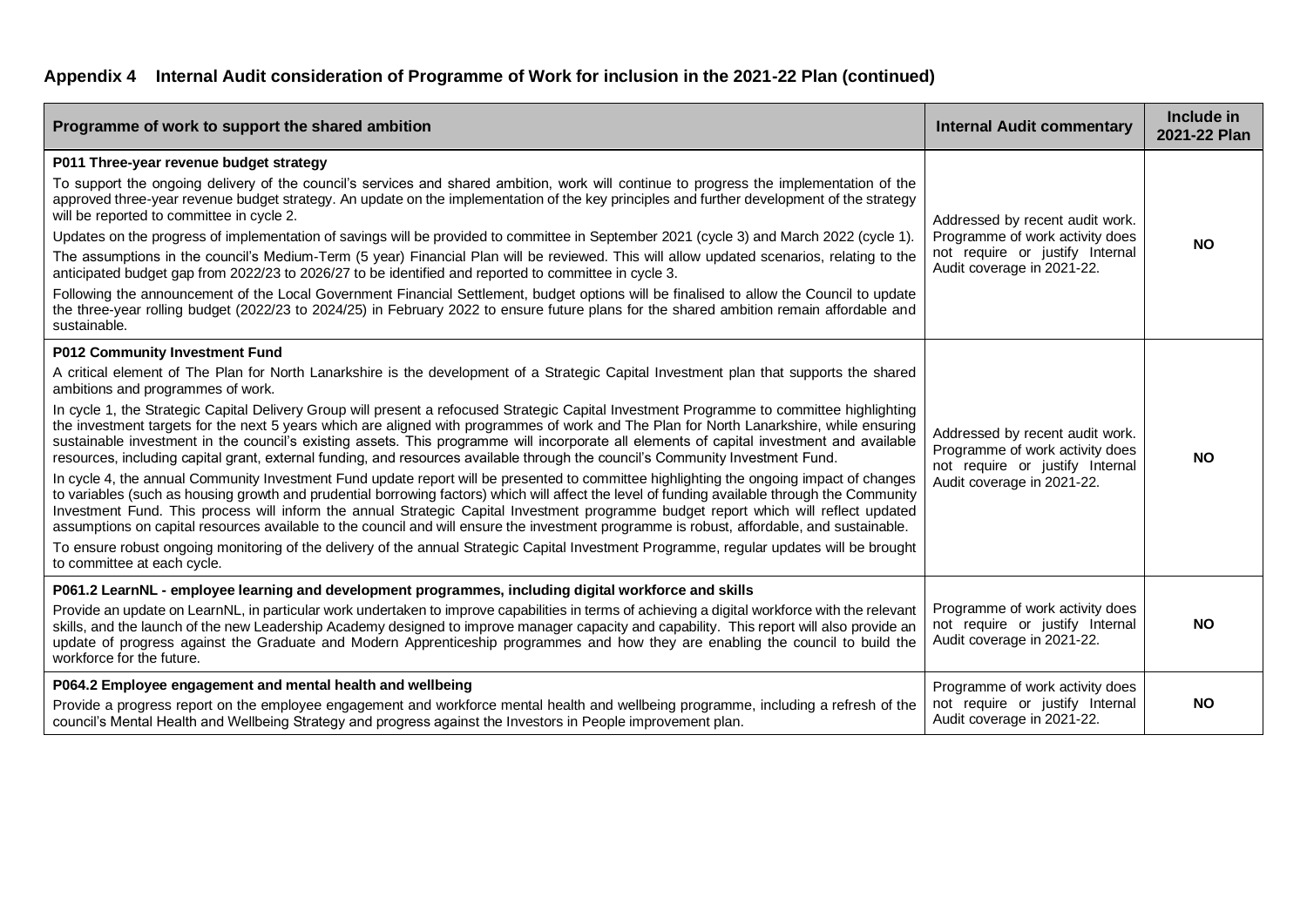| Programme of work to support the shared ambition                                                                                                                                                                                                                                                                                                                                                                                                                                                                                                                                                                                                                                                                                                                                                                                                                                                                                                                                                                                                                                                                                                                                                                                                                                                                                                                                                                                                                                                                                                                                                                                                                                                                                                                                                                                                                                                                                                                                                                                                                                                                                                                                                                                                                                                                                                                                                                                                                                                                                                                                                                                                           | <b>Internal Audit commentary</b>                                                                                                                                                                                                | Include in<br>2021-22 Plan |
|------------------------------------------------------------------------------------------------------------------------------------------------------------------------------------------------------------------------------------------------------------------------------------------------------------------------------------------------------------------------------------------------------------------------------------------------------------------------------------------------------------------------------------------------------------------------------------------------------------------------------------------------------------------------------------------------------------------------------------------------------------------------------------------------------------------------------------------------------------------------------------------------------------------------------------------------------------------------------------------------------------------------------------------------------------------------------------------------------------------------------------------------------------------------------------------------------------------------------------------------------------------------------------------------------------------------------------------------------------------------------------------------------------------------------------------------------------------------------------------------------------------------------------------------------------------------------------------------------------------------------------------------------------------------------------------------------------------------------------------------------------------------------------------------------------------------------------------------------------------------------------------------------------------------------------------------------------------------------------------------------------------------------------------------------------------------------------------------------------------------------------------------------------------------------------------------------------------------------------------------------------------------------------------------------------------------------------------------------------------------------------------------------------------------------------------------------------------------------------------------------------------------------------------------------------------------------------------------------------------------------------------------------------|---------------------------------------------------------------------------------------------------------------------------------------------------------------------------------------------------------------------------------|----------------------------|
| P059 Improve procurement capacity and capability<br>To further develop procurement capacity and capability across the organisation, progress has been made in rolling out a more efficient and<br>effective means of procuring goods, services, and works required by the council. This has been achieved by working with services through<br>the category manager approach and ensuring that procurement methodology and activities become embedded across the council. This is<br>being further supplemented by work segmenting procurement activity across all council services, which will identify procurement activity and<br>resource implications.<br>Further development will involve a review and update of the Procurement Strategy 2020-22, publication of the Annual Procurement report in<br>2021/22, delivery of the 2020/21 Procurement Improvement Plan, and delivery of the procurement contracting work plan (which includes<br>procurement support for a number of council programmes of work such as the Enterprise Strategic Commercial Partnership and DigitalNL).<br>This will help secure further improvement in the score achieved by the council at the next external assessment of procurement capability,<br>conducted by Scotland Excel every two years.<br>A review and update of the General Contract Standing Orders will be undertaken, this will address any legislative changes relating to Brexit.<br>Work is also ongoing to determine the ongoing effects of the new trade arrangement with the European Union.                                                                                                                                                                                                                                                                                                                                                                                                                                                                                                                                                                                                                                                                                                                                                                                                                                                                                                                                                                                                                                                                                                     | Compliance<br>with<br>expected<br>procurement requirements will<br>feature in a range of audit work<br>during the year, with a specific<br>exercise planned to look at<br>compliance<br>with<br>expected<br>controls/processes. | <b>YES</b>                 |
| P087.1 Climate change: committing to net zero<br>In 2015 the United Nations Framework Convention on Climate Change (UNFCCC) Paris Agreement detailed its aim to reduce emissions as<br>quickly as possible, aspire to halt global warming, and prevent a rise in temperature of a further 2oC. The agreement came into force on 4<br>November 2016.<br>Following this, the 2030 Climate and Energy Framework was revised in 2018 with an increase on previous targets:<br>Reduce greenhouse emissions by (at least) 40%.<br>$\bullet$<br>Meet (at least) 32% of EU energy needs with Renewables.<br>$\bullet$<br>Reduce energy consumption by (at least) 32.5% by 2030.<br>$\bullet$<br>In Scotland, the legislation has constantly looked to go beyond these targets. The Climate Change (Emission Reduction Targets) (Scotland)<br>Act 2019 amended the original Climate Change (Scotland) Act 2009 with a new net zero target on all greenhouse gas emissions for 2045<br>focusing on three sectors: industry, agriculture, and transport.<br>The risk of climate change to the local economy is considered significant and therefore as well as being the right thing to do, any deliberate<br>interventions will benefit North Lanarkshire. This urgency is reflected in the Climate Emergency that was declared by Elected Members in<br>June 2019, with a target to move to net zero emissions by 2030 approved at committee in May 2020.<br>In preparation for COP26 (the 26 <sup>th</sup> conference of the parties / the major United Nations climate change summit due to take place in Glasgow<br>in November 2021), the council, in partnership with Engie, will host a number of events designed to engage different stakeholders locally as<br>well as nationally. While COP26 will look to find a solution internationally, the council's events will seek to broaden knowledge and inspire<br>stakeholders to act across the local authority area.<br>By playing a leading role and delivering a series of high impact thought provoking leadership events (around the broad themes of climate<br>change and the transition to net zero), it is anticipated that the North Lanarkshire Council / Engie COP26 Partnership Programme can engage<br>communities, businesses, schools, Elected Members, Scottish Government, and council staff in a positive, locally led vision for change.<br>A full revision of the Carbon Management Plan will be undertaken, utilising a carbon budget approach (where feasible), with view to it<br>becoming a living document where project information can be added in real time, leading up to 2030. | Although the subject of previous<br>audit work, the increased<br>expectations placed upon the<br>Council merits further Internal<br>Audit coverage in 2021-22.                                                                  | <b>YES</b>                 |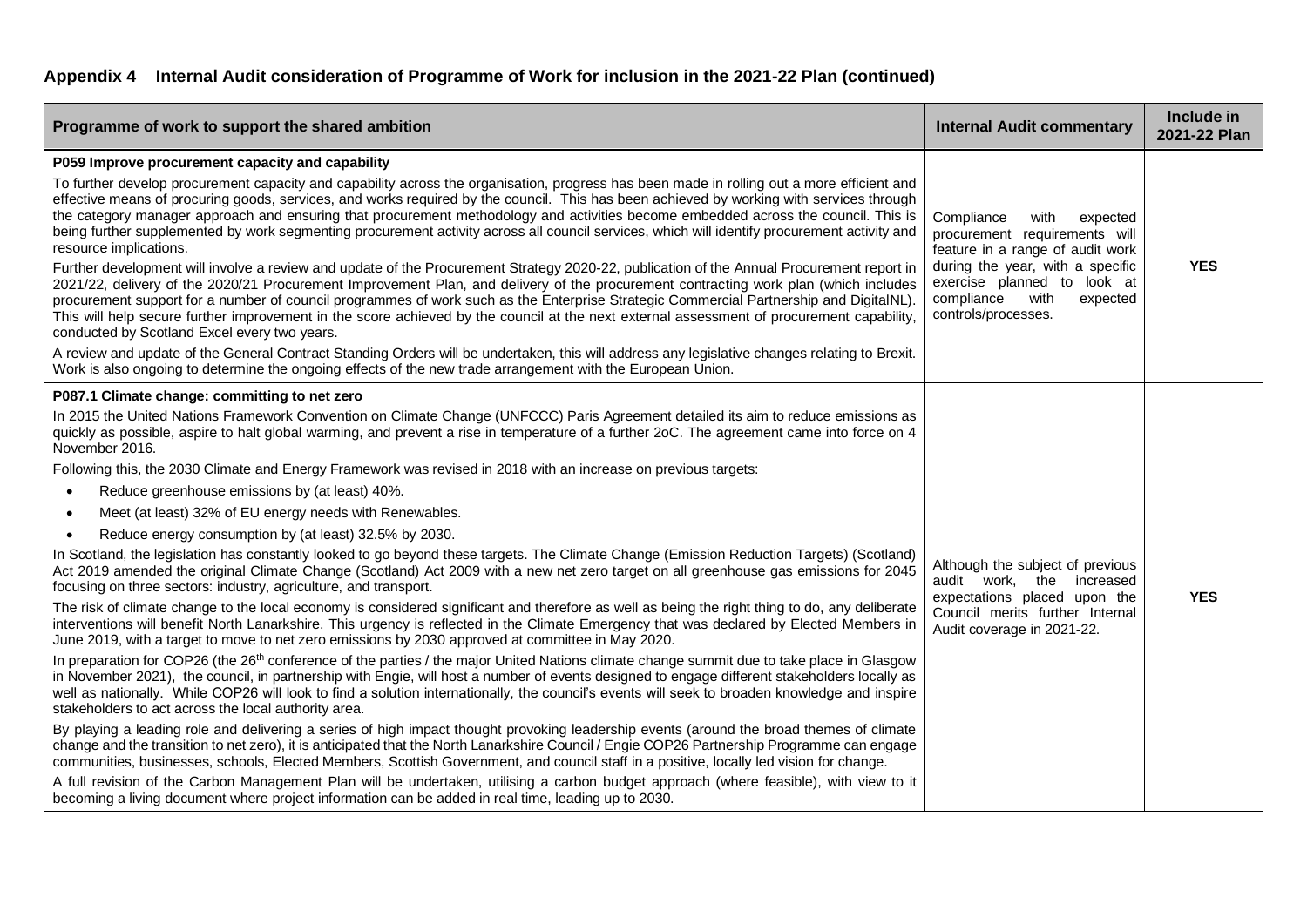| Programme of work to support the shared ambition                                                                                                                                                                                                                                                                                                                                                                                                                                                                                                                                                                                                                                                                                                                                                                                                                                                                                                                                                                                                                                                                                                                                                                                                                                                                                                                                                                                                                                                                                                                                                                                                                                                                                                                                                                                                                                                                                                                                                                                                                                                                                    | <b>Internal Audit commentary</b>                                                                                                                                                                                                                                  | Include in<br>2021-22 Plan |
|-------------------------------------------------------------------------------------------------------------------------------------------------------------------------------------------------------------------------------------------------------------------------------------------------------------------------------------------------------------------------------------------------------------------------------------------------------------------------------------------------------------------------------------------------------------------------------------------------------------------------------------------------------------------------------------------------------------------------------------------------------------------------------------------------------------------------------------------------------------------------------------------------------------------------------------------------------------------------------------------------------------------------------------------------------------------------------------------------------------------------------------------------------------------------------------------------------------------------------------------------------------------------------------------------------------------------------------------------------------------------------------------------------------------------------------------------------------------------------------------------------------------------------------------------------------------------------------------------------------------------------------------------------------------------------------------------------------------------------------------------------------------------------------------------------------------------------------------------------------------------------------------------------------------------------------------------------------------------------------------------------------------------------------------------------------------------------------------------------------------------------------|-------------------------------------------------------------------------------------------------------------------------------------------------------------------------------------------------------------------------------------------------------------------|----------------------------|
| P089 Absence management<br>Following an extensive review and redesign of the council's approach to managing absence (which was carried out in partnership with the<br>Trade Unions) a new programme of work will be brought forward for 2021. This will focus on the implementation of a new policy and approach,<br>which will be supported by a full plan of activities, to ensure a sustainable improvement in the level of absence across the council. This will<br>involve the full roll out of the new policy and approach during the first half of 2021, involving managers at all levels and supported by an<br>effective range of tools and other supports to ensure that the approach is fully embedded and consistent.<br>Work will also include the delivery of ongoing associated training and development to further build the skills and confidence of managers to<br>better engage in managing absence within their teams, particularly mental health related absence and additional research work and analysis<br>of trends and other data to gain a deeper understanding of the wider underlying and systemic issues which may be contributing to high levels<br>of mental health related absence across the council.                                                                                                                                                                                                                                                                                                                                                                                                                                                                                                                                                                                                                                                                                                                                                                                                                                                                                             | Addressed by recent audit work.<br>Programme of work activity does<br>not require or justify Internal<br>Audit coverage in 2021-22.                                                                                                                               | <b>NO</b>                  |
| P072.2 Strategic data management<br>Report on the implementation of the Data and Information Management Roadmap through the themes of vision, organisation and governance,<br>culture and skills, technology and architecture, and process to advance the council's data maturity score.<br>Report on the implementation of Phase 2 of the BI Hub development to deliver on the core and service hub requirements and support the<br>advancement of the council's data maturity score.<br>The Data and Information Strategic Roadmap outlines the approach which will drive data management and storage to support strategic,<br>evidence based, decision making, and the vision set out in The Plan for North Lanarkshire. The main aim of the Roadmap is to ensure that<br>one single source of truth for all data is retained within the council thus ensuring that through the Master Data Entities of Customer, Cases,<br>Employees, and Place there is an ability to process and use data as information which can support service delivery, cost reduction, and risk<br>management arrangements. A critical tool to enable this approach will be the further development of the Business Intelligence (BI) Hub<br>(Phase 2) which is being progressed as part of the DigitalNL transformation programme. This new capability within the council will operate<br>hand in hand with service delivery to provide information, intelligence, and insight. The automated platform will integrate with systems to<br>provide a single source of data in line with the one council approach. The use of a range of BI tools will enable the data to be turned into<br>actionable information that will enable the council to detect and drive efficiencies within the current financial and resource constraints, allow<br>areas requiring improvement to be identified, and demonstrate how the council is performing against The Plan for North Lanarkshire. Greater<br>insights will also be gained into how residents, businesses, and partners are engaging with the council, as well as their needs and how to<br>meet these. | Programme of work activity does<br>not require or justify Internal<br>Audit coverage in 2021-22,<br>although a watching brief will be<br>maintained and the governance<br>of this project may be selected for<br>review as part of planned work on<br>Digital NL. | <b>NO</b>                  |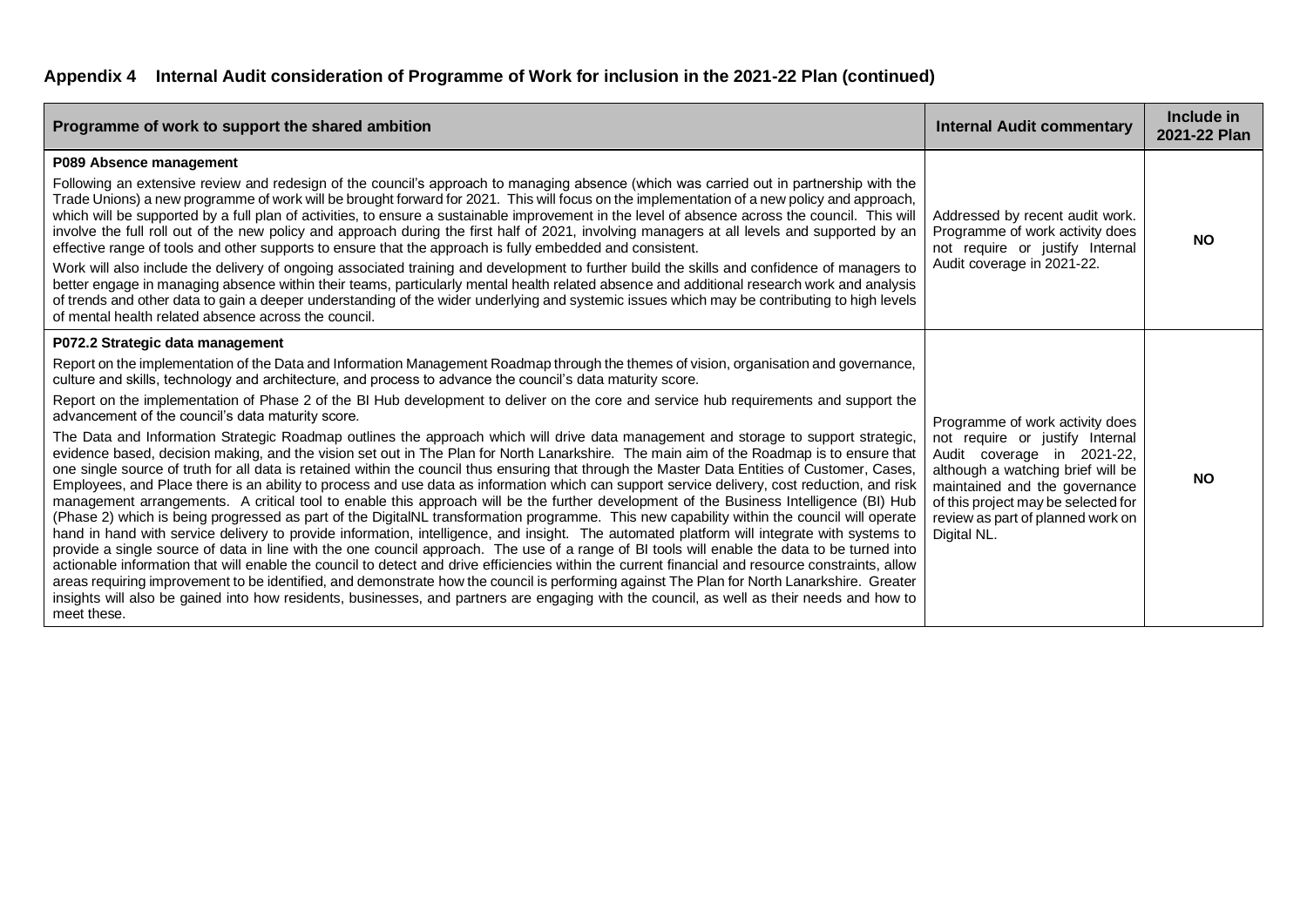| Programme of work to support the shared ambition                                                                                                                                                                                                                                                                                                                                                                                                         | <b>Internal Audit commentary</b>                                                                                               | Include in<br>2021-22 Plan |
|----------------------------------------------------------------------------------------------------------------------------------------------------------------------------------------------------------------------------------------------------------------------------------------------------------------------------------------------------------------------------------------------------------------------------------------------------------|--------------------------------------------------------------------------------------------------------------------------------|----------------------------|
| P075.1 Strategic oversight and accountability                                                                                                                                                                                                                                                                                                                                                                                                            |                                                                                                                                |                            |
| Annual review and update of the Programme of Work to provide Members with a composite overview of progress to date, along with the<br>future roadmap to ensure strategy remains connected to delivery and the Programme of Work enables the ongoing delivery of projects,<br>activities, and services in support of The Plan for North Lanarkshire.                                                                                                      |                                                                                                                                |                            |
| Annual review of The Plan for North Lanarkshire, incorporating updates arising from the Strategic Self-Evaluation Framework annual review<br>programme, level 1 context indicators, level 2 and 3 performance results, and progress in delivery of Programme of Work.                                                                                                                                                                                    |                                                                                                                                |                            |
| Four complementary frameworks support The Plan and Programme of Work; these are designed to enable a regular structured approach to<br>assessing progress, measuring success, and identifying (where necessary) areas requirement improvement. These are:                                                                                                                                                                                                |                                                                                                                                |                            |
| Strategic Policy Framework.                                                                                                                                                                                                                                                                                                                                                                                                                              |                                                                                                                                |                            |
| <b>Strategic Self-Evaluation Framework.</b><br>$\bullet$                                                                                                                                                                                                                                                                                                                                                                                                 |                                                                                                                                |                            |
| Strategic Performance Framework.<br>$\bullet$                                                                                                                                                                                                                                                                                                                                                                                                            |                                                                                                                                |                            |
| Strategic Governance Framework.                                                                                                                                                                                                                                                                                                                                                                                                                          |                                                                                                                                |                            |
| Update on the review programme to ensure each element in the four supporting frameworks of Strategic Policy, Self-Evaluation, Governance,<br>and Performance is up to date, on a timetable for review at an appropriate interval, and reported to the relevant committee. This includes<br>use of the project management model implemented across the council to ensure a consistent, corporate approach to managing projects and<br>programmes of work. | Much of this activity will be<br>covered<br>by planned work in<br>2021-22<br>the<br>Council's<br>on<br>corporate<br>qovernance | <b>YES</b>                 |
| a) Annual position statement on four supporting frameworks                                                                                                                                                                                                                                                                                                                                                                                               | arrangements.                                                                                                                  |                            |
| b) Strategic Policy Framework - update on review programme                                                                                                                                                                                                                                                                                                                                                                                               |                                                                                                                                |                            |
| Strategic Governance Framework - update on review programme<br>C)                                                                                                                                                                                                                                                                                                                                                                                        |                                                                                                                                |                            |
| d) Report on draft annual Governance Statement (prior to inclusion in annual accounts)                                                                                                                                                                                                                                                                                                                                                                   |                                                                                                                                |                            |
| e) Update on Strategic Self-Evaluation Framework                                                                                                                                                                                                                                                                                                                                                                                                         |                                                                                                                                |                            |
| Update on Strategic Performance Framework                                                                                                                                                                                                                                                                                                                                                                                                                |                                                                                                                                |                            |
| Review / update on the corporate Project Management model<br>g)                                                                                                                                                                                                                                                                                                                                                                                          |                                                                                                                                |                            |
| Report on arrangements to ensure the council maintains adequate oversight of service delivery and governance while demonstrating where<br>arm's length external organisations and other partnerships are supporting delivery of The Plan for North Lanarkshire.                                                                                                                                                                                          |                                                                                                                                |                            |
| Regularly assess the effectiveness of the risk management arrangements which the council has in place to assist the identification and<br>management of risks, strengthen organisational resilience, improve governance and stakeholder confidence and trust, and increase the<br>likelihood of the council achieving its planned outcomes, priorities, and ambitions and report the results of that assessment to key<br>stakeholders.                  |                                                                                                                                |                            |